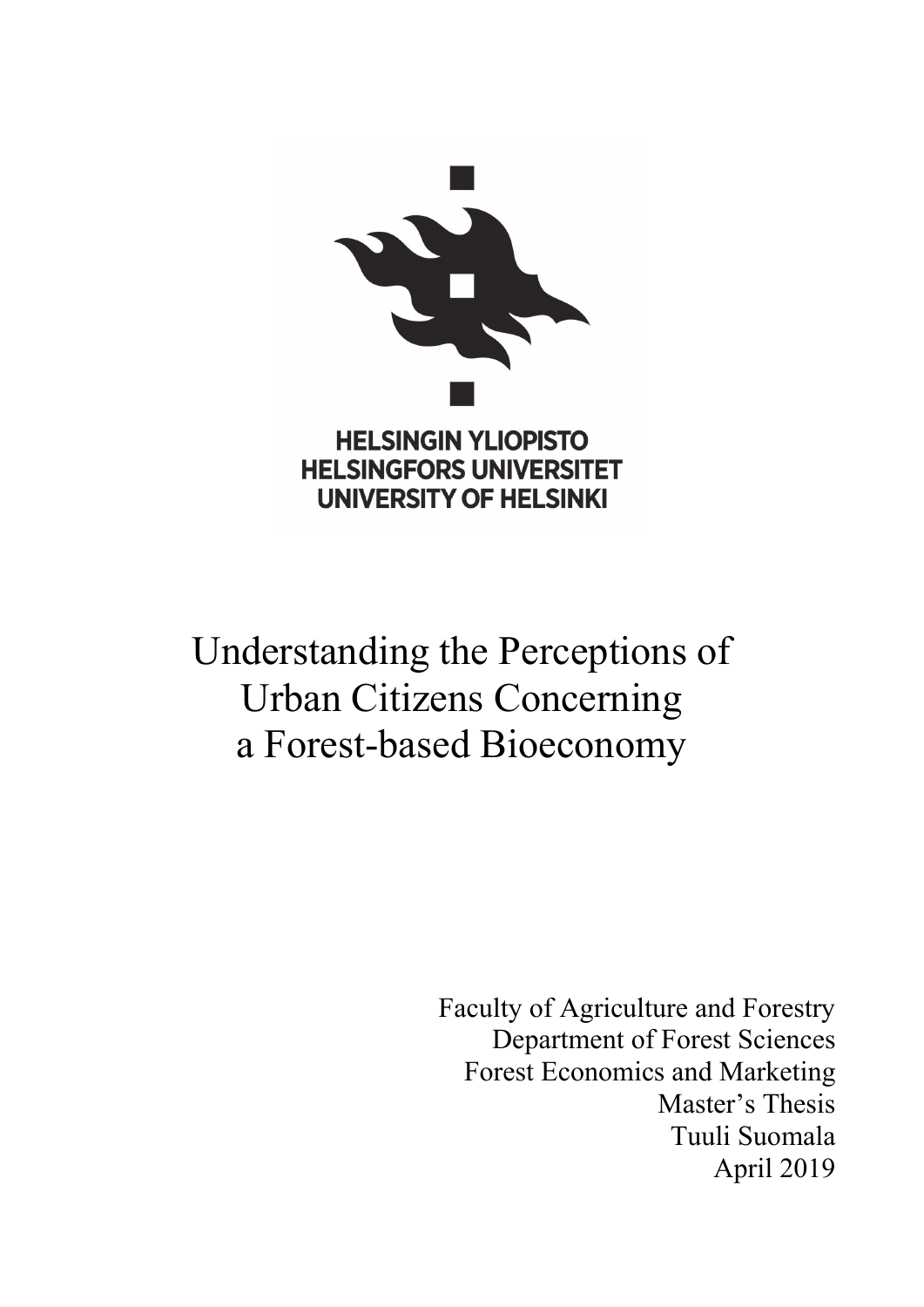| <b>HELSINGIN YLIOPISTO</b>     |
|--------------------------------|
| <b>HELSINGFORS UNIVERSITET</b> |
| UNIVERSITY OF HELSINKI         |

| Tiedekunta/Osasto Fakultet/Sektion - Faculty<br>Laitos/Institution- Department                                                                                                                                                                                                                                                                                                                                                                                                                                               |                             |  |                                                                                                                                                                                                                                                                                                                                                                                                                                                                                                                                                                                                                                                                                                                                                                                                                                                                                                                                                                                                                                                                                                                                                                                                                        |  |
|------------------------------------------------------------------------------------------------------------------------------------------------------------------------------------------------------------------------------------------------------------------------------------------------------------------------------------------------------------------------------------------------------------------------------------------------------------------------------------------------------------------------------|-----------------------------|--|------------------------------------------------------------------------------------------------------------------------------------------------------------------------------------------------------------------------------------------------------------------------------------------------------------------------------------------------------------------------------------------------------------------------------------------------------------------------------------------------------------------------------------------------------------------------------------------------------------------------------------------------------------------------------------------------------------------------------------------------------------------------------------------------------------------------------------------------------------------------------------------------------------------------------------------------------------------------------------------------------------------------------------------------------------------------------------------------------------------------------------------------------------------------------------------------------------------------|--|
| Department of Forest Sciences<br><b>Faculty of Agriculture and Forestry</b>                                                                                                                                                                                                                                                                                                                                                                                                                                                  |                             |  |                                                                                                                                                                                                                                                                                                                                                                                                                                                                                                                                                                                                                                                                                                                                                                                                                                                                                                                                                                                                                                                                                                                                                                                                                        |  |
| Tekijä/Författare - Author                                                                                                                                                                                                                                                                                                                                                                                                                                                                                                   |                             |  |                                                                                                                                                                                                                                                                                                                                                                                                                                                                                                                                                                                                                                                                                                                                                                                                                                                                                                                                                                                                                                                                                                                                                                                                                        |  |
| Tuuli Maria Suomala                                                                                                                                                                                                                                                                                                                                                                                                                                                                                                          |                             |  |                                                                                                                                                                                                                                                                                                                                                                                                                                                                                                                                                                                                                                                                                                                                                                                                                                                                                                                                                                                                                                                                                                                                                                                                                        |  |
| Työn nimi / Arbetets titel - Title                                                                                                                                                                                                                                                                                                                                                                                                                                                                                           |                             |  |                                                                                                                                                                                                                                                                                                                                                                                                                                                                                                                                                                                                                                                                                                                                                                                                                                                                                                                                                                                                                                                                                                                                                                                                                        |  |
|                                                                                                                                                                                                                                                                                                                                                                                                                                                                                                                              |                             |  | Understanding the perceptions of urban citizens concerning a forest-based bioeconomy                                                                                                                                                                                                                                                                                                                                                                                                                                                                                                                                                                                                                                                                                                                                                                                                                                                                                                                                                                                                                                                                                                                                   |  |
| Oppiaine /Läroämne - Subject                                                                                                                                                                                                                                                                                                                                                                                                                                                                                                 |                             |  |                                                                                                                                                                                                                                                                                                                                                                                                                                                                                                                                                                                                                                                                                                                                                                                                                                                                                                                                                                                                                                                                                                                                                                                                                        |  |
| <b>Forest Economics and Marketing</b>                                                                                                                                                                                                                                                                                                                                                                                                                                                                                        |                             |  |                                                                                                                                                                                                                                                                                                                                                                                                                                                                                                                                                                                                                                                                                                                                                                                                                                                                                                                                                                                                                                                                                                                                                                                                                        |  |
| Työn laji/Arbetets art - Level                                                                                                                                                                                                                                                                                                                                                                                                                                                                                               | Aika/Datum - Month and year |  | Sivumäärä/ Sidoantal - Number of pages                                                                                                                                                                                                                                                                                                                                                                                                                                                                                                                                                                                                                                                                                                                                                                                                                                                                                                                                                                                                                                                                                                                                                                                 |  |
| Master's Thesis                                                                                                                                                                                                                                                                                                                                                                                                                                                                                                              | April 2019                  |  | $62 +$ appendixes $(3)$                                                                                                                                                                                                                                                                                                                                                                                                                                                                                                                                                                                                                                                                                                                                                                                                                                                                                                                                                                                                                                                                                                                                                                                                |  |
| Tiivistelmä/Referat - Abstract                                                                                                                                                                                                                                                                                                                                                                                                                                                                                               |                             |  |                                                                                                                                                                                                                                                                                                                                                                                                                                                                                                                                                                                                                                                                                                                                                                                                                                                                                                                                                                                                                                                                                                                                                                                                                        |  |
| holders.                                                                                                                                                                                                                                                                                                                                                                                                                                                                                                                     |                             |  | Bioeconomy is a concept that aims to provide sustainable solutions for economic growth by utilizing re-<br>newable natural resources. In Finland, the forest-based bioeconomy forms the base for bioeconomy. The<br>Finnish Bioeconomy Strategy by the Ministry of Employment and the Economy has set ambitious targets<br>regarding employment, output and innovative products and services. However, to date these solutions still<br>remain by large in the theoretical level and the overall sustainability of bioeconomy is questioned by stake-                                                                                                                                                                                                                                                                                                                                                                                                                                                                                                                                                                                                                                                                  |  |
| bioeconomy perceptions and policies.                                                                                                                                                                                                                                                                                                                                                                                                                                                                                         |                             |  | Urbanization is a world-wide phenomenon and also in Finland the biggest cities are expected to grow<br>whilst the country-side becomes less inhabited. Thus, the importance of urban citizens becomes increas-<br>ingly important in the implementation of forest-based bioeconomy, as they are the future consumers of<br>biobased products and practices. Thereby understanding urban citizens' perceptions, level of knowledge<br>and opinions regarding the emerging bioeconomy practices is of fundamental importance. This thesis aims<br>to provide insights into the topic with the research questions "what are the worldviews through which urban<br>citizens understand the forest-based bioeconomy?" Furthermore, this thesis aims to provide insights into<br>the question, "how do these worldviews affect the urban citizens' perceptions of the forest-based bioecon-<br>omy?" These worldviews are screened through the Integrative Worldview Framework (IWF) to explain and<br>understand the underlying latent elements of perceptions and acceptance. Additionally, this thesis con-<br>tributes to a European-wide research network aiming to understand the regional disparities of forest-based |  |
| To answer these questions, a quantitative survey was conducted in Helsinki city center in December 2018<br>and January 2019. The survey included 34 claims regarding wooden multistory buildings, forest carbon<br>storage and forest-based bioeconomy. With a randomized approach, 206 responses were gathered in<br>total. The statistical methods include descriptive statistics, crosstabulations and exploratory factor analysis<br>and were done using the SPSS 25 Programme.                                          |                             |  |                                                                                                                                                                                                                                                                                                                                                                                                                                                                                                                                                                                                                                                                                                                                                                                                                                                                                                                                                                                                                                                                                                                                                                                                                        |  |
| The results proved to be positive and encouraging for the Finnish forest-based bioeconomy. Four<br>worldview factors were detected: Utilitarian, Biocentric, Anti-bioeconomy, and Anthropocentric. Nearly<br>59% of the respondents perceived to be familiar with the meaning of forest-based bioeconomy and even<br>more with both wooden multistory buildings (WMC) and forest carbon storage. Additionally, forest-based<br>bioeconomy was associated with positive attributes such as generating new jobs and wellbeing. |                             |  |                                                                                                                                                                                                                                                                                                                                                                                                                                                                                                                                                                                                                                                                                                                                                                                                                                                                                                                                                                                                                                                                                                                                                                                                                        |  |
| Avainsanat - Nyckelord - Keywords                                                                                                                                                                                                                                                                                                                                                                                                                                                                                            |                             |  |                                                                                                                                                                                                                                                                                                                                                                                                                                                                                                                                                                                                                                                                                                                                                                                                                                                                                                                                                                                                                                                                                                                                                                                                                        |  |
| Säilytyspaikka - Förvaringställe - Where deposited                                                                                                                                                                                                                                                                                                                                                                                                                                                                           |                             |  | forest-based bioeconomy, urban citizens, perception, factor analysis, Integrative Worldview Framework                                                                                                                                                                                                                                                                                                                                                                                                                                                                                                                                                                                                                                                                                                                                                                                                                                                                                                                                                                                                                                                                                                                  |  |
|                                                                                                                                                                                                                                                                                                                                                                                                                                                                                                                              |                             |  |                                                                                                                                                                                                                                                                                                                                                                                                                                                                                                                                                                                                                                                                                                                                                                                                                                                                                                                                                                                                                                                                                                                                                                                                                        |  |
| E-thesis [ethesis.helsinki.fi/en]                                                                                                                                                                                                                                                                                                                                                                                                                                                                                            |                             |  |                                                                                                                                                                                                                                                                                                                                                                                                                                                                                                                                                                                                                                                                                                                                                                                                                                                                                                                                                                                                                                                                                                                                                                                                                        |  |

Muita tietoja – Övriga uppgifter – Additional information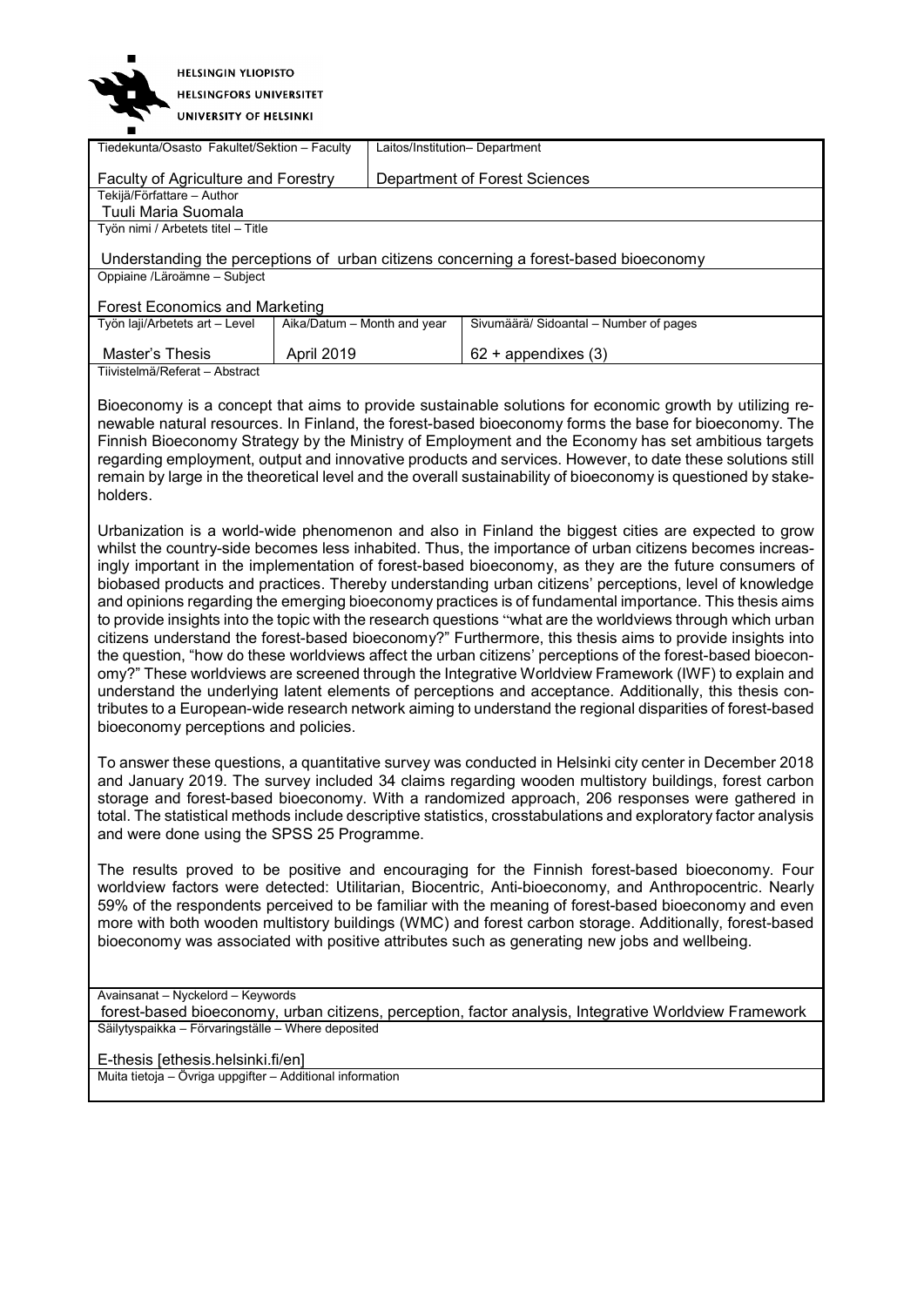

UNIVERSITY OF HELSINKI

| Tiedekunta/Osasto Fakultet/Sektion - Faculty                                                                 |                             |  | Laitos/Institution- Department                                                                              |
|--------------------------------------------------------------------------------------------------------------|-----------------------------|--|-------------------------------------------------------------------------------------------------------------|
| Maatalous-metsätieteellinen tiedekunta                                                                       |                             |  | Metsätieteiden osasto                                                                                       |
| Tekijä/Författare - Author                                                                                   |                             |  |                                                                                                             |
| Tuuli Maria Suomala                                                                                          |                             |  |                                                                                                             |
| Työn nimi / Arbetets titel - Title                                                                           |                             |  |                                                                                                             |
|                                                                                                              |                             |  |                                                                                                             |
| Kaupunkilaisten käsitykset metsäbiotaloudesta                                                                |                             |  |                                                                                                             |
| Oppiaine /Läroämne - Subject                                                                                 |                             |  |                                                                                                             |
|                                                                                                              |                             |  |                                                                                                             |
| Metsäekonomia ja markkinointi                                                                                |                             |  |                                                                                                             |
| Työn laji/Arbetets art - Level                                                                               | Aika/Datum - Month and year |  | Sivumäärä/ Sidoantal - Number of pages                                                                      |
|                                                                                                              |                             |  |                                                                                                             |
| Maisterintutkielma                                                                                           | Huhtikuu 2019               |  | $62 +$ liitteet (3)                                                                                         |
| Tiivistelmä/Referat - Abstract                                                                               |                             |  |                                                                                                             |
|                                                                                                              |                             |  |                                                                                                             |
|                                                                                                              |                             |  | Biotalous tarkoittaa taloutta, joka pyrkii luomaan kestäviä ratkaisuja uusituvia luonnonvaroja käyttämällä. |
|                                                                                                              |                             |  | Suomessa metsäbiotalous muodostaa biotalouden perustan. Suomen biotalousstrategiassa on asetettu            |
| kunnianhimoiset tavoitteet työllisyydestä, talouskehityksestä sekä uusien innovatiivisten tuotteiden ja pal- |                             |  |                                                                                                             |
| veluiden kehittämisestä. Kuitenkin nämä ratkaisut ovat vielä laajasti teoreettisella tasolla ja biotalouden  |                             |  |                                                                                                             |
| yleistä kestävyyttä kyseenalaistetaan.                                                                       |                             |  |                                                                                                             |
|                                                                                                              |                             |  |                                                                                                             |
| Kaupungistuminen on maailmanlaajuinen ilmiö ja myös Suomessa suuret kaupungit kasvavat samalla kun           |                             |  |                                                                                                             |
|                                                                                                              |                             |  | maaaaudun väestä vähenee. Täten kaupunkiloisväestän tärkeva histoleuden tuottoiden ja ratkajaujen len       |

maaseudun väestö vähenee. Täten kaupunkilaisväestön tärkeys biotalouden tuotteiden ja ratkaisujen loppukäyttäjinä kasvaa, ja heidän käsitystensä, tietotason ja mielipiteidensä ymmärtäminen on olennaista biotalouden käytänteiden jalkauttamisessa. Tämä tutkielma pyrkii vastaamaan kysymyksiin "mitkä ovat maailmankatsomukset, joiden kautta kaupunkilaiset ymmärtävät metsäbiotalouden?" ja "miten nämä maailmankuvat vaikuttavat kaupunkilaisten käsityksiin metsäbiotaloudesta?" Näitä maailmankuvia tulkitaan Integrative Worldview Frameworkin (IWF) avulla, joka auttaa ymmärtämään paremmin käsitysten ja hyväksynnän taustalla olevia tekijöitä. Lisäksi, tämä tutkielma ottaa osaa Euroopan laajuiseen tutkimusprojektiin, jossa pyritään ymmärtämään alueellisia eroja metsäbiotalouteen liittyvistä käsityksistä ja käytänteistä.

Tutkimuksen empiirinen osa koostui määrällisen kyselyn toteuttamisesta Helsingin keskustan alueella joulukuun 2018 ja tammikuun 2019 aikana. Kyselylomakkeessa oli 34 väittämää puukerrostaloista, metsien hiilensidonnasta ja metsäbiotaloudesta. Satunnaisotannalla kerätty kysely tuotti 206 vastausta. Tilastolliset laskennat suoritettiin SPSS 25-ohjelmalla ja metodeihin sisältyivät kuvailevat tunnusluvut, ristiintaulukointi ja eksploratiivinen faktorianalyysi.

Tulokset olivat positiivisia ja kannustavia Suomen metsäbiotalouden liiketoimintaympäristön kehittämisen kannalta. Faktorianalyysin pohjalta löydettiin neljä maailmankuvaa – Utilitarismi, Ympäristökeskeinen, Biotalousvastainen ja Ihmiskeskeinen. Lähes 59% vastaajista koki tuntevansa metsäbiotalouden merkityksen, ja vielä useampi sekä puukerrostalojen että metsien hiilensidonnan käsitteet. Lisäksi metsäbiotalous liitettiin positiivisiin tekijöihin kuten uusien työpaikkojen ja hyvinvoinnin luomiseen.

Avainsanat – Nyckelord – Keywords metsäbiotalous, kaupunkilaiset, käsitykset, faktorianalyysi, Integrative Worldview Framework Säilytyspaikka – Förvaringställe – Where deposited E-thesis [ethesis.helsinki.fi/en]

Muita tietoja – Övriga uppgifter – Additional information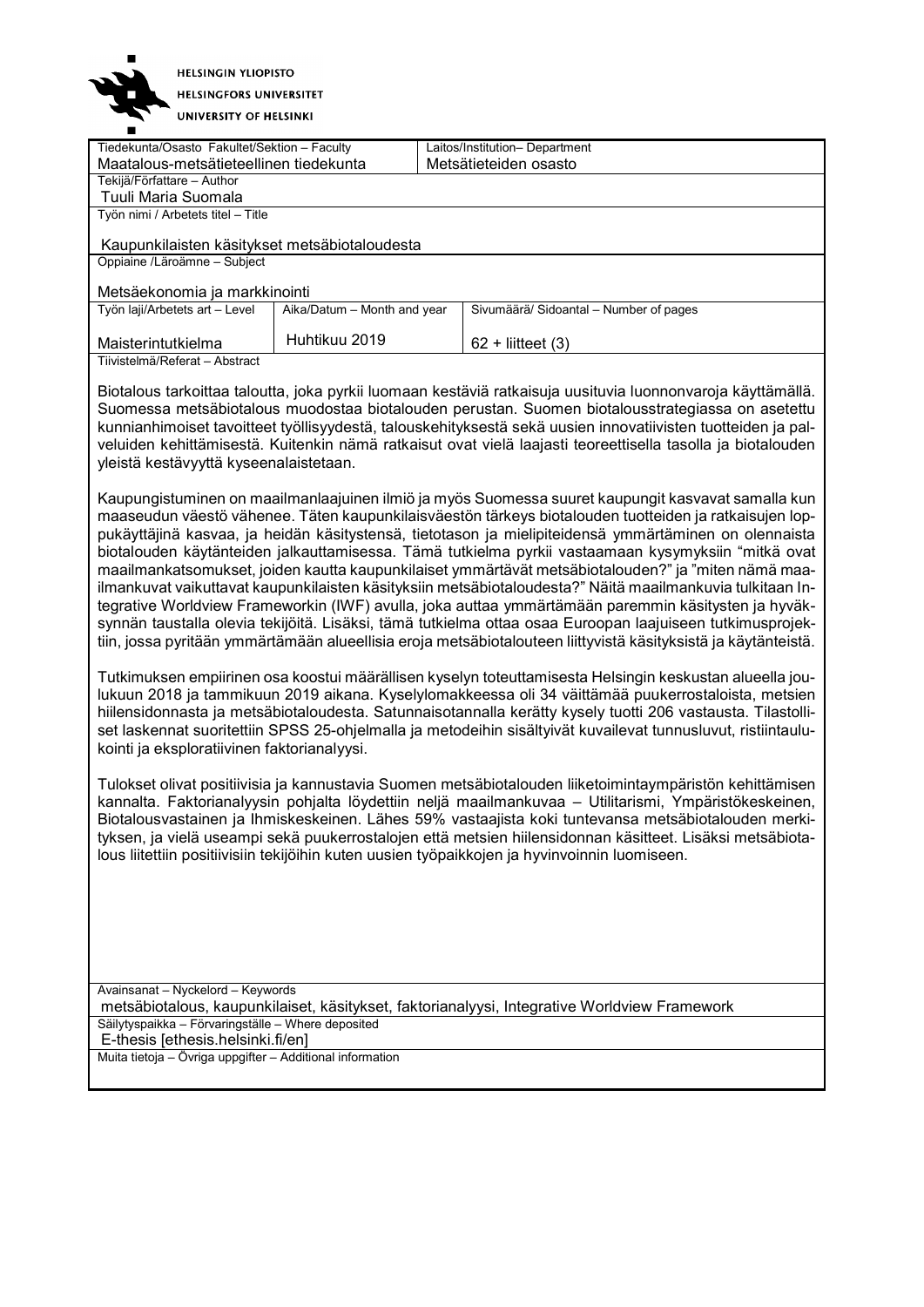#### **Acknowledgements**

Firstly, I would like to express my gratitude to my supervisors Dr. Jaana Korhonen and Arttu Malkamäki from the University of Helsinki for their thorough and thoughtful comments during the thesis process. Their support and guidance has been invaluable. Additionally, I want to thank professors Anne Toppinen and Lauri Valsta for giving me the opportunity to participate in an international research project, as well as all the Perform colleagues in Europe.

The funding received from Suoma Loimaranta-Airila fund, Euran Opintorahastoyhdistys ry, Metsämiesten Säätiö and Metsäylioppilaat ry is most gratefully acknowledged.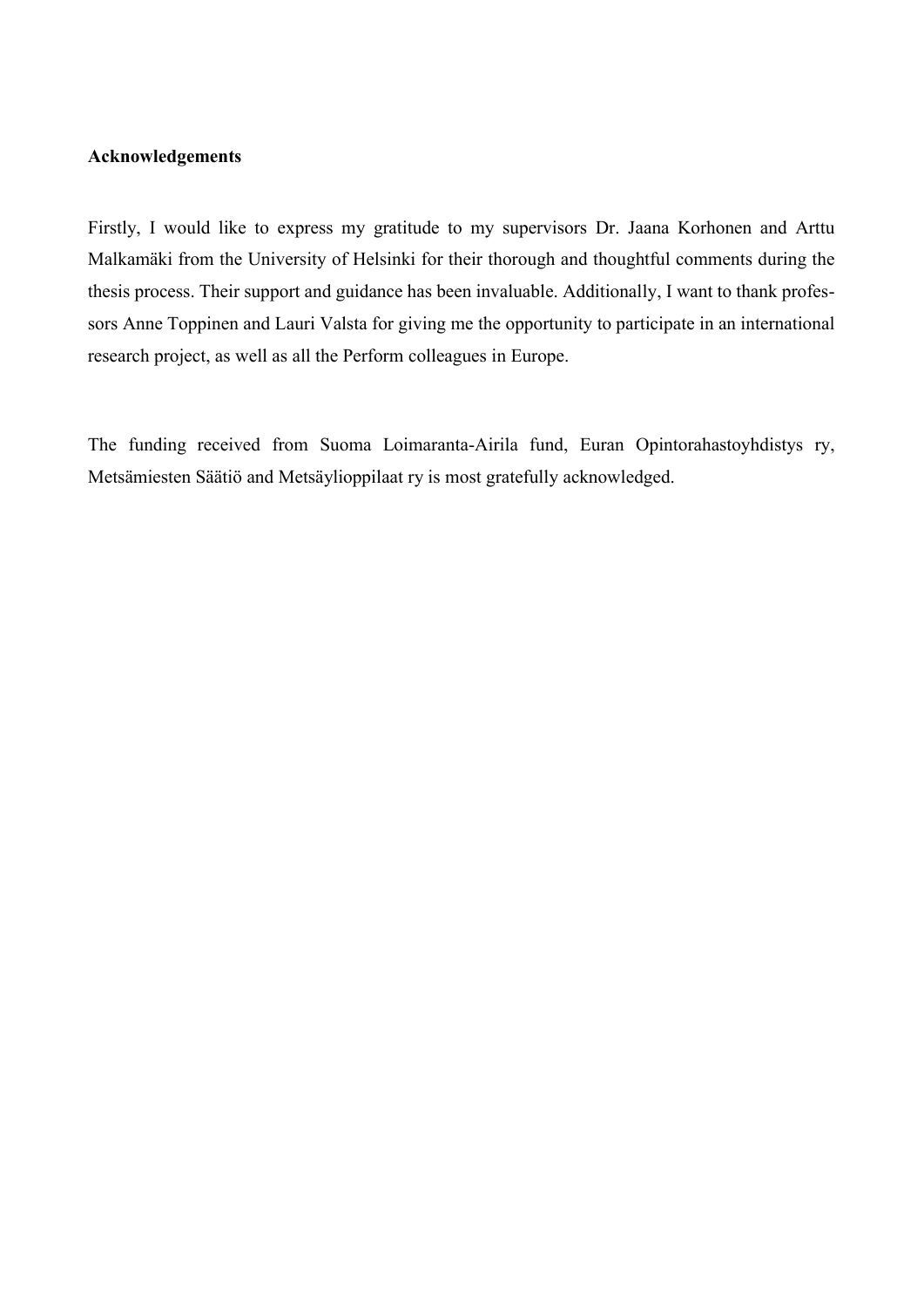## Contents

| $\mathbf{1}$            |                |  |
|-------------------------|----------------|--|
|                         | 1.1            |  |
|                         | 1.2            |  |
| $\overline{2}$          |                |  |
|                         | 2.1            |  |
|                         | 2.2            |  |
|                         | 2.3            |  |
|                         | 2.4            |  |
| $\mathbf{3}$            |                |  |
|                         | 3.1            |  |
|                         | 3.2            |  |
|                         | 3.3            |  |
| $\overline{\mathbf{4}}$ |                |  |
|                         | 4.1            |  |
| 5 <sup>5</sup>          |                |  |
|                         | 5.1            |  |
|                         | 5.1.1<br>5.1.2 |  |
|                         | 5.2            |  |
| 6                       |                |  |
|                         | 6.1            |  |
| 7                       |                |  |
|                         |                |  |
|                         |                |  |
|                         | Appendix 1.    |  |
|                         | Appendix 2.    |  |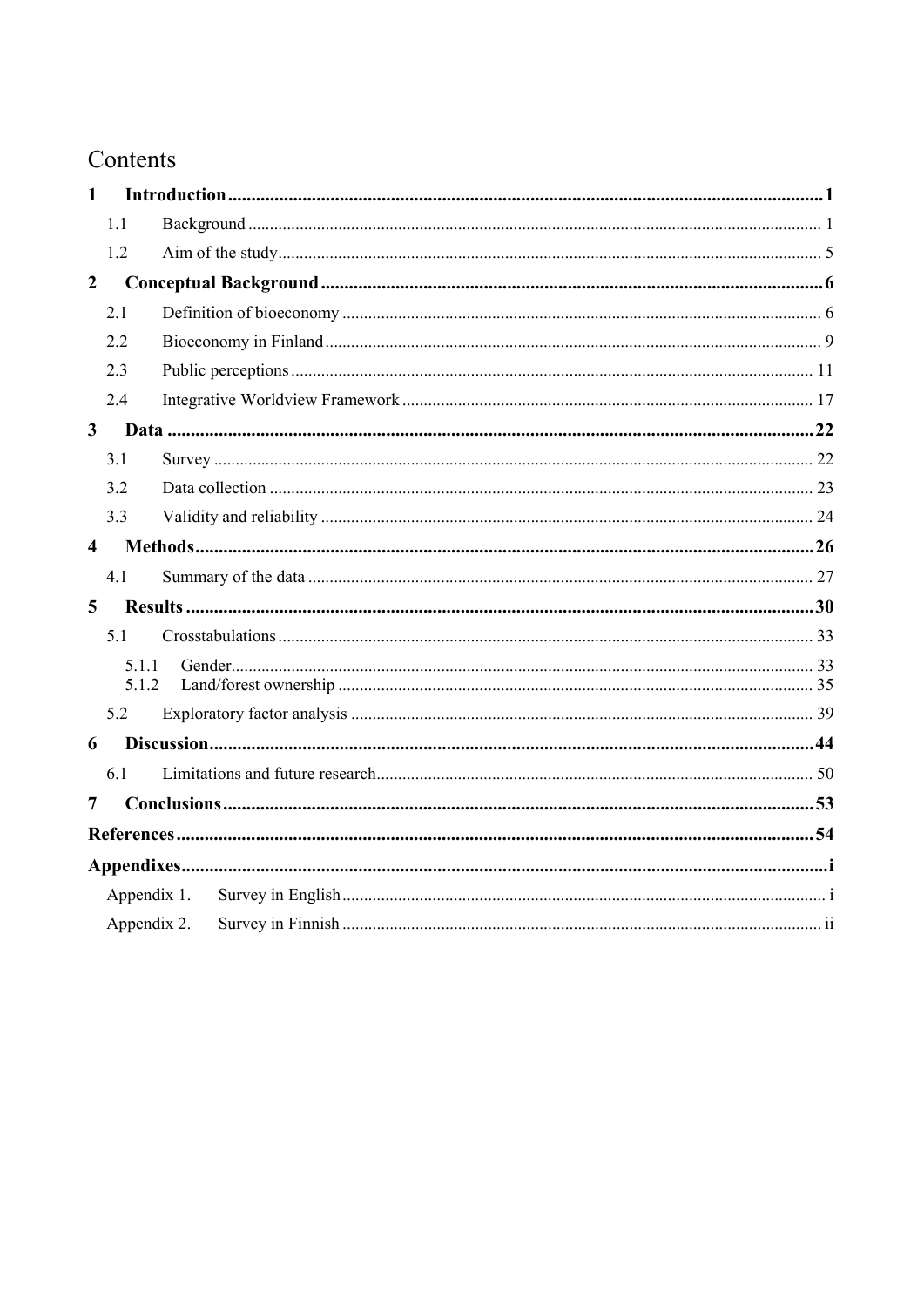### <span id="page-5-0"></span>1 Introduction

#### <span id="page-5-1"></span>*1.1 Background*

In October 2018 the Intergovernmental Panel on Climate Change (IPCC) released their "Special report on the impacts of global warming of 1.5°C above pre-industrial levels and related global greenhouse gas emission pathways." According to the IPCC (2018), global warming will most likely reach 1.5°C between 2030 and 2052, contributing to e.g. extreme weathers, sea level rise, species loss and ocean acidification. Climate change is in large part driven by human actions (United Nations, 2019); for example, the global middle class will soon be larger than ever, having both ecological and social implications (Kharas, 2017). Forests play an important role in mitigating the climate change as they remove  $CO<sub>2</sub>$  from the atmosphere, store carbon and offer renewable substitutes for fossil fuels and other nonrenewable materials (Lundmark et al., 2014; Kurz et al., 2016). Hence, forest resources have a considerable meaning in achieving climate goals in the European Union (EU). Over 40 per cent of the EU's land area is covered in forests or other wooded land (European Union, 2011), while Finland is the most forested country in EU by land area (Domínguez et al., 2015, p. 70).

Bioeconomy as a concept has gained wide interest in the past few years and the discussion revolving around it has increased significantly both in research and in political contexts (Staffas et al., 2013; Pfau et al., 2014; Pülzl et al., 2014). The origins of bioeconomy on a European level can be traced back to the 1970s and the 1980s to the first biotechnology oriented reports and framework programs (Aguilar et al., 2013; Patermann & Aguilar, 2018). In the early  $21<sup>st</sup>$  century the number of scientific articles concerning bioeconomy has increased considerably (Bugge et al., 2016), and already in 2000 biotechnology was identified as an important opportunity for forest industry (Laestadius, 2000).

Currently bioeconomy has become one of the most important policy priorities. The European Commission's Bioeconomy Strategy (2012; 2018) defines bioeconomy as covering all sectors and systems which are dependent on biological resources; this includes agriculture, forestry, fisheries, food, pulp and paper industries as well as parts of the chemical and energy industries and biotechnology. Bioeconomy was given five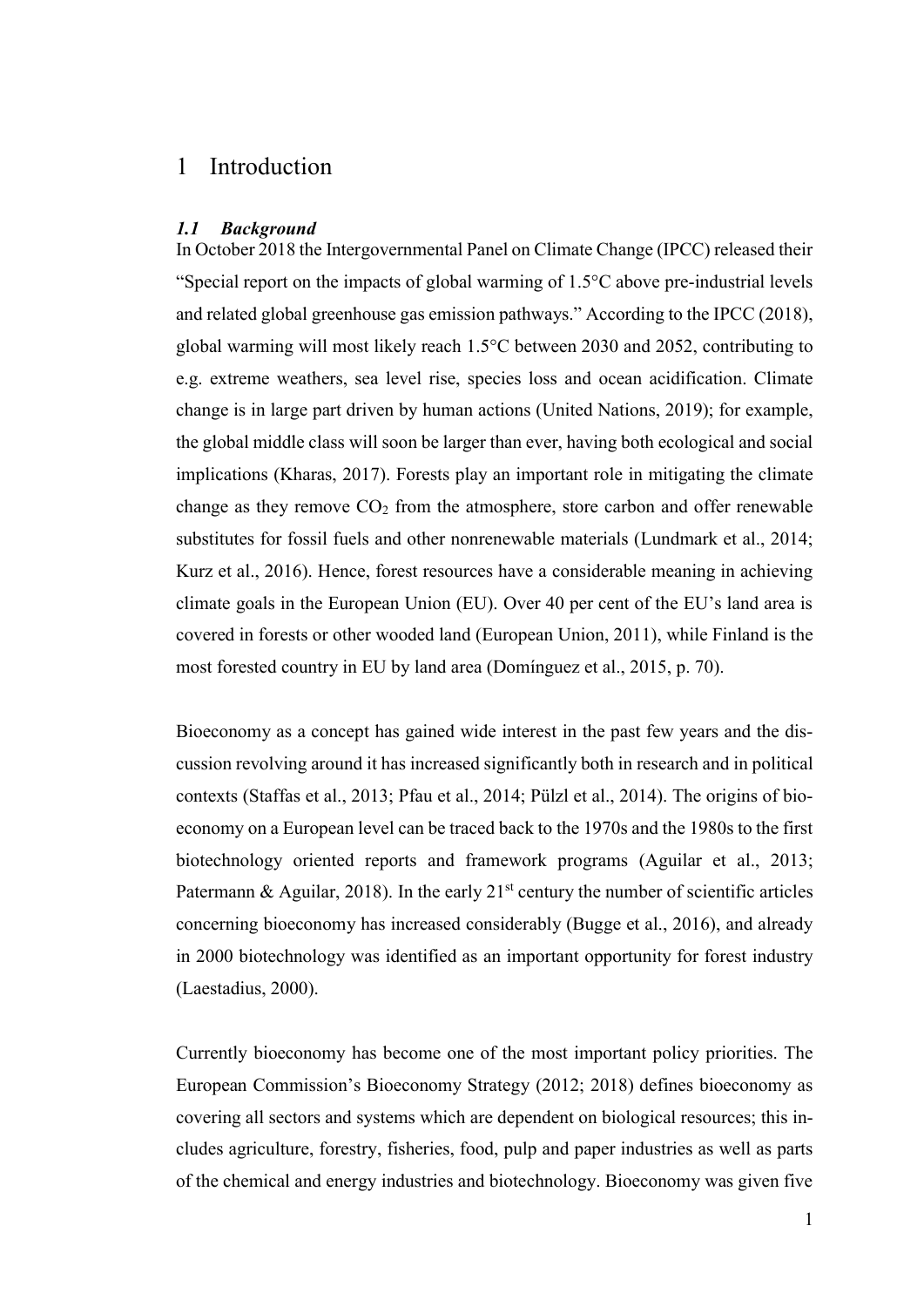main strategic objectives: ensuring food and nutrition safety, managing natural resources sustainably, reducing the dependency on non-renewable unsustainable resources, mitigating and adapting to climate change and strengthening European competitiveness whilst creating jobs (European Comission, 2018). In general bioeconomy can be understood as an economy which utilizes renewable natural resources as industry raw materials, food, chemicals and energy sources (see e.g. McCormick & Kautto, 2013; Ollikainen, 2014). Nevertheless, bioeconomy has several different definitions depending on which context and who is talking about it and the definition remains to be open (see e.g. Schmid et al., 2012; McCormick & Kautto, 2013; Pfau et al., 2014; Bugge et al., 2016).

In Finland, the forest sector forms the base for bioeconomy. Of the total land area 86% is considered as forestry land, and in 2016 forest industry products accounted for 22% of the total export of goods adding up to 11.5 billion euros (TEM, 2014; LUKE, 2017). In 2011 bioeconomy accounted for 16% of the national economy's output, meaning more than  $\epsilon$ 60 billion, and employed over 300 000 people (TEM, 2014), and in 2017 the numbers were approximately the same (LUKE, 2018a). Forest sector is the strongest operator in Finnish bioeconomy as it provides 40% of the bioeconomy output and value added (LUKE, 2018b).

Additionally, forests have an important role in the Finnish Bioeconomy Strategy that aims to generate welfare and competitiveness via sustainable solutions (Sitra, 2009; TEM, 2014). Figure 1 illustrates the main strategic goals. The Finnish Bioeconomy Strategy (TEM, 2014) was published in 2014 and it aims to raise the bioeconomy's output to  $\epsilon$ 100 billion and create new employment to 100 000 people by year 2025. In other words, the Strategy aims to extend the bioeconomy businesses' operational environment and create more high value added products whilst protecting the nature's ecosystems (TEM, 2014). However, it remains unclear what these sustainable solutions in practice mean and how they are implemented to the business-as-usual situation. Further, also the actual increase in employment faces challenges in e.g. attracting new students and low diversity of the workforce (Lawrence et al., 2017). It has been stated that the emergence of complete bioeconomy value chains and clusters will be a long-term process (Tahvanainen et al., 2016).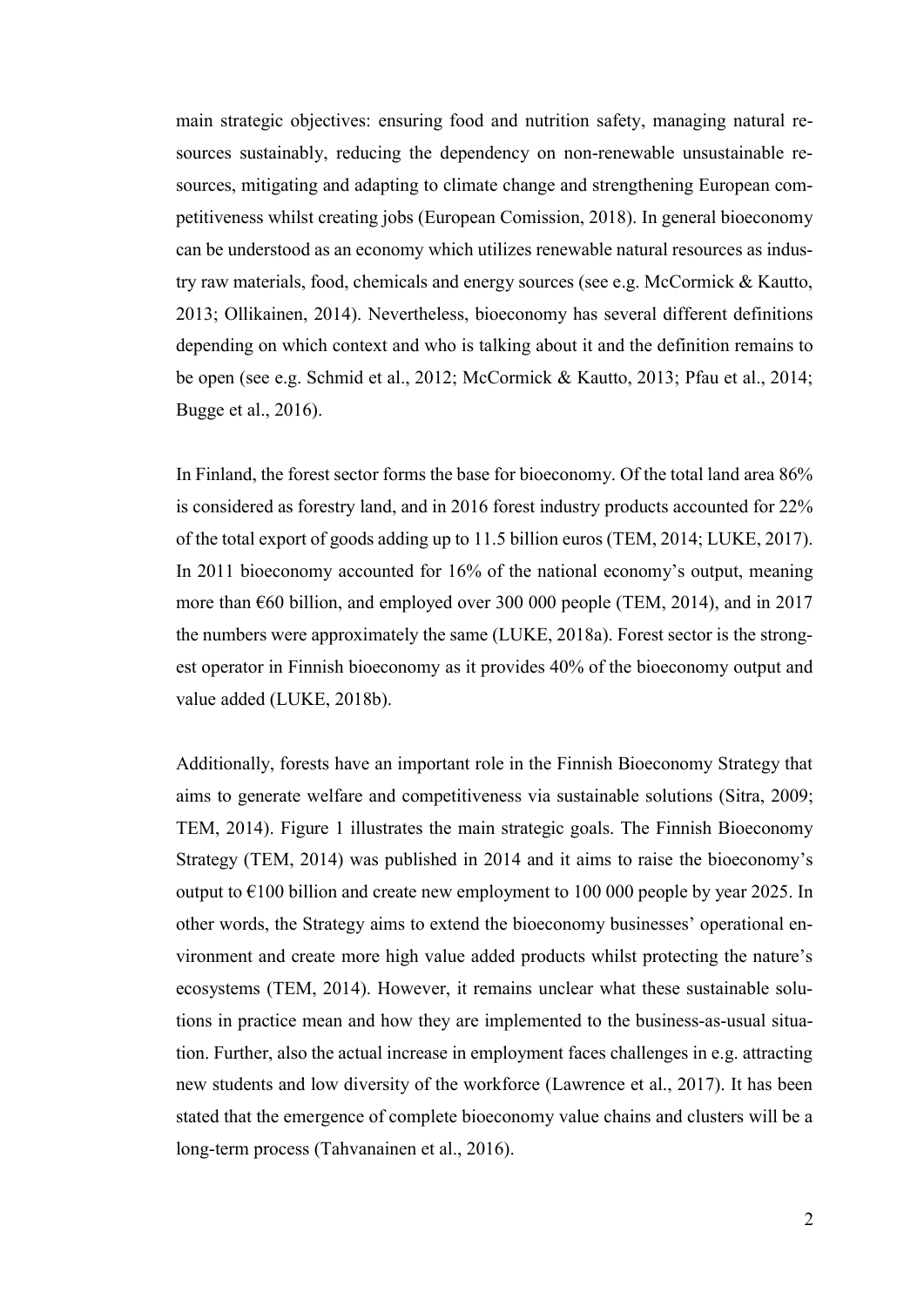| • A competitive operating environment<br>for bioeconomy |
|---------------------------------------------------------|
| • New business from bioeconomy                          |
| • Strong bioeconomy competence base                     |
| • Accessibility and sustainability of<br>biomasses      |

Figure 1. Strategic goals of the Finnish bioeconomy strategy (TEM, 2014).

Forest biorefineries are an important factor in the change towards bioeconomy: they offer not only traditional wood-based products, such as paper or pulp, but also new products such as bioenergy and -chemicals (Hetemäki, 2010). Biorefineries are planned and have been built in several Finnish locations. For example the Metsä Fibre's so-called Äänekoski bioproduct mill, which claims to be " the first next-generation bioproduct mill in the world" with an annual pulp production capacity of 1.3 million tons, was inaugurated in 2017 (Metsä Fibre, 2018). Meanwhile, the world's largest softwood bioproduct mill is planned to be built in Kuopio (Finnpulp Oy, 2018). Bioeconomy clusters, such as new wood-processing biorefineries, can contribute to the economic growth of regional, rural areas by creating new jobs and affect even on national level as the output increases (Hetemäki, 2010; Wesseler & von Braun, 2017). Even though most emphasis is given to new high value added forest-based products, the existing, more traditional products such as pulp and paper are central to bioeconomy while the new products are still waiting for the actual implementation (Hurmekoski et al., 2018). Furthermore, it has been stated that the current level of R&D is lagging behind if the targets want to be achieved (Kniivilä et al., 2017). Additionally, the overall sustainability of the raw material and the acceptable level of use of forest resources is widely debated in both research (BIOS, 2018; Grassi et al., 2018; Kallio et al., 2018) and politics (Kjellber, 2019; Miltton Group, 2019).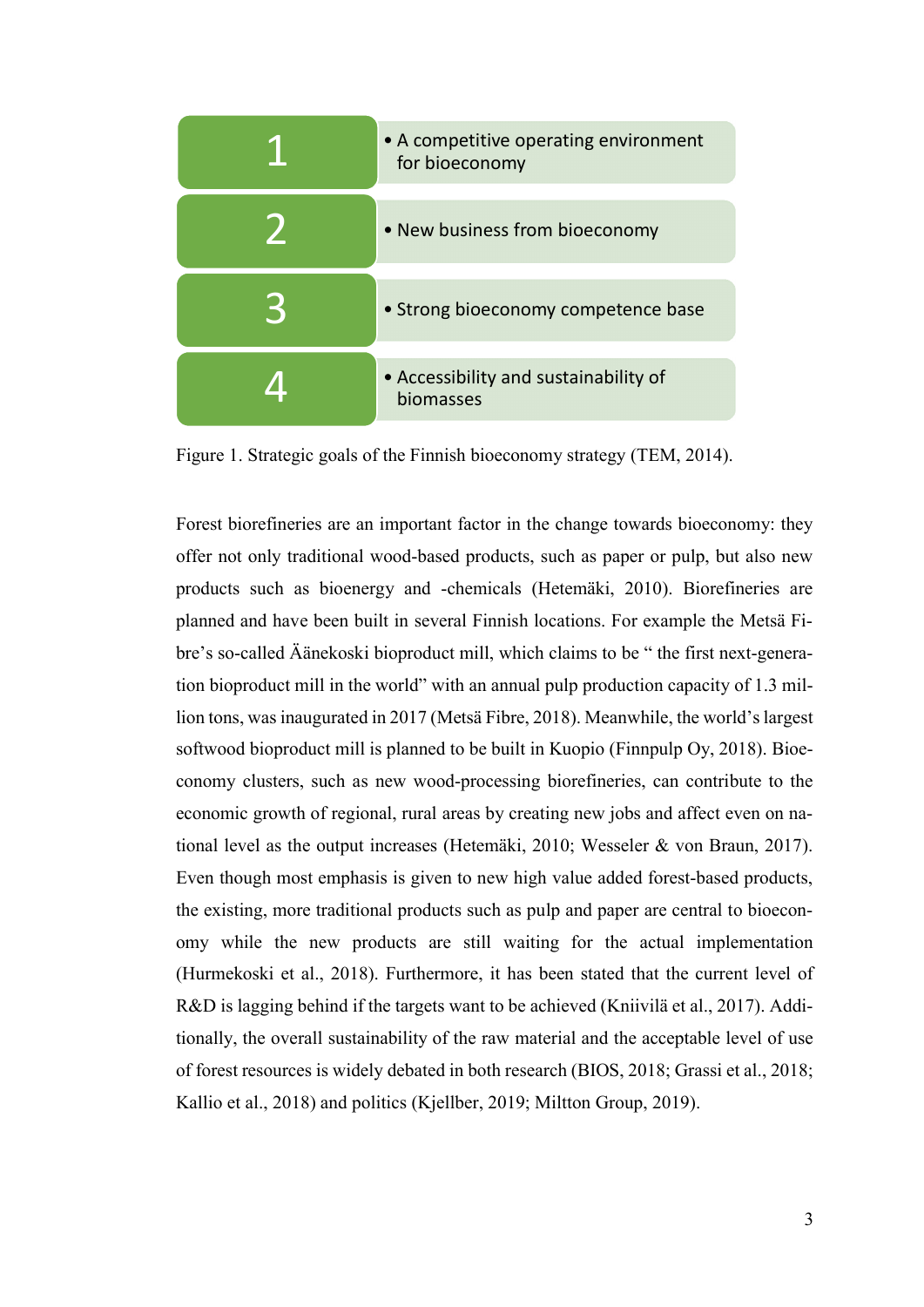Globally, urbanization is an ever-increasing phenomenon. It has been identified as one of the megatrends affecting societies and nations world-wide (see e.g. PwC, 2018; EY, 2016). Today 55% of the world's population lives in urban settings and by 2050 it is estimated that 68% of the world's population is urban (United Nations, 2018). Around 70% of Finnish people live in what is considered to be a urban setting (Tiihonen, 2016). According to estimates, in the future an increasing amount of jobs, trade, industry and working-age population will continue to concentrate in the Helsinki area and other major cities in Finland (von Bruun, Santtu & Kirvelä, 2009; MDI, 2019), hence increasing the amount of urban inhabitants further. Pätäri et al. (2016) identified megatrends such as population growth, urbanization and growing middle class as the greatest economic opportunities for the European pulp and paper industry. Along with the worldwide urbanization, also the importance of urban citizens as consumers increases (Dobbs et al., 2016). Green consumerism has emerged as consumers' answer to environmental concerns (Moisander, 2007). In the European Commission's updated bioeconomy strategy the importance of cities in implementing circular bioeconomy is highlighted (European Comission, 2018); urbanization creates possibilities for enhancing the economic and environmental aspects of bioeconomy. For example, wooden multistory buildings are one possibility to provide more environmentally friendly housing for urban dwellers (European Comission, 2018; Näyhä, 2019).

However, there are few studies, if even that, concentrating on the urban citizens' perceptions and acceptance of the forest-based bioeconomy concept in a quantitative manner. On the Finnish scale, the urban citizens' perceptions of forest-based bioeconomy have not previously been studied. The new forest-based bioproducts such as textiles will be a huge opportunity for forest industry to get a new foothold in the end-product markets, while urbanization creates new demand. Yet, in order to achieve these goals it must be known how urban citizens perceive and understand the forest-based bioeconomy as a whole. In order for the forest-based bioeconomy to have true legitimacy the overall perceptions – such as values, knowhow, interests and environmental entitlements – of citizens must be considered (Hansen et al., 2018; Mustalahti, 2018).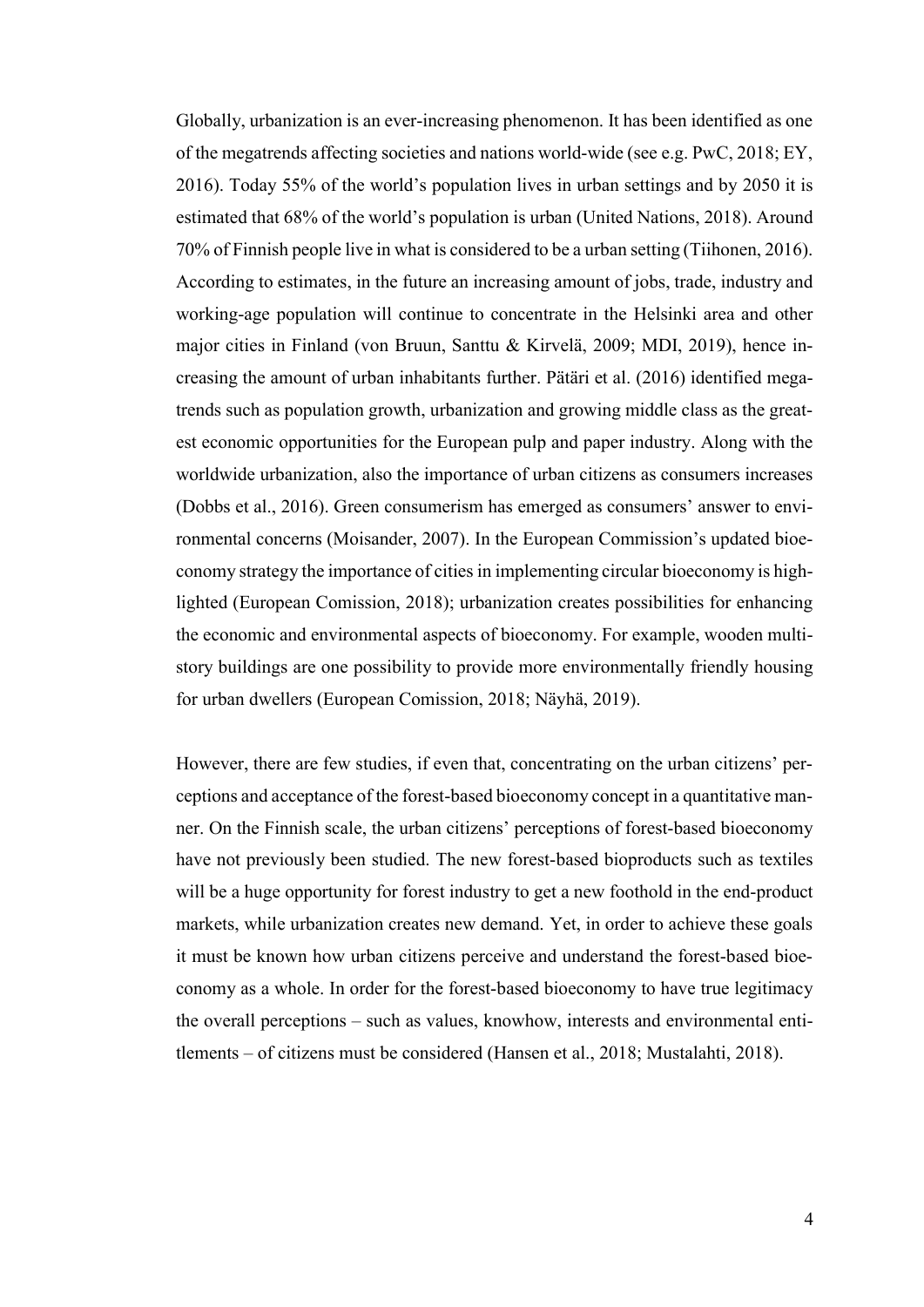### <span id="page-9-0"></span>*1.2 Aim of the study*

The aim of this study is to increase understanding about urban citizens' perceptions concerning a forest-based bioeconomy. In order to achieve the aim, explorative quantitative survey data are collected and analyzed. The main research question is "what are the worldviews through which urban citizens understand the forest-based bioeconomy?" Furthermore, this thesis aims to provide insights into the question, "how do these worldviews affect the urban citizens' perceptions (acceptance, understanding, risk) of the forest-based bioeconomy?" These research questions are screened thought the Integrative Worldview Framework (De Witt et al., 2017), which provides a robust and novel theoretical frame for the study.

This thesis contributes to a Europe-wide research network to fulfill the research gap surrounding the topic. It is a part of the Perform Bioeconomy project, which is a collaboration of eight European research institutes aiming to understand the regional differences regarding perceptions and acceptance of forest-based bioeconomy. Replicable studies and comparable results give the chance to better understand the current state of European bioeconomy. The European Forestry Institute funds the project. (PerForm 2018)

The structure of the thesis is the following: chapter 2 presents the conceptual background and previous studies relevant to perceptions of forest-based bioeconomy to outline and explain the theoretical framework. In chapter 3 the data collection is explained. Chapter 4 presents the methods, chapter 5 the results and chapter 6 the discussion along with the proposals for future research. The thesis ends in a short conclusion in chapter 7.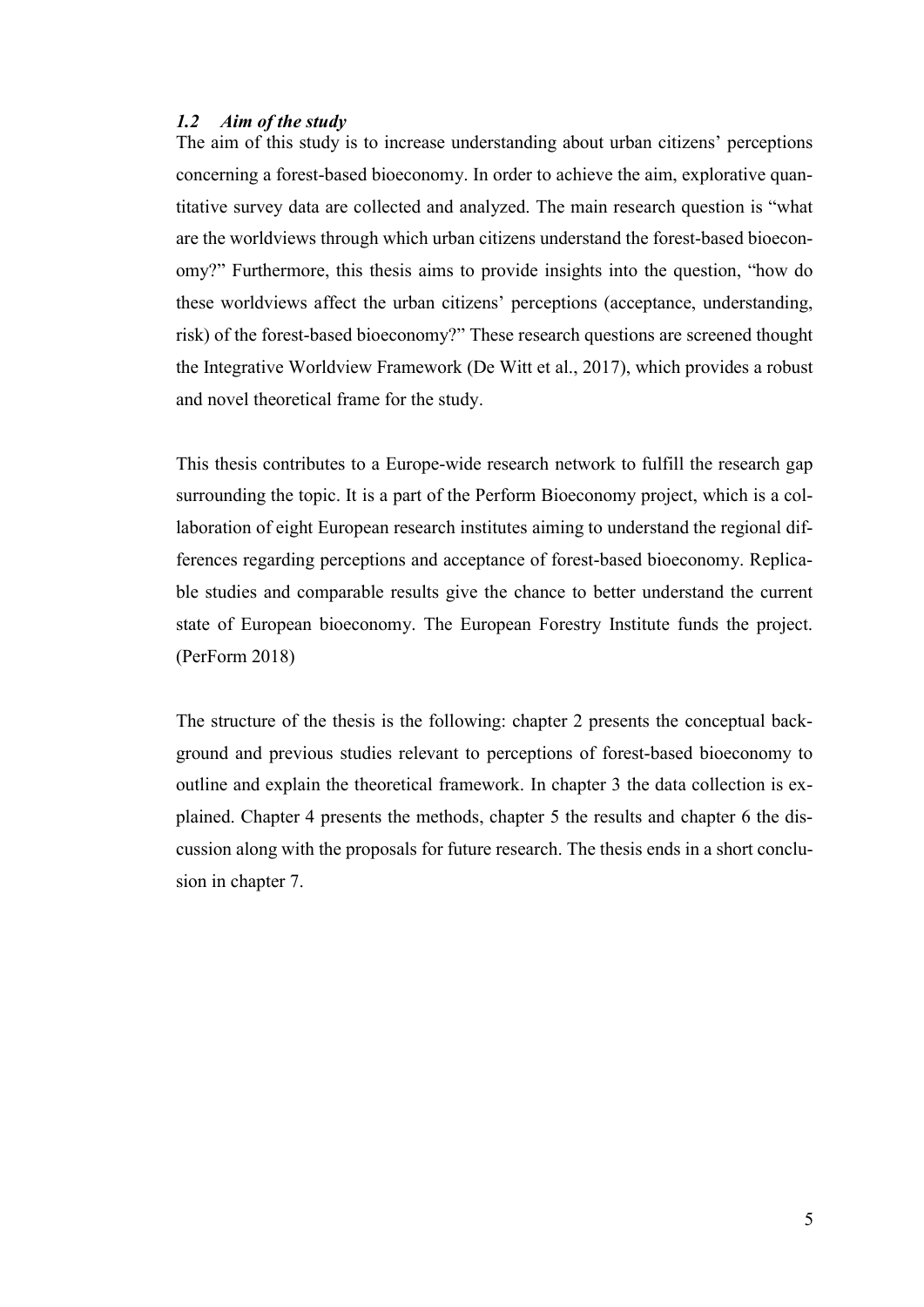### <span id="page-10-0"></span>2 Conceptual Background

#### <span id="page-10-1"></span>*2.1 Definition of bioeconomy*

As explained in the first part of this thesis, bioeconomy refers to an economy that utilizes renewable natural resources as raw materials. The forest-based bioeconomy is given a general definition in a study by the European Forest Institute: "-- all economic activities that relate to forests and forest ecosystem services" (Winkel, 2017)*.* Thus they want to include also the economic utilization of other ecosystem services. According to Wolfslehner et al. (2016, p. 5) the definition is the following: "The forestbased bioeconomy links the whole forest value chain from the management and use of natural resources to the delivery of products and services". Hagemann et al. (2016) define wood-based bioeconomy as a bio-based circular economy, which utilizes the hard parts of the stem and the products contain lignin. Figure 2 illustrates the several dimensions of forest-based bioeconomy.



Figure 2. Dimensions of forest-based bioeconomy. Applied from Wolfslehner et al. (2016).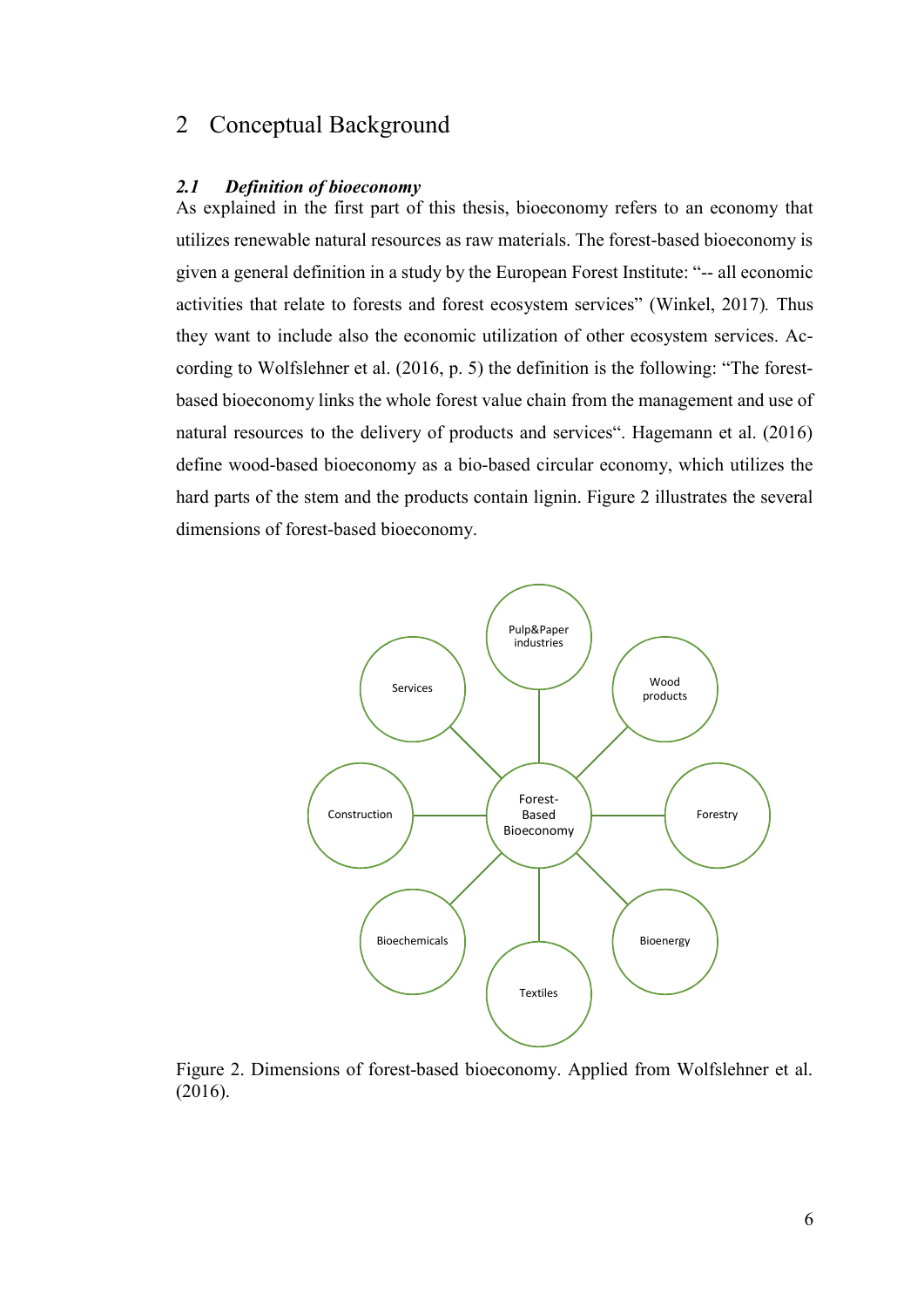Pulp, paper and sawmilling industries are the traditional users and refiners of wood. New innovations in areas such as textiles, biochemicals, -plastics, -pharmaceuticals and construction are expected to become increasingly important for the forest and wood-based industries in the future (Scarlat et al., 2015; Wolfslehner et al., 2016, p. 3; Hurmekoski et al., 2018). From company perspective, the diversification of product portfolios is necessary as the traditional products of forest industries are sensitive to economic fluctuations. Also technological progress influences the markets of traditional forest products: for example the consumption of graphic paper decreases due to increasing digitalization (UNECE, 2018). In the future the traditional boundaries of forest sector versus other sectors will become increasingly blurred (Jonsson et al., 2017, p. 126–127); it is expected that forest industry firms will move along the value chain to other sectors, while firms from the other sectors move to forest industry (Hurmekoski et al., 2018).

Services in forest sector, and further in forest-based bioeconomy, are multidimensional. For example Näyhä et al. (2015) identified three types of services. Forest-related services are directly provided by forests and can be either market goods (e.g. timber, berries) or non-market goods (e.g. soil and biodiversity protection). Forestryrelated services are mainly services for people, e.g. advising of forest owners, while industry-related services are mainly about new technological solutions for production. Additionally, services have both tangible and intangible dimensions. Currently intangibles such as recreation, tourism, non-wooden goods as well as tangibles like wooden pre-fabricated houses and intelligent packaging solutions are identified as service offerings in the forest sector (Pelli et al., 2017). In the emerging bioeconomy new niches may appear both in the industrial business-to-business chains and in small-scale entrepreneurship (Näyhä, 2019). For example, Ollikainen (2014) expects nature tourism to become a significant factor of bioeconomy in the future. However, as has been argued by Pelli et al. (2017), services have been given limited attention in the technologically oriented bioeconomy visions.

In the existing bioeconomy literature three different visions for bioeconomy can be identified: firstly, a bio-technology vision in which research, application and commercialization of bio-technology is emphasized; secondly, a bio-resource vision, which aims to create new value chains by tapping into upgrading and conversing biological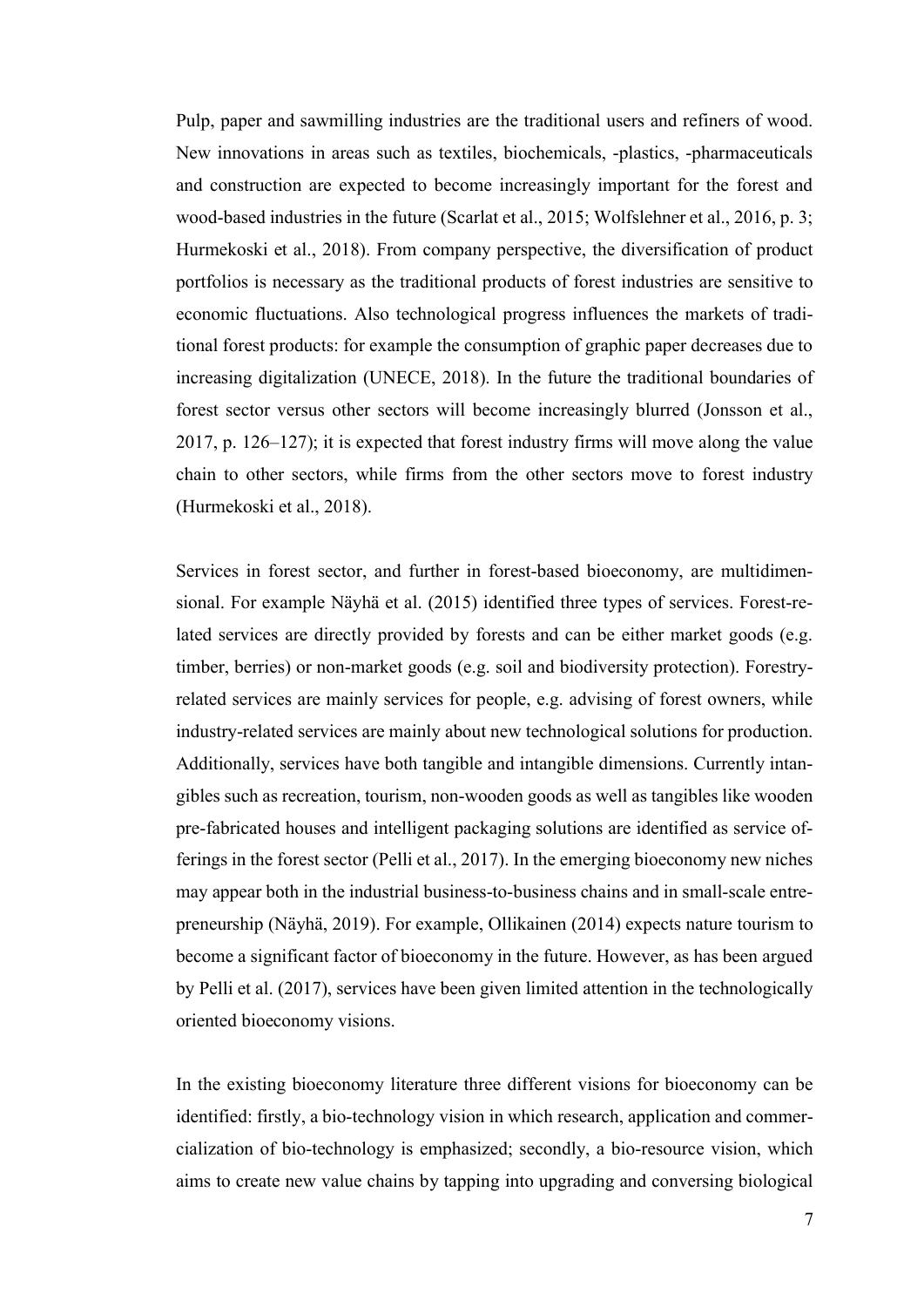raw materials; and thirdly a bio-ecology vision, which promotes sustainable local use and optimization of raw materials (Bugge et al., 2016). Pfau et al. (2014) conducted a systematic literature review in order to identify how sustainability in bioeconomy is discussed and identified. Their findings point out that there is a lack of a common understanding of what makes bioeconomy sustainable: some scholars see sustainability in bioeconomy as the target, some say that sustainability is obvious in bioeconomy and some argue that using renewable resources instead of fossil ones inevitably leads to sustainability (Pfau et al., 2014). Nevertheless, simply being based on exploiting sustainable resources does not make bioeconomy sustainable (De Besi & McCormick, 2015). For example, competing use of biomass for food supply and biobased production is one topic that has sparked criticism towards potential bioeconomy practices, such as the "food versus fuel" debate (Lewandowski, 2015; Scarlat et al., 2015). Further, land-use and land-use change remains by large to be an unsolved question and has been predicted to become a limiting factor for bioeconomy's advancement (Hertel et al., 2013; Pfau et al., 2014). Sustainability should therefore be in the core of forestbased bioeconomy to ensure its continuance and public support (Wolfslehner et al., 2016, p. 5).

Bioeconomy as a term has also received criticism. Additionally other new conceptualizations of economy, such as the knowledge-based economy, have been alleged as being only buzzwords for policy-makers (Godin, 2006). Birch & Tyfield (2013) studied the conceptualizations of different "bio"-related formulations and claimed them to be vague. Additionally, they argued that many scholars have adopted a Marxian approach to bio-concepts and either ignored or failed to address the recent developments in political-economic analyzes, such as the changing ways of employment (Birch & Tyfield, 2013). Birner (in Lewandowski 2018, p. 24**)** defines this kind of criticism as fundamental critique. Further, Birner (2018) describes also other criticism towards bioeconomy, implicating to studies in which bioeconomy is seen as a possible promoter for land grabbing, a concept to promote the interests of big companies, and a possible means to cover unsustainability behind a bio-named concept as in greenwashing. Some stakeholders see bioeconomy as a new, trendy word and concept for ways that in fact have been in practice for a long time already (Näyhä, 2019); indeed, it has been mentioned that before the industrial revolution nearly all economies were based on biological resources (Scarlat et al., 2015). Additionally, new business opportunities do not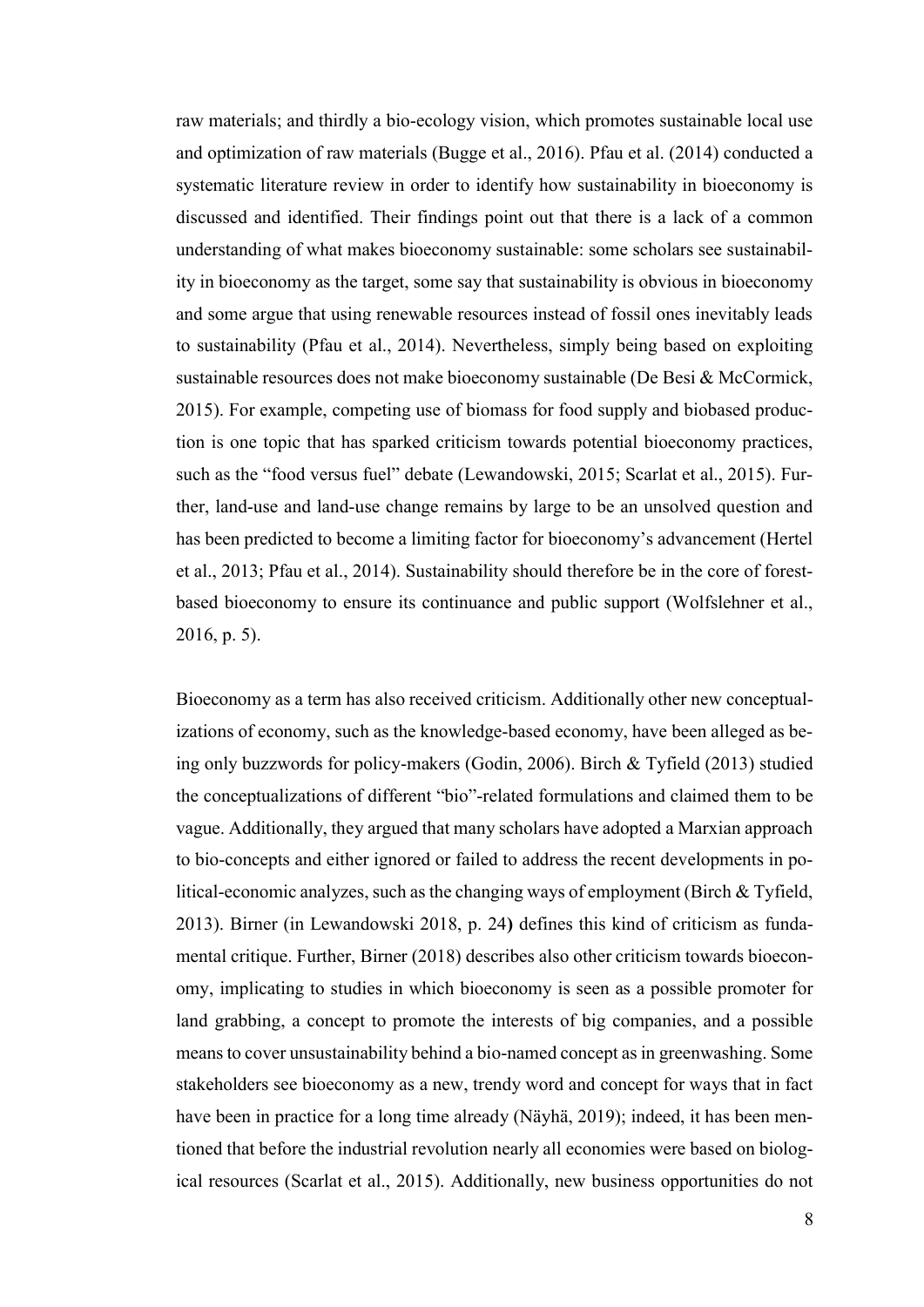arise from concepts and definitions but from demand and a functioning business environment (Näyhä, 2019).

The importance of forest sector has not been fully realized in the EU and many national level bioeconomy strategies (Jonsson et al., 2017, p. 126). For example, the EU Bioeconomy strategy's definition of a bioeconomy is lacking the inclusion of services which are expected to become increasingly important in the future (Wolfslehner et al. 2016, p. 7). Further, Ollikainen (2014) criticizes the EU's Bioeconomy Action Plan (BAP), which is a plan to operationalize the Bioeconomy Strategy. According to Ollikainen (2014), the BAP does not realize the potential of forest-based sector and concentrates too much on agriculture. Additionally, he argues that the BAP fails to connect bioeconomy and sustainable green economy and growth.

To conclude, bioeconomy is all but one definition of a concept, which aims to produce economic growth by ecological solutions. Also words such as green economy, circular economy, knowledge based bioeconomy and bio-based economy come up when searching for literature. In a EU-report by Albrecht et al. (2010, p. 5) knowledge based bioeconomy is defined as "… sustainable supply of food, raw materials and fuels, together with recent scientific progress." Green economy has been identified as the main concept, as it takes into account all ecological processes and economic sectors; bioeconomy and circular economy complement it but are more resource oriented (Ollikainen, 2014; D'Amato et al., 2017).

#### <span id="page-13-0"></span>*2.2 Bioeconomy in Finland*

Building more with wood is one of the aims of the Finnish Bioeconomy Strategy and wooden multistory construction (WMC) plays a major role in the emerging bioeconomy practices. According to Statistics Finland's definition multistory apartment buildings have minimum two apartments located on top of each other (Tilastokeskus, 2018). Building with wood can be more ecological; it is a renewable, lightweight material that also functions as a carbon sink during its lifetime (Puuinfo 2018). Additionally, building high-rise is a means of answering the urbanization as more people dwell in a limited area (Høibø et al., 2015). WMC buildings and their markets have been studied in e.g. Riala & Ilola (2014) and Toppinen et al. (2018). Riala & Ilola (2014) identified the barriers and opportunities for WMC in Finland by interviewing construction value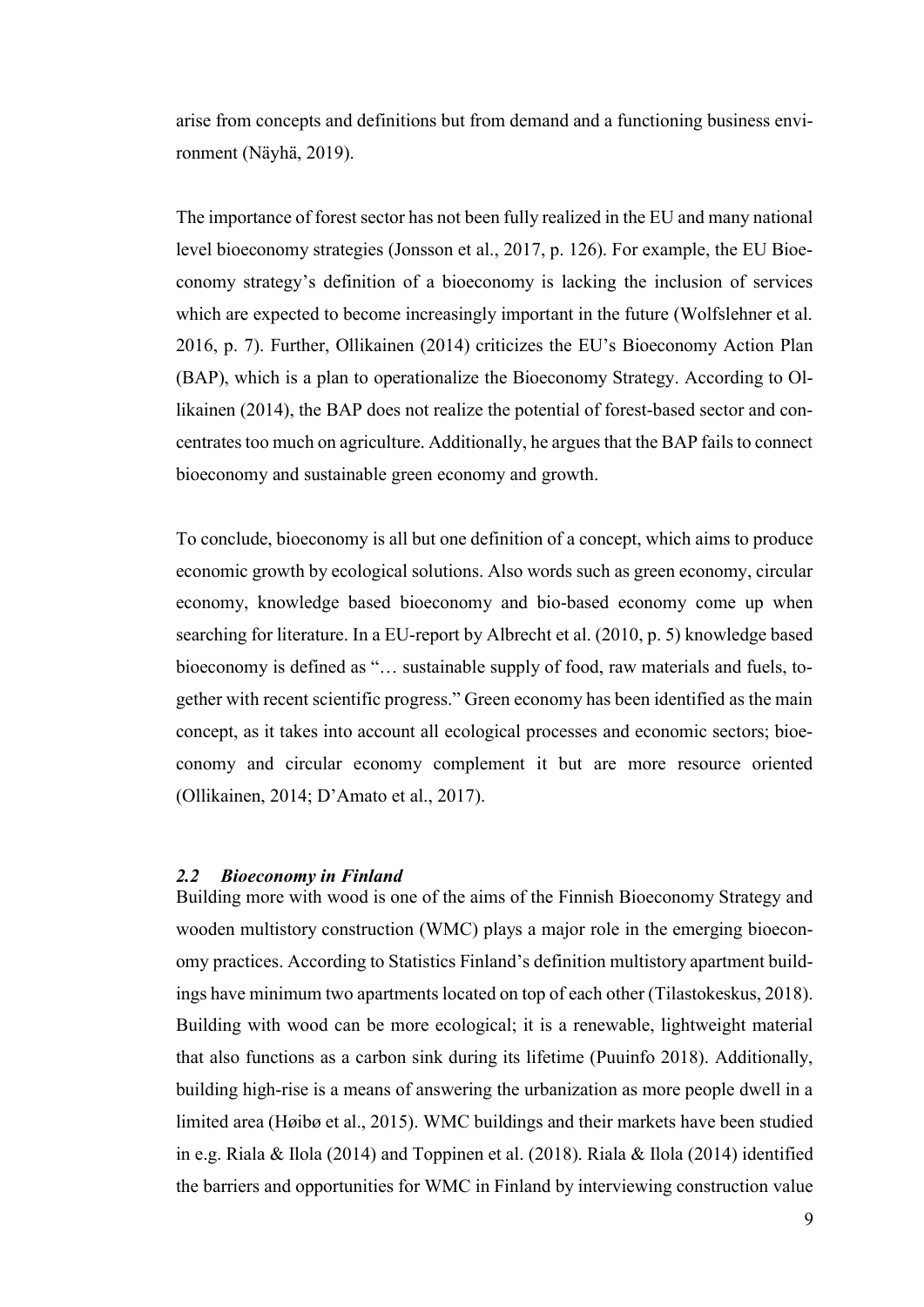chain representatives. They found that the overall strong position of concrete building industry in Finland makes WMC promotion and implementation challenging. Wood was mentioned to be more expensive and materials less developed than concrete. Also poorer sound insulation and high maintenance cost were mentioned. On the possibility side technological innovations, such as cross-laminated timber, prefabrication, fast and quiet on-site construction phase and wellbeing of workers were identified. In Toppinen et al. (2018) the growing interest in sustainability was mentioned as a large possibility for wooden products and wood-building industries.

Bosman and Rotmans (2016) analyzed the transition towards bioeconomy in Finland. They found that there is no clear responsibility for the implementation of bioeconomy apart from the Ministry of Economics and Employment, which has taken up some ownership. Additionally, the importance of industry and societal partners in the final implementation of bioeconomy is emphasized, as without them participating there can be no real move towards the bioeconomy. Bosman and Rotmans (2016) identified four different pathways for Finnish bioeconomy: biofibers, bio-ICT, bio-built environment and bio-health. According to their analysis the Finnish bioeconomy transition is entering the takeoff phase. Mustalahti (2018) points out that here has been relatively little public, citizen-driven debate about the change towards forest-based bioeconomy and how it will affect the future living environment. Also other studies indicate that the Finnish forest-based bioeconomy network is rather limited to certain conventional actors such as research, government and industry (Korhonen et al., 2018). Kniivilä et al. (2017, p. 11) identified different obstacles for the development of Finnish bioeconomy: regulation, as in laws and policy instruments; attitudes from consumers, companies and government officials; lack of knowledge and education; economics, i.e. bioeconomy products being more expensive; and politics, i.e. lack of ambition for implementing bioeconomy solutions into practice. According to Antikainen et al. (2017, p. 103) the Finnish forest-based bioeconomy should not only be a bioeconomy, but pursue to be a forerunner in circular forest-based bioeconomy. Cooperation between and over different sectors, new innovations and start-ups are essential in creating a successful forest-based bioeconomy, as also the businesses believe there to be lots of untapped potential in forest and wood based resources (Näyhä, 2019).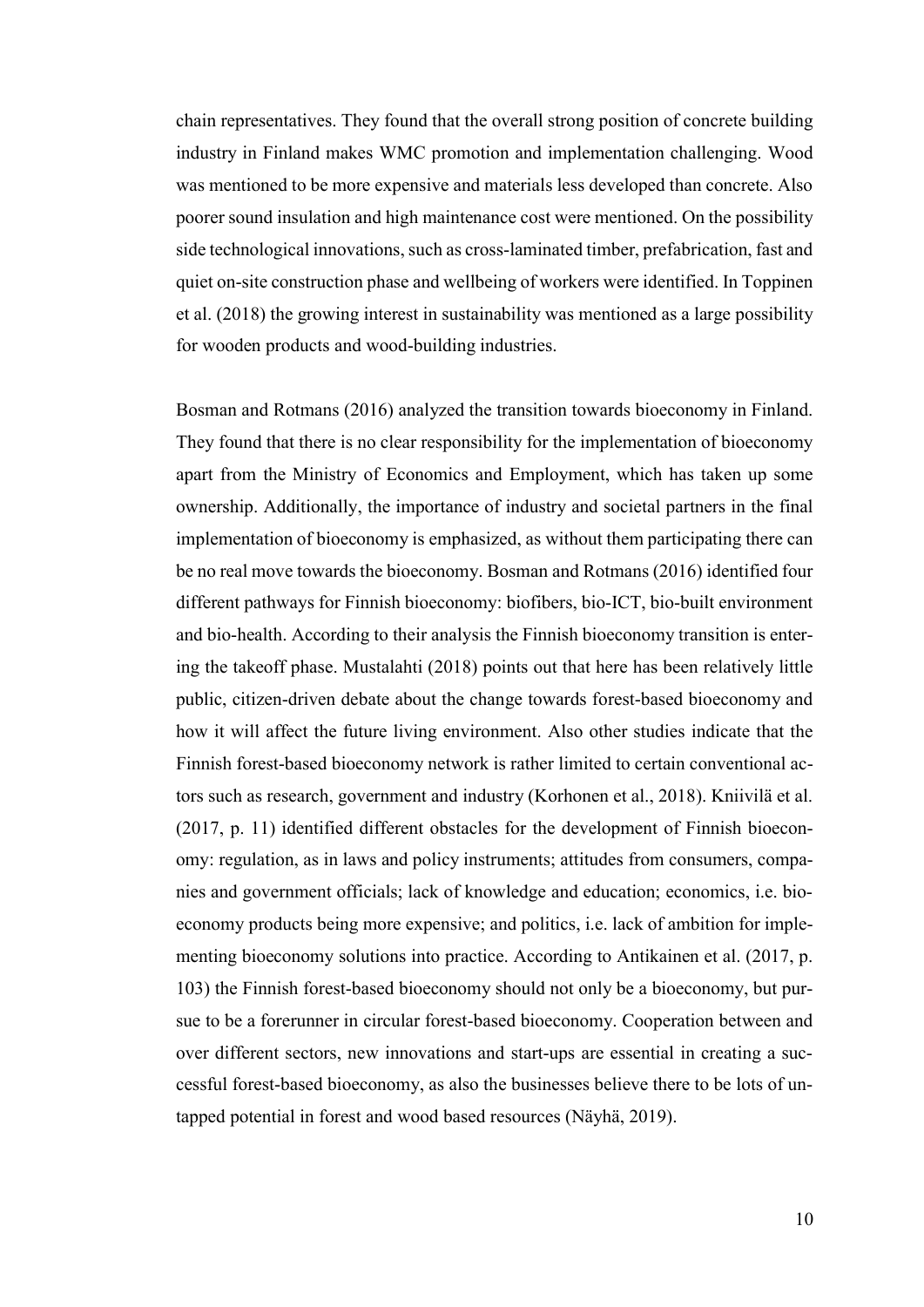In the Finnish Bioeconomy Strategy new services are mentioned "--- to have a significant and growing role in the new bioeconomy value chains": this refers to both industrial and business services value creation, tourism, as well as ecosystem services and natural resources (TEM, 2014). In Finland the so called Everyman's Right gives people an extensive access to forests as about 96% of the land area is considered to be accessible by it (Tuunanen & Tarasti, 2015). Wild berry picking has a long history in Finland and berries are considered one of the most important non-wood forest products (Salo 2015, p. 125). Berry and mushroom picking is closely related to other ecosystem services as well, as it provides people relaxation and a chance to enjoy nature. Approximately 2 million Finns pick berries and mushrooms (Salo 2015, p. 128) both for own use as well as for sales purposes. In 2011 a total of 44 million kilograms of berries was picked in Finland, which also has a significant monetary value (Vaara et al., 2013).

Forest owners are major contributors to the Finnish forest-based bioeconomy. Private forest owners supply approximately 80% of timber to industry purposes and own 60% of the productive forest land (Hänninen et al., 2011). The largest group of forest owners are pensioners (45%) followed by employees (30%) and farmers (16%) (Hänninen et al., 2011). Forest ownership is facing some comprehensive changes as the forest owners are becoming increasingly urban and older (Hänninen et al., 2011). This might have an impact on wood supply of the emerging forest-based bioeconomy.

#### <span id="page-15-0"></span>*2.3 Public perceptions*

Earlier studies about perceptions and acceptance regarding bioeconomy and related products and services have had mixed results depending on the context and respondent groups. Table 1 highlights the main stakeholder studies relevant to this thesis.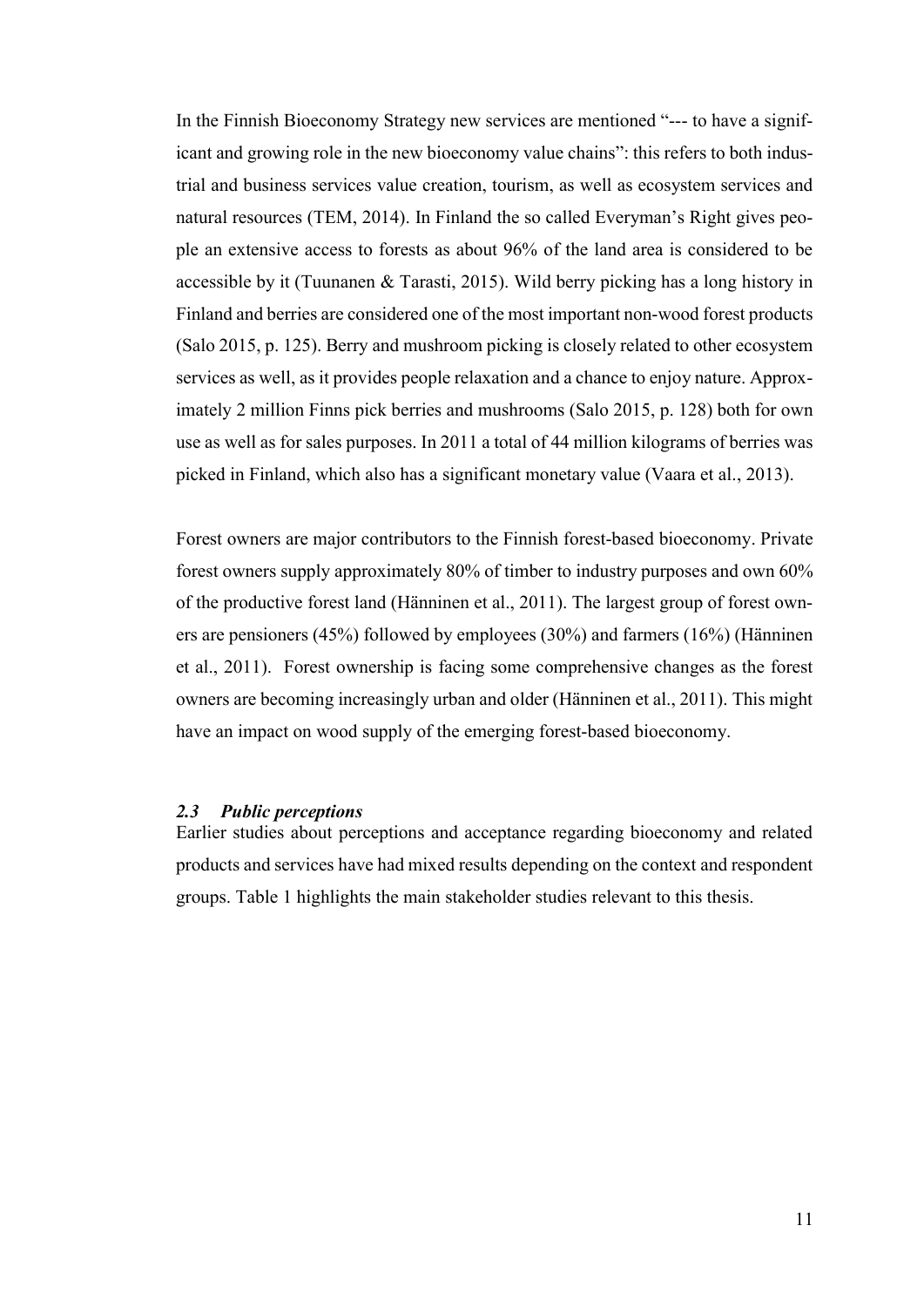Table 1. Main studies about public perceptions regarding the study context. N.B.: \*=working paper

| <b>Context</b> | Geographical      | <b>Research focus</b> | <b>Approach</b> | <b>Study</b>     |
|----------------|-------------------|-----------------------|-----------------|------------------|
|                | scope             |                       |                 |                  |
| <b>WMC</b>     | USA (Pacific      | Public beliefs        | Quantitative    | Larasatie et al. |
| buildings      | Northwest)        |                       |                 | (2018)           |
|                | Finland           | Expert percep-        | Mixed           | Toppinen et al.  |
|                |                   | tions                 | methods         | (2018)           |
|                | Finland           | Expert percep-        | Qualitative     | Riala & Ilola    |
|                |                   | tions                 |                 | (2014)           |
| Wood           | Finland           | Consumer percep-      | Quantitative    | Toppinen et al.  |
| products       |                   | tions                 |                 | (2013),          |
|                |                   |                       |                 | Holopainen et    |
|                |                   |                       |                 | al. (2014)       |
|                | Norway            | Consumer prefer-      | Quantitative    | Høibø et al.     |
|                |                   | ences                 |                 | (2015)           |
| Climate        | Canada (British   | Public percep-        | Quantitative    | Peterson St-     |
| change         | Columbia)         | tions                 |                 | Laurent et al.   |
| mitigation     |                   |                       |                 | (2018)           |
| Bio-based      | Czech Republic,   | Consumer percep-      | Qualitative     | Sijtsema et al.  |
| products       | Denmark, Ger-     | tions                 |                 | (2016)           |
| & innova-      | many, Italy,      |                       |                 |                  |
| tions          | Netherlands       |                       |                 |                  |
|                | Austria           | Future-oriented       | Qualitative     | Ranacher et al.  |
|                |                   | individual percep-    |                 | (2018)           |
|                |                   | tions                 |                 |                  |
|                | Austria, Finland, | Public percep-        | Quantitative    | Stern,           |
|                | Germany, Slove-   | tions                 |                 | Ranacher, et     |
|                | nia               |                       |                 | al. (2018)       |
|                | Finland           | Consumer seg-         | Quantitative    | Haltia &         |
|                |                   | ments, attitudes,     |                 | Kniivilä         |
|                |                   | <b>WTP</b>            |                 | $(2017)*$        |
| Bioecon-       | Austria           | Public percep-        | Mixed           | Stern, Ploll, et |
| omy per-       |                   | tions                 | methods         | al. (2018)       |
| ceptions       |                   |                       |                 |                  |
|                | Sweden            | Stakeholder per-      | Qualitative     | Hodge et al.     |
|                |                   | ceptions              |                 | (2017)           |

In previous studies it has been claimed that the consumers' knowledge and awareness of bio-based products is still on a low level; correspondingly the willingness to pay for such products remains low as often the price level is higher than in traditional, fossil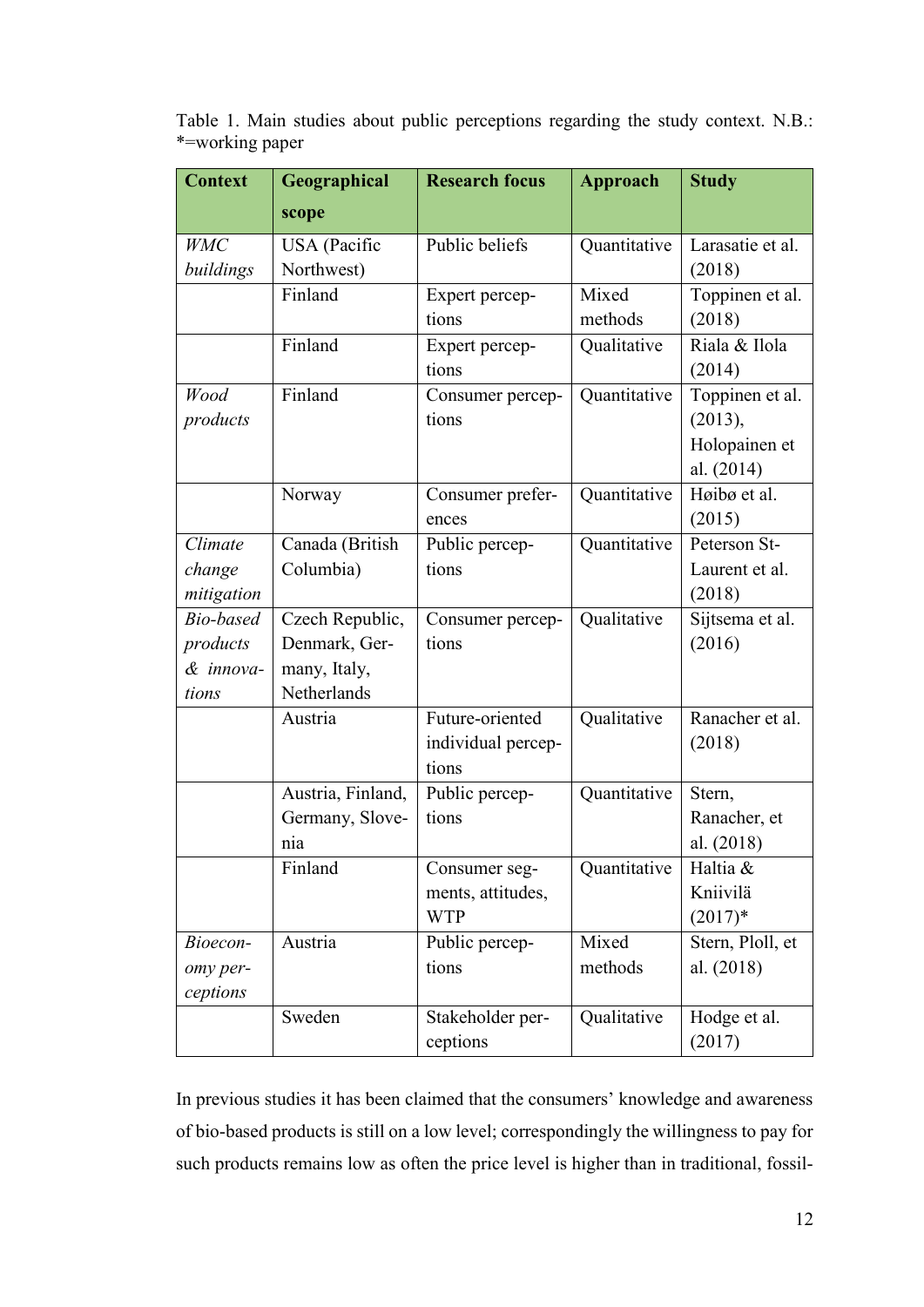based products (Vandermeulen et al., 2012; Giurca & Späth, 2017). Giurca & Späth (2017) further link this to the lagging legitimacy of bio-based innovations. Thus, it is important to realize the perceptions and values of the public; if new, environmentally friendly technologies do not have public support it is difficult or even impossible to implement them (Spence & Pidgeon, 2009). Additionally, climate change is a distant phenomenon in space and time for a large part of the public (Spence & Pidgeon 2009; Peterson St-Laurent et al. 2018), which is one factor that explains the general opinions towards new environmental paradigms that fundamentally challenge the current ways of thinking. Trustworthiness among supply chain actors is essential for the bioeconomy to succeed, as it includes new technologies, changes in social structures and impacts living conditions (Asveld et al., 2015).

Consumer perceptions of the bio-based concept and a few corresponding products were studied via focus group discussions in five European countries (Czech Republic, Denmark, Germany, the Netherlands and Italy) (Sijtsema et al., 2016). According to the results the general consumers are not familiar with bio-based products, and the perceptions and feelings related to them are mixed and depend on the context. The biobased concept in general was linked more with environmental issues than health and technology issues. An Austrian study also confirms that bioeconomy has mixed perceptions that differ between different groups (Stern, Ploll, et al., 2018). Students, pensioners, farmers and employees (N=456) were interviewed and two main visions were found: a technology  $\&$  industry driven vision and another, regional environmentalism vision (Stern, Ploll, et al., 2018). Additionally, sustainable consumption behavior was identified as a positive contributor for positive bioeconomy expectations. The general perceptions regarding bioeconomy were positive but farmers had the most skepticism and fear for inequity brought by it (Stern, Ploll, et al., 2018). As farmers are major providers of raw materials, their views should be paid special attention to in the development of bioeconomy (Stern, Ploll, et al., 2018). Consumers' willingness to pay for bio-based products has been classified as one of the factors affecting the wood-based bioeconomy's future; if there is no demand and willingness to pay for bio-based products there is also no interest in investing in bio-based production and innovations (Hagemann et al., 2016). Easily available information is in a crucial role in creating demand for bio-based products (Hagemann et al., 2016).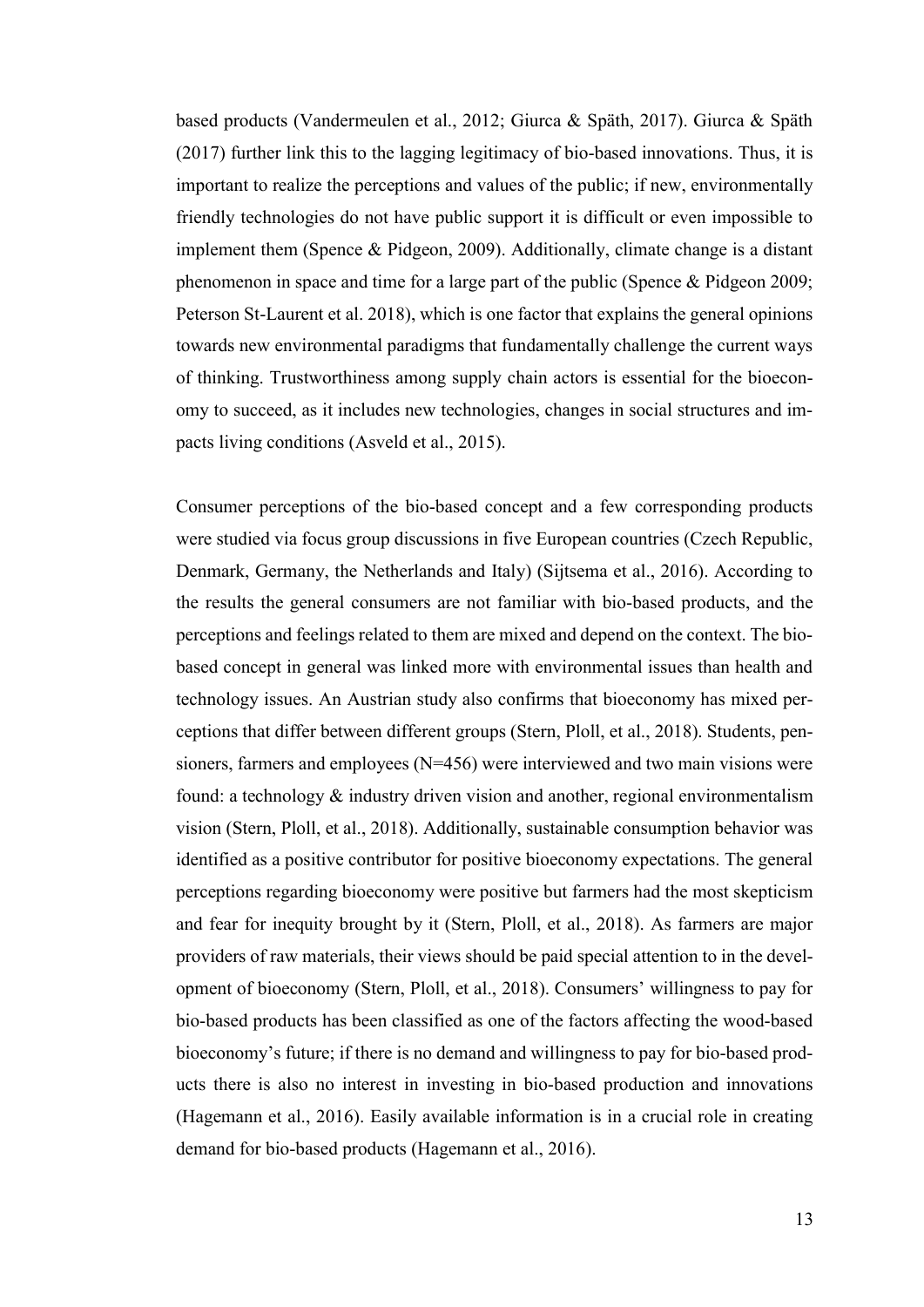Ranacher et al. (2018) studied the perceptions of potential future opinion leaders regarding four wood-based innovations in Austria: wooden multistory timber construction, biorefineries, natural fiber reinforced composites and nanocellulose. Wood-based innovations are expected to be major contributors to bioeconomy in the future but in order to gain solid ground in the markets, the public needs to accept these innovations (Ranacher et al., 2018). Ranacher et al. (2018) argue that "the societal perception of wood-based innovations is considered key for the creation and acceptance of bioeconomy strategies." Also Stern et al. (2018) studied the perceptions regarding innovative bioeconomy products and services. Both studies came to the conclusion that the public demands more information about the economic and environmental impacts of biobased products. Hodge et al. (2017) studied the perceptions of forestbased bioeconomy of three Swedish forest stakeholder groups (forest industry, forest owners and ENGOs) in a qualitative manner. In conclusion the perceptions were positive from all fields. Bioeconomy was mentioned to be a "response to global issues of resource depletion and CO2 emissions" (Hodge et al., 2017). Anyhow, economic development was seen as the primary motivation for developing the forest-based bioeconomy further as it provides possibilities for new markets and products. Public's separation from nature was connected with growing urbanization by the ENGOs and forest owners and seen as a risk for bioeconomy, as they believed it to decrease the public's experiences and knowledge of sustainable nature and forest management (Hodge et al., 2017). According to Ranacher et al. (2018) the wood-based innovations can be perceived very differently between different consumer groups. Those already involved in forest sector, or acquinted with the forest-based products in question, tend to have more positive beliefs and prefer different aspects than those who are not involved in the sector (see e.g. Larasatie et al. 2018; Stern et al. 2018).

Wooden multistory construction (WMC) plays a major role in the emerging bioeconomy practices. WMC buildings, which are one form of forest-based bioeconomy innovations, and the public perceptions regarding them have been studied to some extent in the past few years. Larasatie et al. (2018) studied the US Pacific Northwest citizens' beliefs connected to WMC's via a quantitative online survey. In their study most of the respondents identified WMC's as having a greater risk of fire, needing more upkeep and maintenance and not being as long-lasting as buildings made of steel or con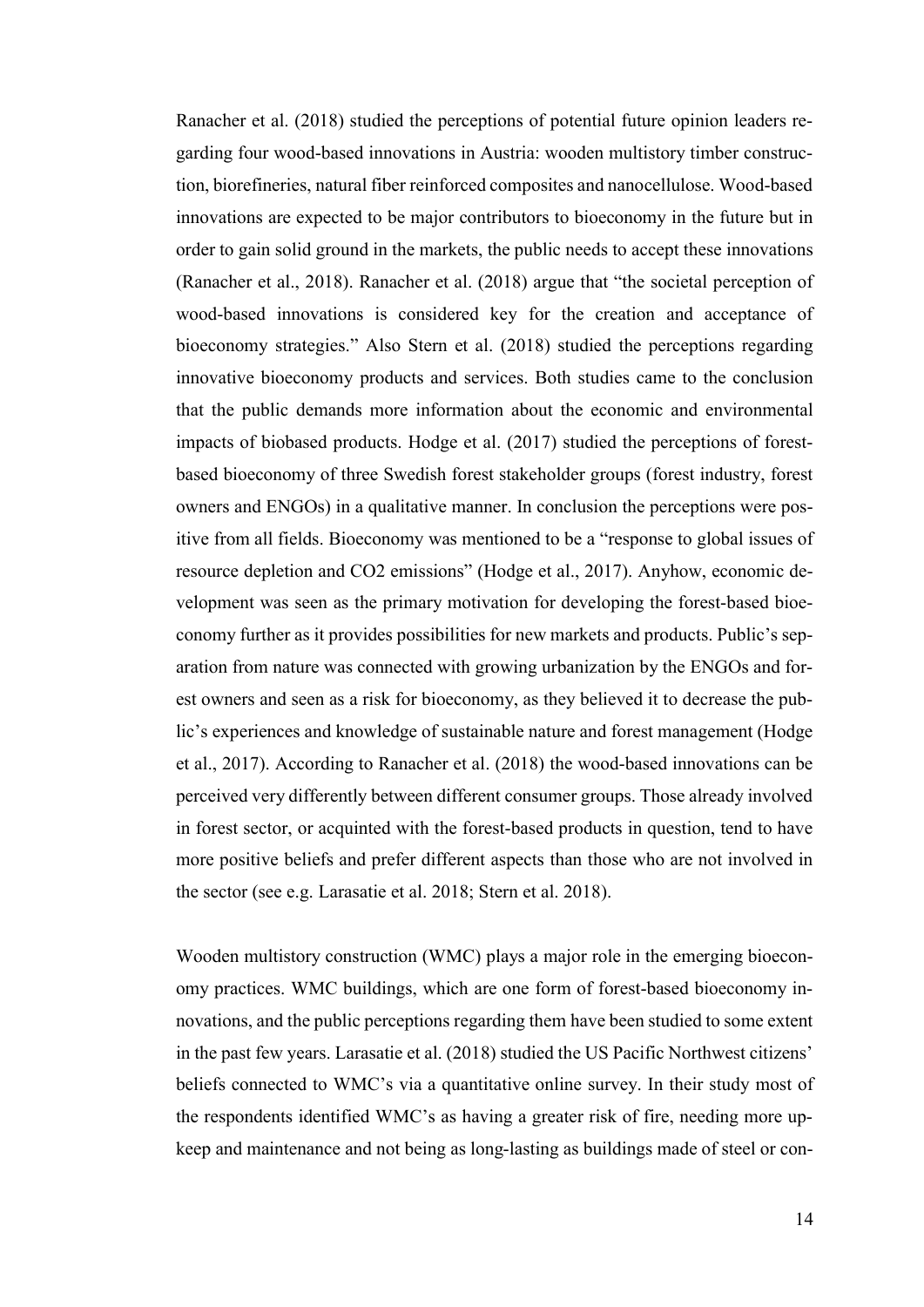crete. WMC's were additionally seen as possible contributors of deforestation. Nonetheless, the general opinion of WMC's visual pleasing, healthy living environment and environmental friendliness was positive (Larasatie et al., 2018). In research, wood has been proven to possess health-promoting qualities. It is antibacterial; it levels the changes in indoor temperature and humidity; it improves the acoustics; and it creates overall positive psychological effects (Muilu-Mäkelä et al., 2014; Vainio-Kaila, 2017). Høibø et al. (2015) studied the Oslo area residents' building material preferences and found out that in general younger people are more inclined to perceiving wood as favorable building material. Additionally, they argue that "the preference for wood products in the built environment increases with increasing concern about environmental impacts" (Høibø et al., 2015). In order for the WMC to become a credible choice, the construction markets need a change; both more competition and more co-operation is needed whilst gaining the interest of the whole value chain, from engineers to residents (Hurmekoski et al., 2015).

As forests play a central role in mitigating climate change also the publics' acceptance of different forest management customs is an important factor to consider in the context of forest-based bioeconomy. It was studied in Canada's British Columbia via a web-based survey, which presented eight different climate change mitigation strategies for forest management (Peterson St-Laurent et al., 2018). The most important target of forest management was impact on biodiversity. According to the results, scientists and professional foresters were most trusted in providing information about climate change. Ranacher et al. (2017) conducted a survey related to the public perceptions of forest ecosystem services in Finland, Austria, Germany and Slovenia. Results indicate that forests' role in providing different ecosystem services is well recognized, regulating services (i.e. air and water quality, erosion) being most valued and provisioning ecosystem services (i.e. food, chemicals) less valued. Perceptions about climate-change risks form on a complex basis of knowledge and individual and collective beliefs (Kahan et al., 2012).

Industrial investments, such as biorefineries, are important for the bioeconomy; in 2030, as much as 40% of the pulp and paper industries turnover is expected to originate from new products (Toppinen et al., 2017). As a company is investing in biobased production the risks should be identified already in the planning phase. From industry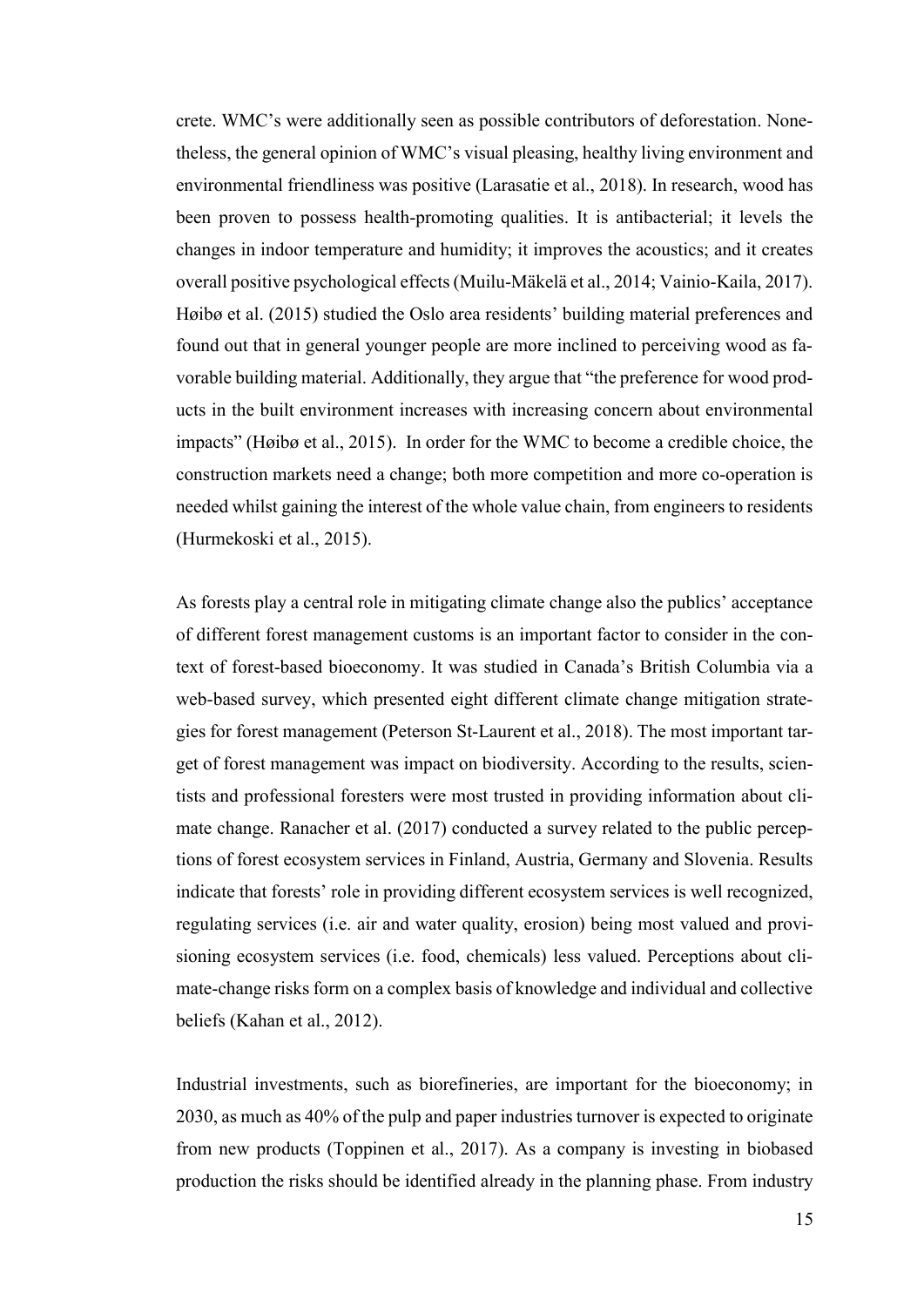point of view, the risks in investing in bioeconomy production are versatile: major risks come from markets, technology, finance, regulation and supply chain (Assis et al., 2017). The role of consumers is significant in market and supply chain related risks. If the biobased product simply competes with a traditional petrol-based product its price is volatile and dependent of that of petrol's. If the biobased product offers unique applications and value-added they are less impacted by the petrol price level changes. The final product distribution channels should be secured in order to ensure the flow of products to customers. (Assis et al., 2017)

In a broader perspective, Finnish consumers' attitudes related to bioeconomy have been studied in a nationwide survey (Haltia & Kniivilä, 2017; Kniivilä et al., 2017). Haltia and Kniivilä (2017) studied in their working paper the Finnish consumers' attitudes towards and willingness to pay for bioeconomy products, and identified three different consumer segments based on their preferences: the environmentally conscious (*ympäristötietoiset*), emphasizers of domestic goods and economy (*kotimaisuutta ja taloutta painottavat*), and price-conscious and anti-environmentalists *(hintatietoiset ja ympäristövastaiset).* As a conclusion they found that most of Finns have positive attitudes towards biobased and environmentally friendly products. They state that the most influencing factors for pro-environmental decisions are price, availability and the existing behavioral patterns. Further, they discuss how tax reliefs and increased public procurement on biobased products as well as nudging methods could affect the demand for bioproducts positively (Haltia & Kniivilä 2017; Kniivilä et al. 2017). Thus, the results are in line with e.g. Hagemann et al. (2016), considering the willingness to pay, which is identified as a central aspect of bio-based products' demand (Hagemann et al., 2016). Riala  $\&$  Ilola (2014) mention that being environmentally friendly alone does not mean an increased willingness to pay more for construction.

Finnish consumers' values and perceptions of wooden products have been studied by Toppinen et al. (2013) and Holopainen et al. (2014). Both used exit-survey data collected from home building material centers. In Toppinen et al. (2013) the concentration was on the perceived environmental and social sustainability of wood products, and two factors were found: 1) general environmental and social sustainability, and 2) specific social sustainability. A similar type of perspective was in Holopainen et al. (2014)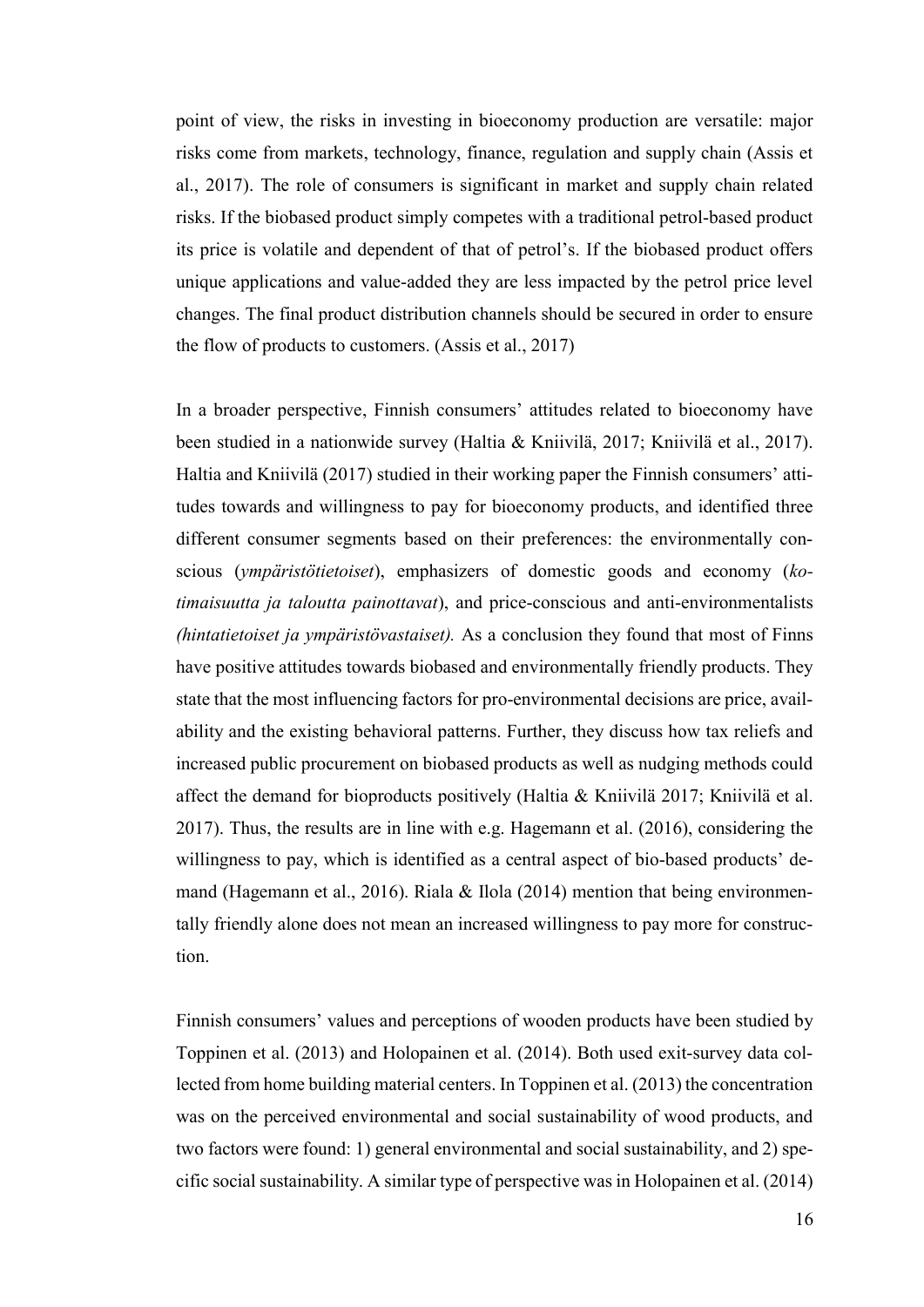which studied the dimensionality of sustainability in consumers perceived value regarding wooden products. They found four factors of importance: 1) information and product origin, 2) consumer activity, 3) product image and 4) quality. In both studies women and older people gave more emphasis on the environmentally-focused factors.

Bioenergy is one of the central areas of bioeconomy. The social acceptance of renewable energy in Finland was studied by Moula et al. (2013) via a questionnaire survey conducted in the Helsinki region. According to their results the majority of people think it is important to develop renewable energy technologies, but the main responsibility for implementing the use of renewable energies is on the public sector. Wüstenhagen et al. (2007) define three different dimensions that are related to the acceptability of renewable energy: socio-political, community and market acceptance.

Environmentalism and pro-environmental behavior from various perspectives have been studied in environmental psychology (Spence et al., 2008). Kollmuss & Agyeman (2002) studied the different frameworks explaining the gap between environmental knowledge and pro-environmental behavior. According to them, the factors affecting pro-environmental behavior are so versatile and complex that compiling them all is most likely not possible. Anyhow, they believe that one of the most important aspects affecting the pro-environmental behavior is old behavior patterns. New pro-environmental behavior must be practiced long enough that it becomes a habit to change the old behavior patterns (Kollmuss & Agyeman, 2002). Also the so-called green gap, or attitude-behavior gap, should be considered: it has been shown that people tend to overestimate their own willingness to pay for sustainable products (Moser, 2015). Personal beliefs and benefits seem to have the most importance when making an environmentally friendly purchase decision (Pfau et al. 2017, p. 5).

#### <span id="page-21-0"></span>*2.4 Integrative Worldview Framework*

The changes in global perceptions, values and attitudes have been studied in the World Values Surveys since 1981 (Inglehart 2018, p. 5). Based on the studies the Inglehart-Welzel cultural map defining a country's location on a two-dimensional map was formed: it illustrates how a country locates on both traditional vs. secular-rational values and survival vs. self-expression values (figure 3). Finland, along with the other Nordic countries, has been shown to have strong emphasis on the self-expression and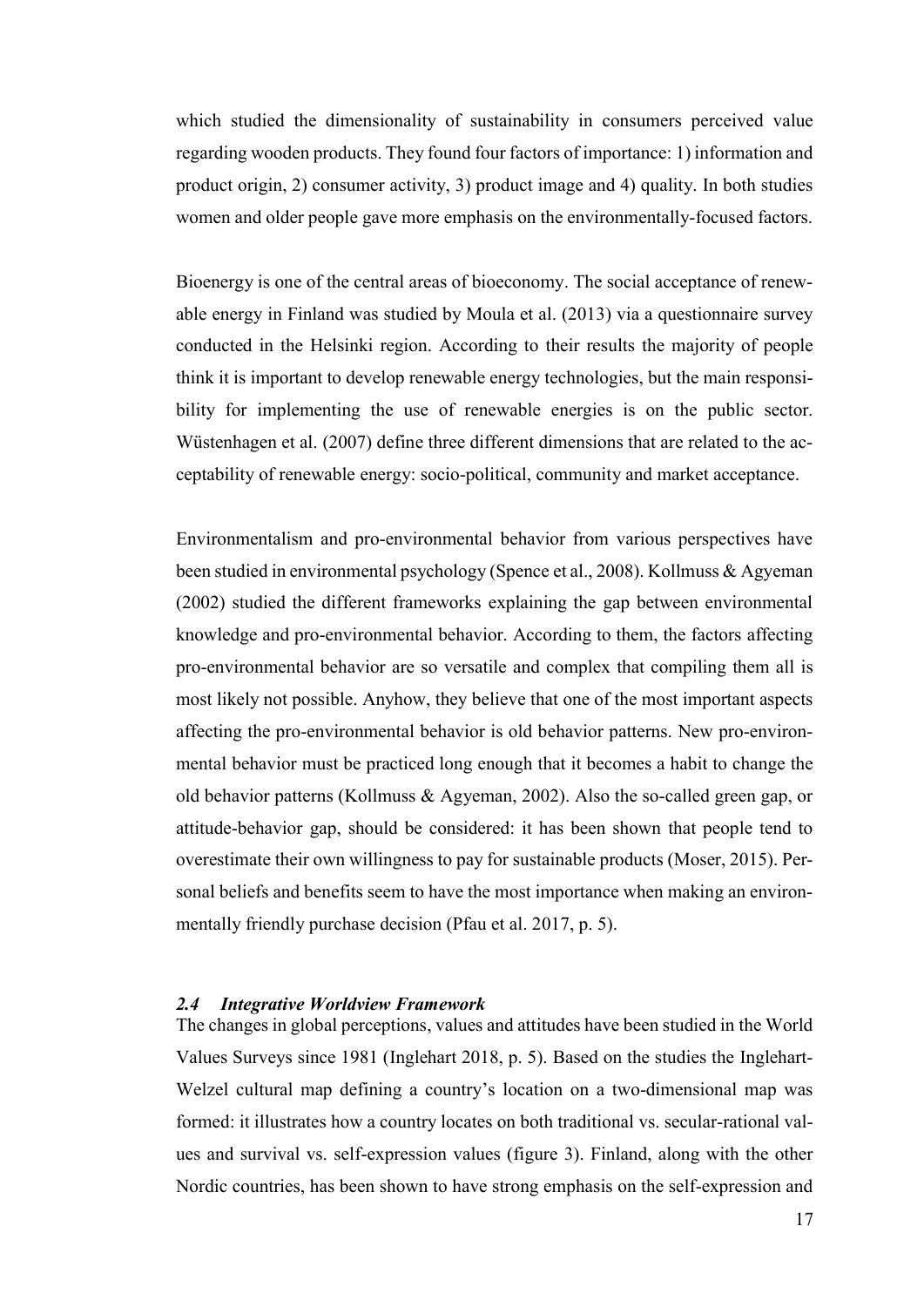secular-rational values, which can be assumed to show in the results of this study accordingly. High self-expression values tend to mean also a higher emphasis on environmental values within a society whilst secular-rational values incline less importance on religion, tradition and authority (Inglehart 2018, p. 36-37; World Values Survey 2018). As the post materialist values become predominant the concern for environmental risks increases (Inglehart 2000).

Another way to frame the risk perceptions of a society is the Cultural Theory or cultural theory of risk, which works on a four-dimensional axis and emphasizes the importance of the surrounding society in an individual's values and worldview (Hulme 2009, pp. 185-186). Nevertheless both of these frameworks have gained criticism, Inglehart's for being purely based on economic values and Cultural Theory for being too simple (Hulme 2009, p. 187, 191). Cultural Cognition Theory (CCT) is a conception of Cultural Theory (Kahan, 2012, p. 726) and builds on the expectation that people have a tendency "--- to base their factual beliefs about the risks and benefits of a putatively dangerous activity on their cultural appraisals of these activities" (Kahan et al., 2009).



Figure 3. Cultural map - WVS wave 6 (2010-2014) (Inglehart et al. 2014).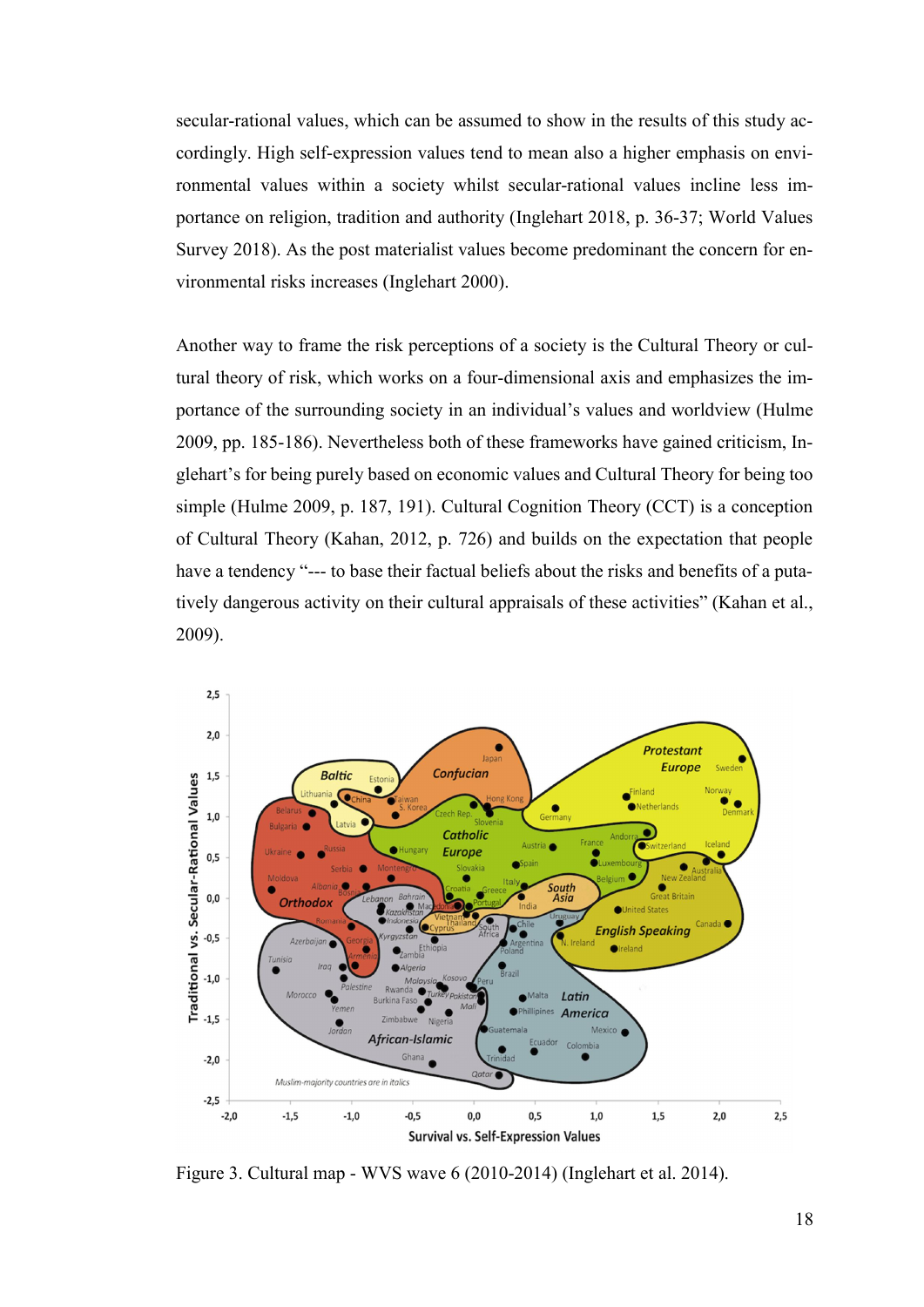Integrative Worldview Framework (IWF) was developed by De Witt et al. (2016; 2017; Hedlund-de Witt et al. 2014) as a response to CCT in order to take into account the more complex factors of public perceptions, such as understanding of reality, divine and nature; additionally, CCT was seen to be too concentrated in the risk perception. According to Hedlund-de Witt (2013) the definition of a worldview is the following: "Worldviews are inescapable, overarching systems of meaning and meaning making that to a substantial extent inform how humans interpret, enact, and co-create reality." The IWF consist of five aspects – ontology, epistemology, axiology, anthropology and societal vision – and differentiates four ideal-typical worldviews: traditional, modern, postmodern, and integrative (figure 4). The use of IWF as a theoretical framework in this study is justified as it provides a more interdisciplinary approach and helps in understanding the underlying worldviews on which also the perceptions of the urban citizens are formed. Additionally, in this study the perceptions are considered as comprehensive opinion - understanding - belief. De Witt (2017) has previously used the IWF to study e.g. how worldviews and an individual's lifestyle choices interact with sustainability (Hedlund-de Witt et al., 2014; De Witt et al., 2017).

Of the IWF's five aspects ontology considers the nature of reality and answers questions about the creation of the universe and nature's essence. Ontology is divide-oriented and aims to answer the question what is real. Epistemology considers the knowledge of reality through questions such as "how can we know what is real" whereas axiology takes into consideration the morals, ethics and esthetic values of a good life. Anthropology considers the existence and nature of human being. Societal vision considers the organization and fundamental questions of societies. (De Witt et al., 2017)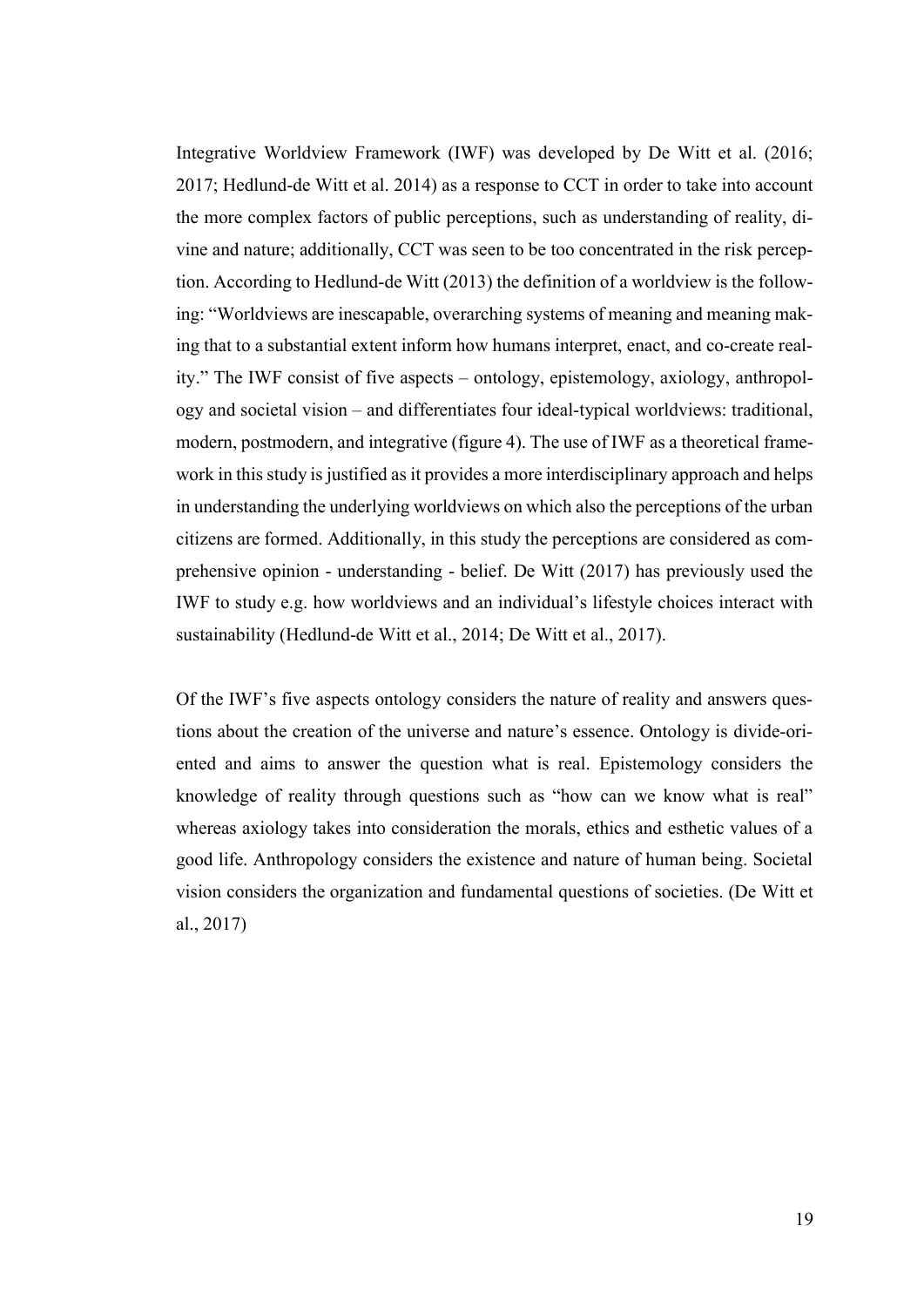

Figure 4. Four ideal-typical worldviews of the IWF. Applied from De Witt et al. (2016, 2017).

The ideal-typical worldviews are built upon these five aspects, and work as analytical tools to help analyze the abovementioned aspects. The traditional worldview has religious or metaphysical approach; religious authorities are respected. Nature is seen as something that should be controlled and managed by man. Traditions, discipline, sobriety and such are valued. The modern worldview trusts in science and technology. They are believed to provide the knowledge, reality and way to progress. Individual, hedonistic values are important. In the postmodern worldview multiple perspectives on reality are accepted. Knowledge is seen as something of relativity and context, and science's ability to provide knowledge is questioned. Criticism toward modern societies is expressed. Imagination, diversity, relativism, intuition and such are among the valued traits. Integrative worldview is a newer concept and still more speculative. It offers a holistic perspective on the world: reality is connected to nature, spiritualism and connects on a deeper level, and is suggested to become of more importance in the future bioeconomy discussions. It is expected that the integrative worldview will not be as clearly represented in the results. (De Witt et al., 2016, 2017)

The IWF has not previously, to the author's present knowledge, been applied to this kind of study, thus making it a new and interesting approach. This study uses IWF as a conceptual support to generate statements that can be used to assess those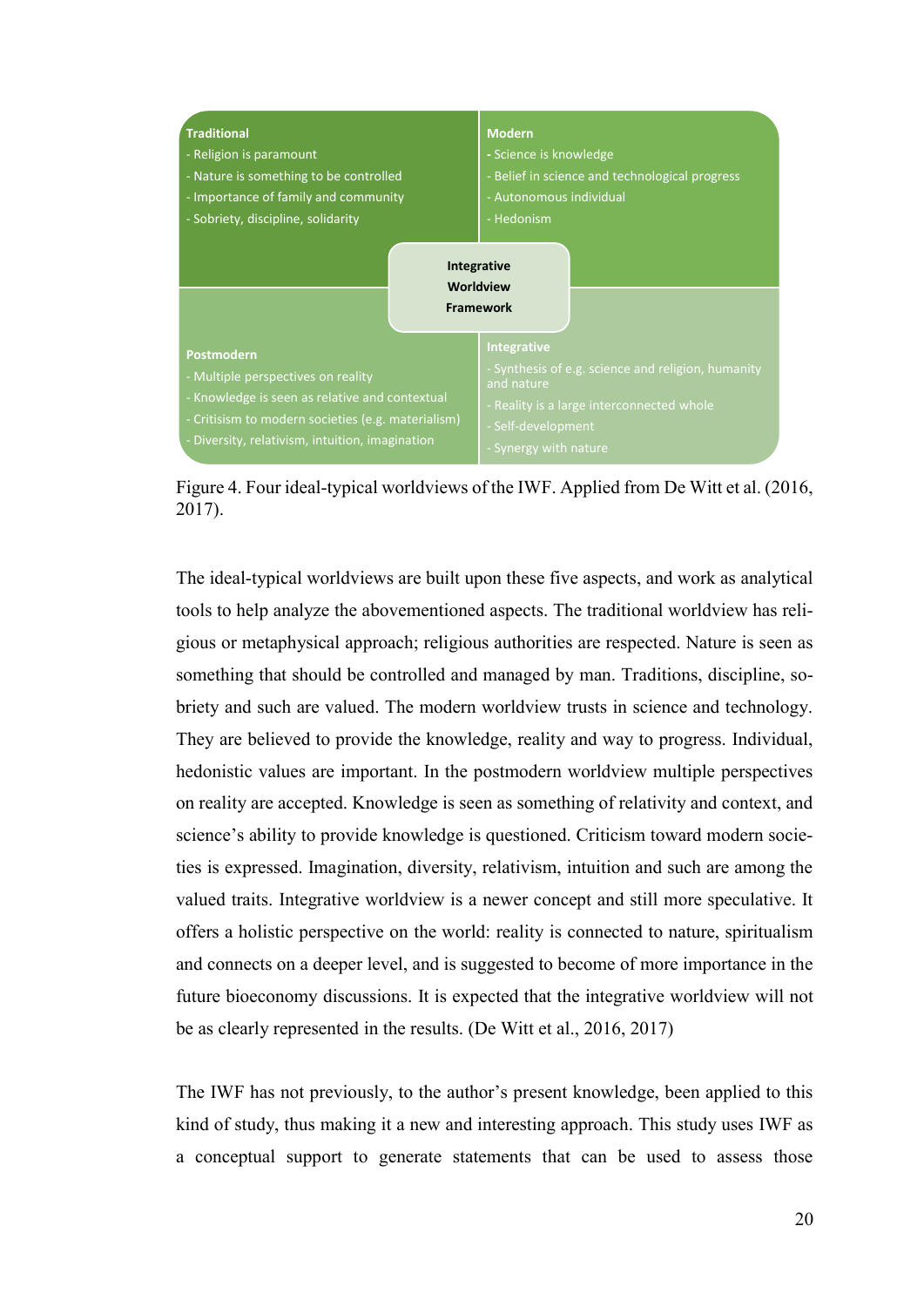worldviews that are associated with the forest-based bioeconomy. It is expected that the results of this study will not fall straight into the categories provided in the IWF; hence, this study also aims to contribute to the development of the framework.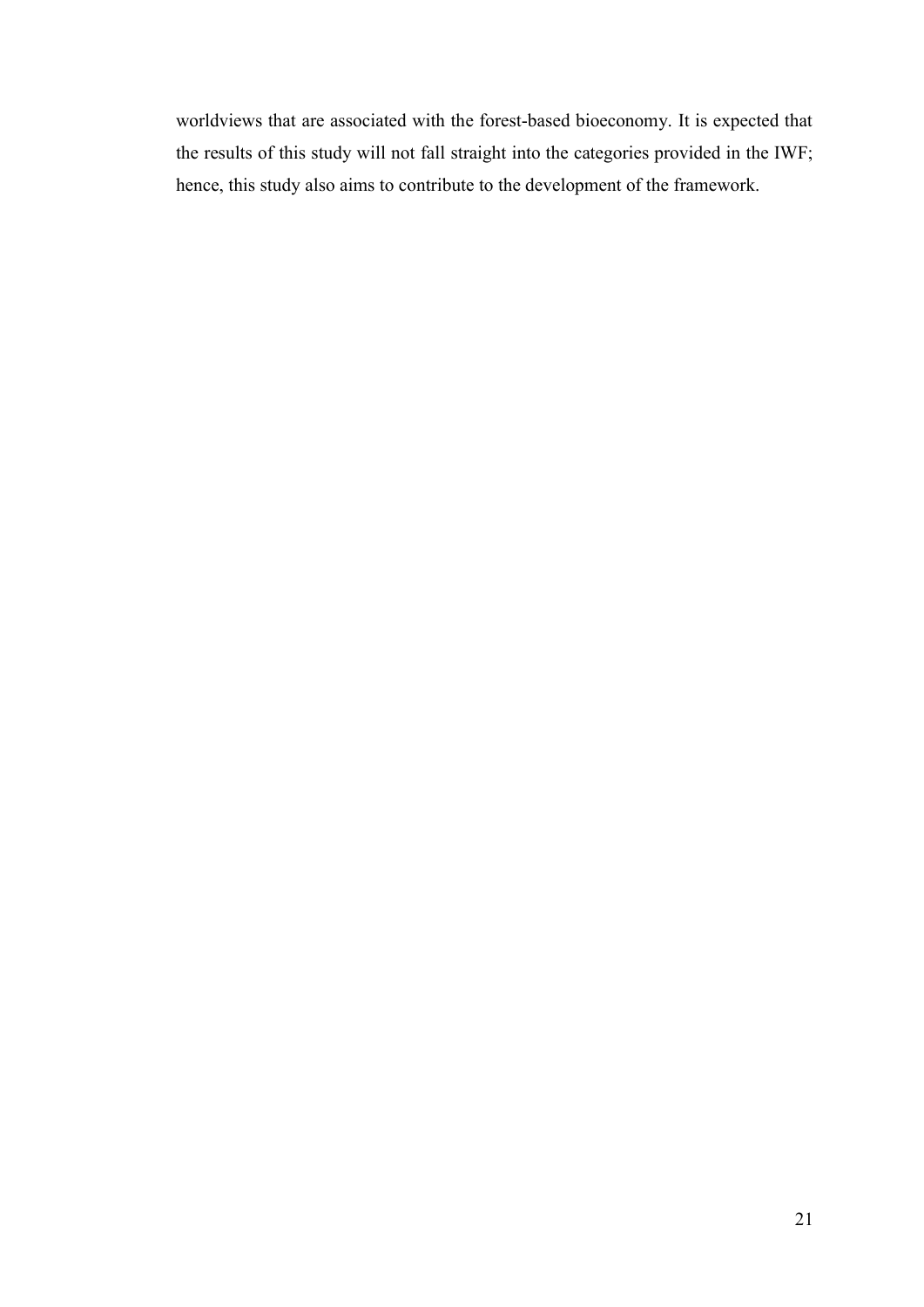### <span id="page-26-0"></span>3 Data

### <span id="page-26-1"></span>*3.1 Survey*

The data of the study were collected by a quantitative survey (appendix 1 and 2). The target was to collect 200 responses in minimum, which is considered a sufficient sample size for statistical analysis (Metsämuuronen, 2011, p. 635). In total, 206 answers were gathered. Roughly the same number has been used in other similar studies; N=208 in Holopainen et al. (2014) and N=227 in Toppinen et al. (2013). The survey form was first based on the survey of Larasatie et al. (2018), which explored the perceptions of the US Pacific Northwest public regarding WMC buildings. Later on the survey was further improved based on the studies by Peterson St-Laurent et al. (2018), which studied British Columbia's public perceptions of climate change mitigation, and De Witt et al. (2017), which gave the theoretical framework for the study. The questionnaire was reviewed and commented on by the other research groups in the Perform project before it was actually implemented. Additionally, the survey was piloted during the development phase with seven random respondents before the implementation in order to detect the possible inconsistencies and other problems. The aim was to formulate concrete and understandable claims to exclude the risk of confusion as much as possible. Also the length of the survey was controlled to keep it no longer than one page (A4).

Exploratory approach was chosen due to the novel theme of the study. Exploratory research is conducted when there is little or no knowledge about the topic (Stebbins, 2001, p. 6). Additionally, the research works on primary data, because a similar survey had not previously been made. Primary data is original data collected by the researcher for a specific cause; therefore there should be no fear of bias regarding the aim of study and collected data (Persaud, 2012). In primary data collection the researcher has total control over the data collection process whereas in secondary data the researcher must rely on the previous work of others (Persaud, 2012). In this specific study the explorative quantitative approach is applied, which provides understanding to the underlying structure within the data (Kraska, 2012). The survey form had a 6-level Likert scale with ranges from 1 ("strongly disagree") to 6 ("strongly agree") with no option for "do not know" as this study is not about knowledge as such, but about perceptions; in this survey, perception means the respondent's comprehensive opinion, understanding and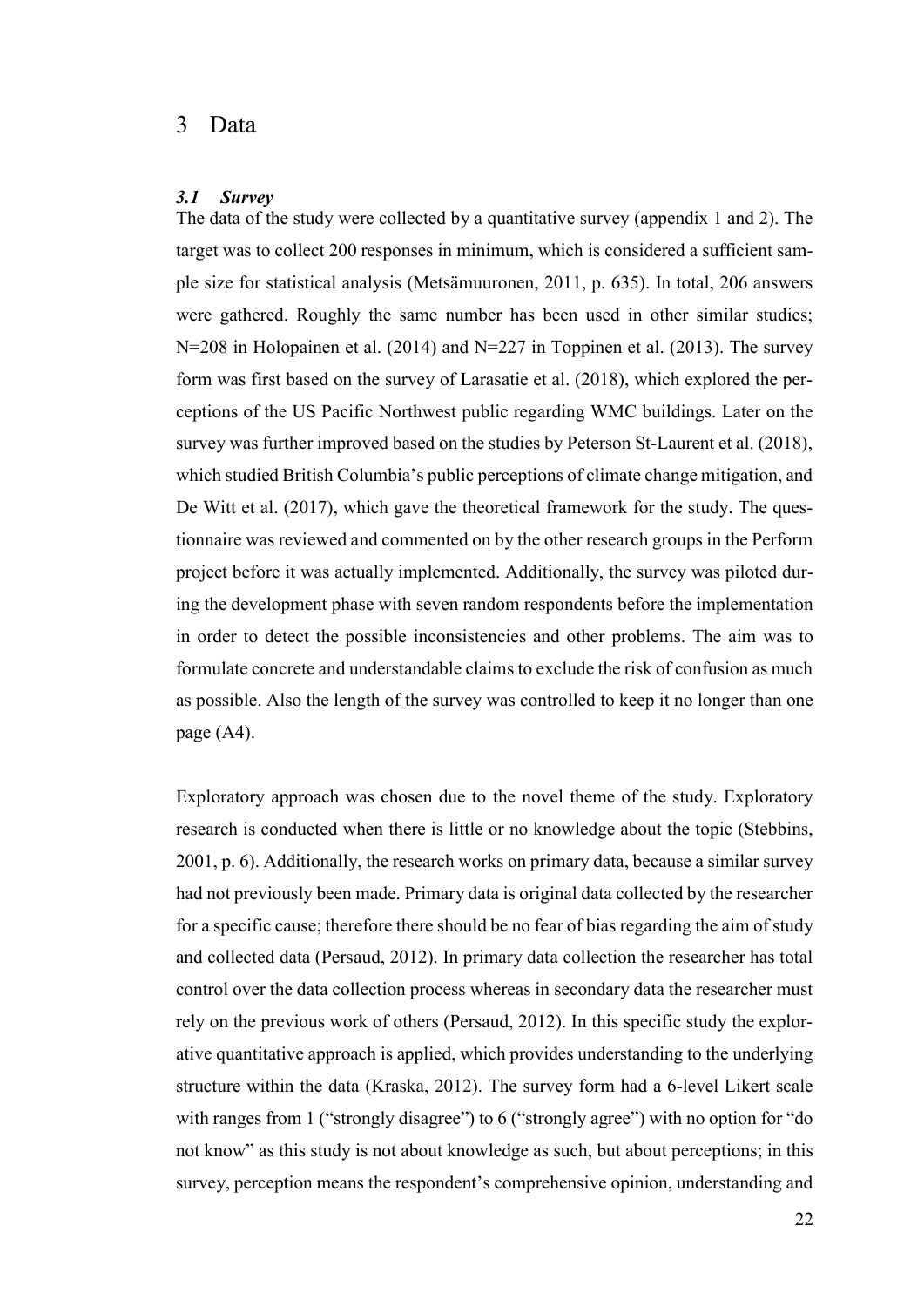belief of the claim. 34 statements in total were presented in the questionnaire along with the respondent's background information (age, gender, ownership of land or forest, living area). In this study, people were given three options in the survey to choose as their current area of residence: urban, suburban and rural.

A short explanation of the Perform Bioeconomy project was given to respondent in the beginning of the survey. The survey consists of three sections: first 10 claims of WMC buildings, second 5 claims of forest carbon storage and third 19 claims of forestbased bioeconomy. The first section has questions based on Larasatie et al. (2018), e.g. about maintenance requirements of WMC buildings and their posed fire risks. The second and third section are modified from Peterson St-Laurent et al. (2018). Additionally, the third section is applied from the Integrative Worldview Framework: claims 16 and 32-34 on epistemology regarding knowledge and trust; claims 17-21 on axiology regarding economic aspects; and claims 22-27 on societal vision about e.g. risks and regulation. Additionally, claims 28-31 were based on an earlier study (Dunlap et al., 2000) and screened through the anthropology-aspect of the IWF. In the context of this thesis ontology-aspect of the IWF is excluded for being considered too divinity-focused, and not hold much value in secular-rational European societies such as Finland (figure 3).

The questionnaire ends in the respondent's socio-demographic background information (age, gender, forest/land ownership, residence area) and a short GDPR (General Data Protection Regulation) statement in which the respondent agrees to give the provided answers for research processing. However, the survey was conducted as anonymous as no other personal details were collected and the respondents were totally random based on their willingness to take part in the survey. This survey thus applies randomized approached, which helps to control the possible bias within respondent group and increases the reliability of the data (Metsämuuronen, 2011, p. 61; Kraska, 2012).

### <span id="page-27-0"></span>*3.2 Data collection*

The data were collected in Helsinki city center December 3rd 2018 – January 26th 2019. The collection was conducted during approximately 23 days, both during workdays and weekends. City center area was chosen as the survey was intended to target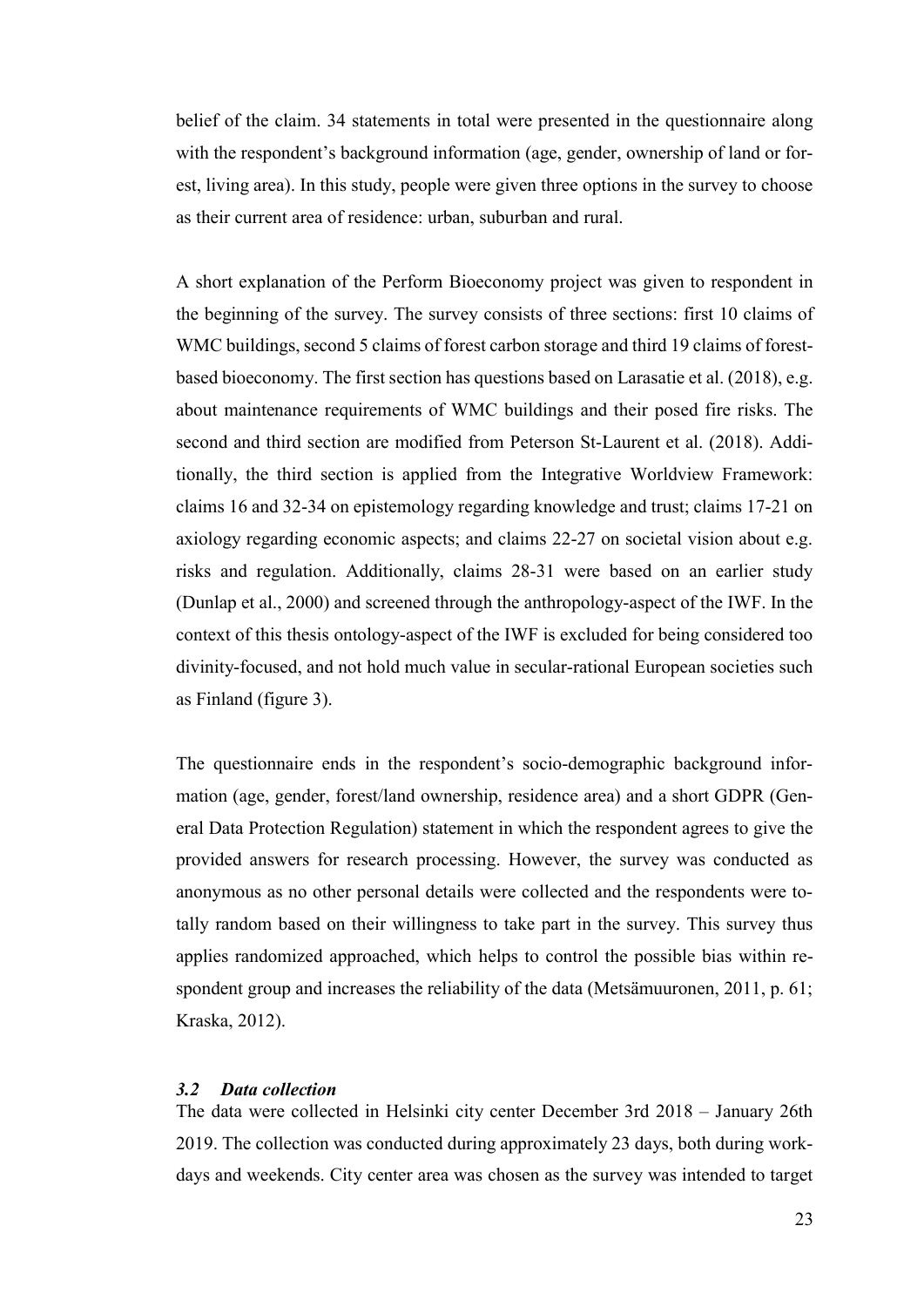urban people. This should improve the validity of the data, make it more representative of urban citizens and decrease the bias when compared to e.g. mail surveys.

The survey was conducted during daytime in Narinkkatori, Lasipalatsinaukio and Kansalaistori squares, which are central and busy pedestrian areas in Helsinki. Survey was collected in person by the researcher with traditional pen-and-paper technique, as it is easy and efficient to implement. Additionally, this decreases the risk of a major bias in the results as the respondents could ask the researcher for clarification if they felt the claims were not understandable. People were approached randomly by greeting and asking if they had a few minutes for a university study. If they agreed, the reason for the study and the survey form was explained to them. It was emphasized that the survey was not intended to measure knowledge, but the individual perceptions. Additionally, after the survey had been filled the respondents were asked verbally how they felt it was and if they had some questions or comments concerning the topic. Most people had positive views regarding the survey, although some felt the claims were too difficult and the theme was unfamiliar which made it more difficult to answer. Additionally many gave feedback for the lack of "no opinion/neutral" on the answer scale.

On average it took 5-10 minutes to fulfill the survey. Although no data were gathered about the response rate, most of those who stopped to hear about the research did stay to answer. The data were transferred manually to digital form (Excel-sheet) after the collection.

### <span id="page-28-0"></span>*3.3 Validity and reliability*

Risks are involved in data collection. Getting respondents by random can be challenging. Non-differentiation in ratings or so called straightlining – where the respondent chooses the same answer thorough the set of questions – is a risk to data quality (Schonlau & Toepoel, 2015), although these were not detected to be a problem in the data. People who do participate might be already more interested and involved in forestry or other bioeconomy-related field, which would presumably give too positive opinions.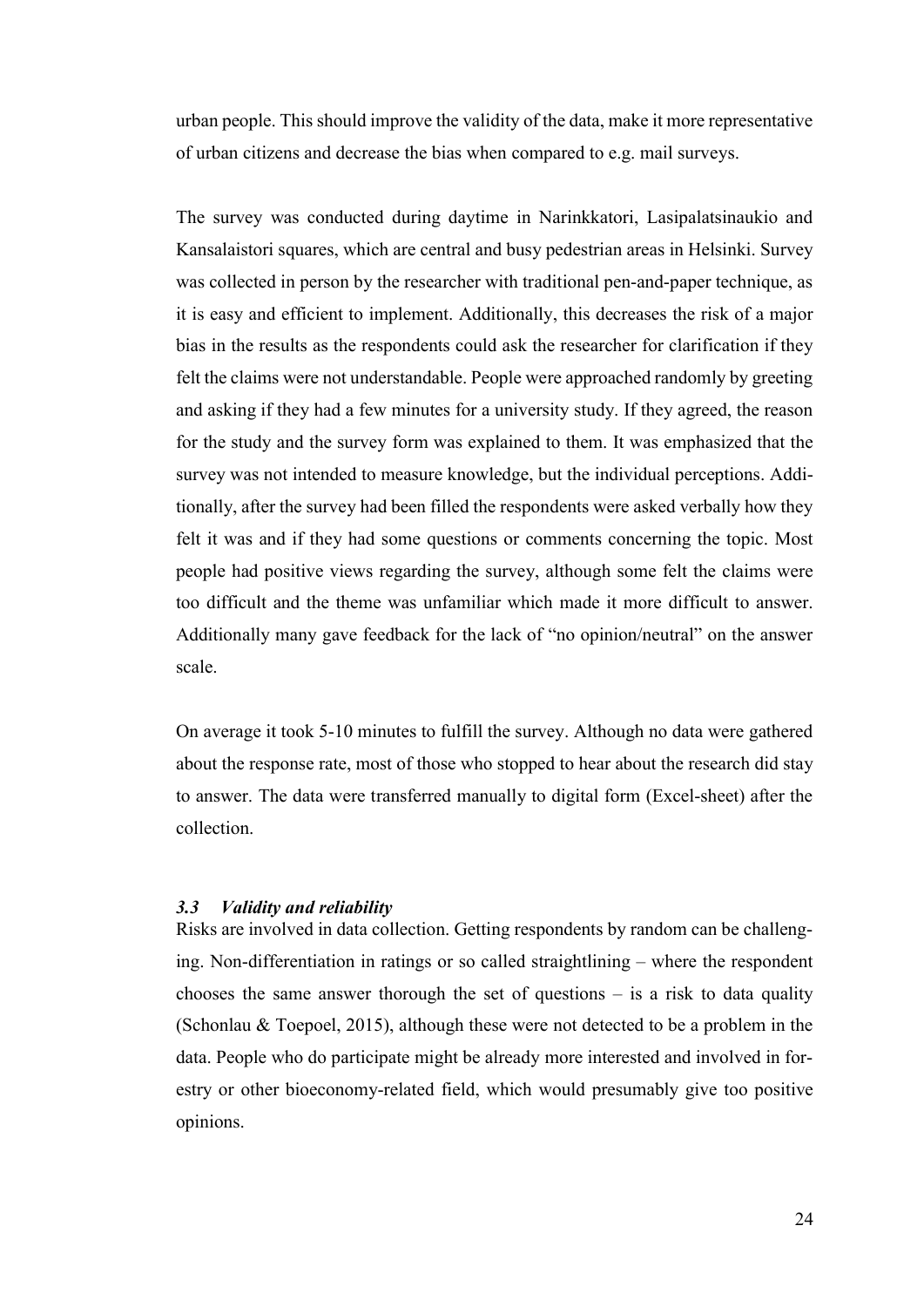Also other disadvantages lie with the data collection technique applied here. As the data were collected in Helsinki area it should not be interpreted as representative of Finnish urban citizens as such: there might be regional disparities with other cities and towns. The nonresponse rate is practically impossible to measure. Some responses were incorrectly filled (as in the answer was missing, two answers were marked for the same claim or answer was marked in the middle of the scale). In some of the survey claims two different objectives were given (such as claim 2 " … are faster *and* cheaper to build than steel or concrete buildings") although claims should only have one dimension (Metsämuuronen, 2011, p. 114), and this might have made answering more difficult for the respondents.

Although the sample size  $(N=206)$  is considered convenient for factor analysis, it should have been significantly higher for the crosstabulations in order to fulfil all of the Pearson's chi-square conditions. Factor analysis was however the main method intended for this specific data sample, and crosstabulations were used only for gaining a better insight into the data. Thus, the sample size can be considered satisfactory. To conclude, as this is an exploratory study the results should be considered as indicative only and further studies need to be done for generalization.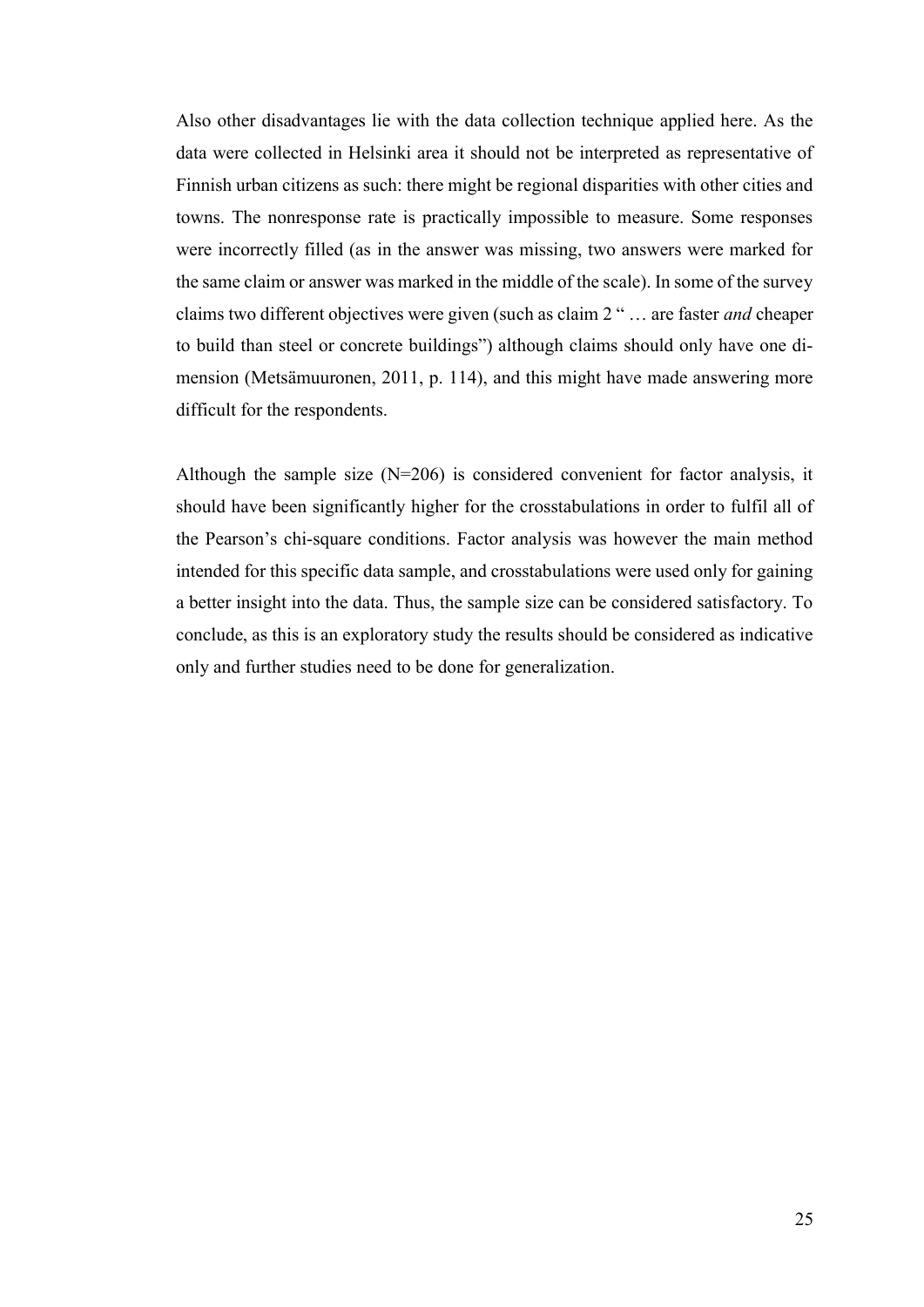### <span id="page-30-0"></span>4 Methods

Exploratory factor analysis was used to build a more profound theory of the phenomenon. In addition basic descriptive statistics such as frequencies, means, and crosstabulations are presented. SPSS 25 Programme was used for statistical analysis. The statistical analyses are designed to answer the main research questions of the study: "what are the worldviews through which urban citizens understand the forest-based bioeconomy" and further "how do these worldviews affect the urban citizens' perceptions of the forest-based bioeconomy."

In Ketokivi (2015, p. 194), factor analysis is explained as a special case of structural equation model. Structural equation model is statistics' answer for statistical questioning of complicated theoretical models: usually the factor is a theoretical concept and measures are the variables in data (figure 5) (Ketokivi, 2015, p. 199, 298). Paloniemi & Vainio (2014, p. 57-63**)** explain the use of structural equation models in the context of Finnish social scientific environment studies. People tend to express their attitudes towards environmental matters as either positive or negative. Thus, environmental attitudes can be measured by presenting claims, which the respondents answer (Paloniemi & Vainio 2014, p. 53), as has been done in this thesis. According to Paloniemi & Vainio (2014, p. 58) structural equation models are well suited for studying complex theoretical phenomena, such as values, attitudes and acceptance.



Figure 5. Factor analysis model simplified. Applied from Ketokivi (2015, p. 298).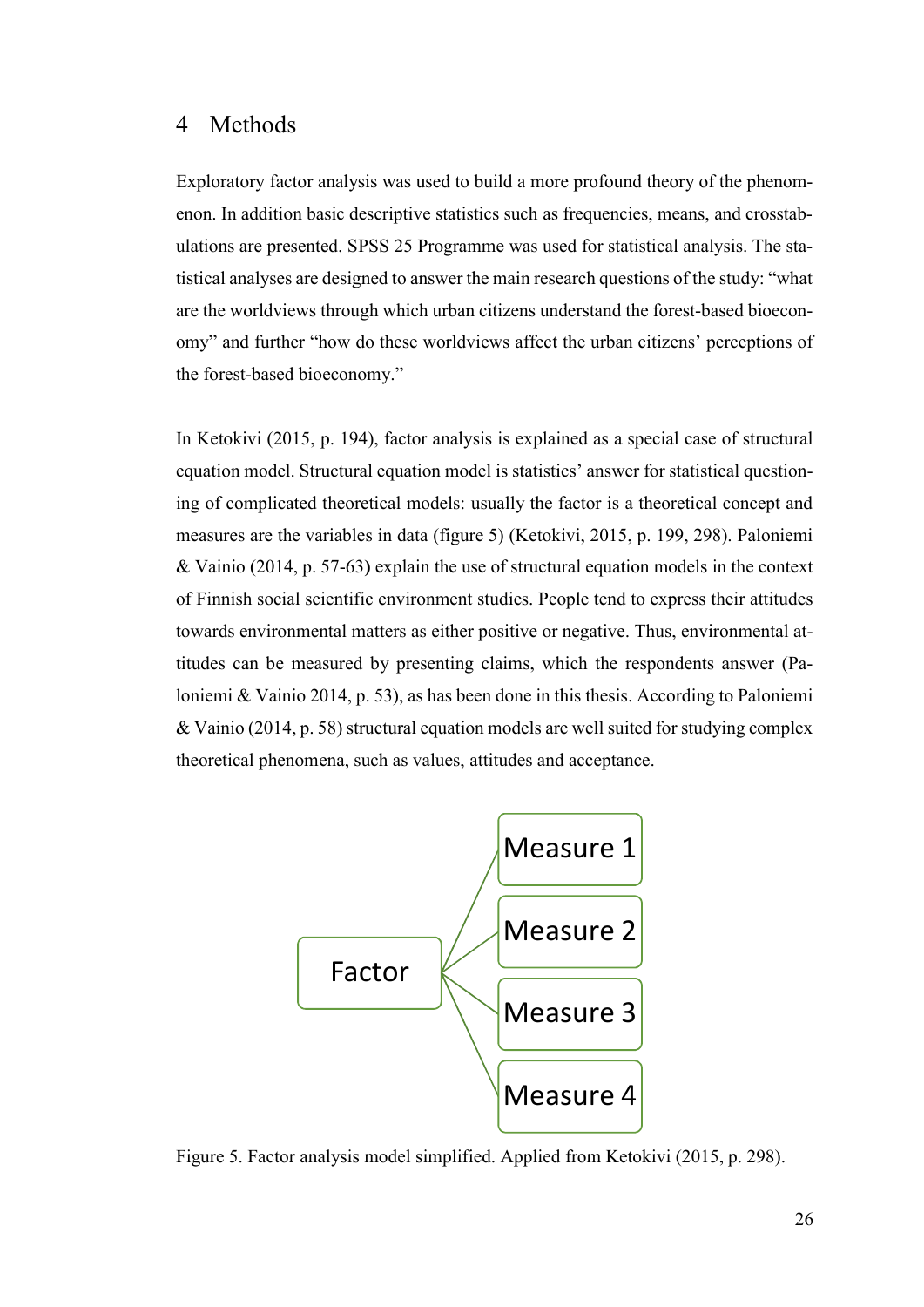Exploratory factor analysis is especially useful in a situation where there are no strong presuppositions or hypotheses associated with the data – vice versa, the researcher seeks for a model within the data (Ketokivi, 2015, p. 196). Factor analysis is especially useful when the observed data needs to be summarized and the number of variables reduced (Tabachnick & Fidell, 2014, p. 660). Initially it helps to better understand the relationships and patterns of data (Yong & Pearce, 2013).

Exploratory factor analysis has several steps (Yong & Pearce, 2013). In this study, first the countryside-dwellers were removed from the data along with detected outliers. Then an explorative factor analysis was conducted (Maximum likelihood estimation with Varimax-rotation). Varimax-rotation is recommended in the initial exploratory phase (Yong & Pearce, 2013). Eigenvalues more than 1 was used as a primary guide for the factor dimensions. The Kaiser-Melkin-Olkin (KMO) measure test and Bartlett's test of sphericity were conducted to see whether the sample is suited for factor analysis. Additionally, a reliability analysis was conducted in the end. Factors are named and interpreted after the rotations based on the variables that the factor reflects with (Metsämuuronen, 2011, p. 671).

In addition to factor analysis also basic statistics are used to clarify and describe the data. Crosstabulations are especially useful in demonstrating the interrelationships between two different variables (Metsämuuronen, 2011, p. 357). Pearson's Chi-Square tests  $(\gamma 2)$  are done to test the statistical significance of the crosstabulations tables.

#### <span id="page-31-0"></span>*4.1 Summary of the data*

The total number of answers was 206, which was more than the predetermined minimum amount. Few missing values were replaced with the series means in SPSS before the analysis.

The majority of respondent lived in an urban area (n=182, 88%) and 20 (9.7%) in a suburb (table 2). Four respondents lived in countryside. The suburban-area respondents are presented in the same respondent group as urbans for statistical purposes. Ad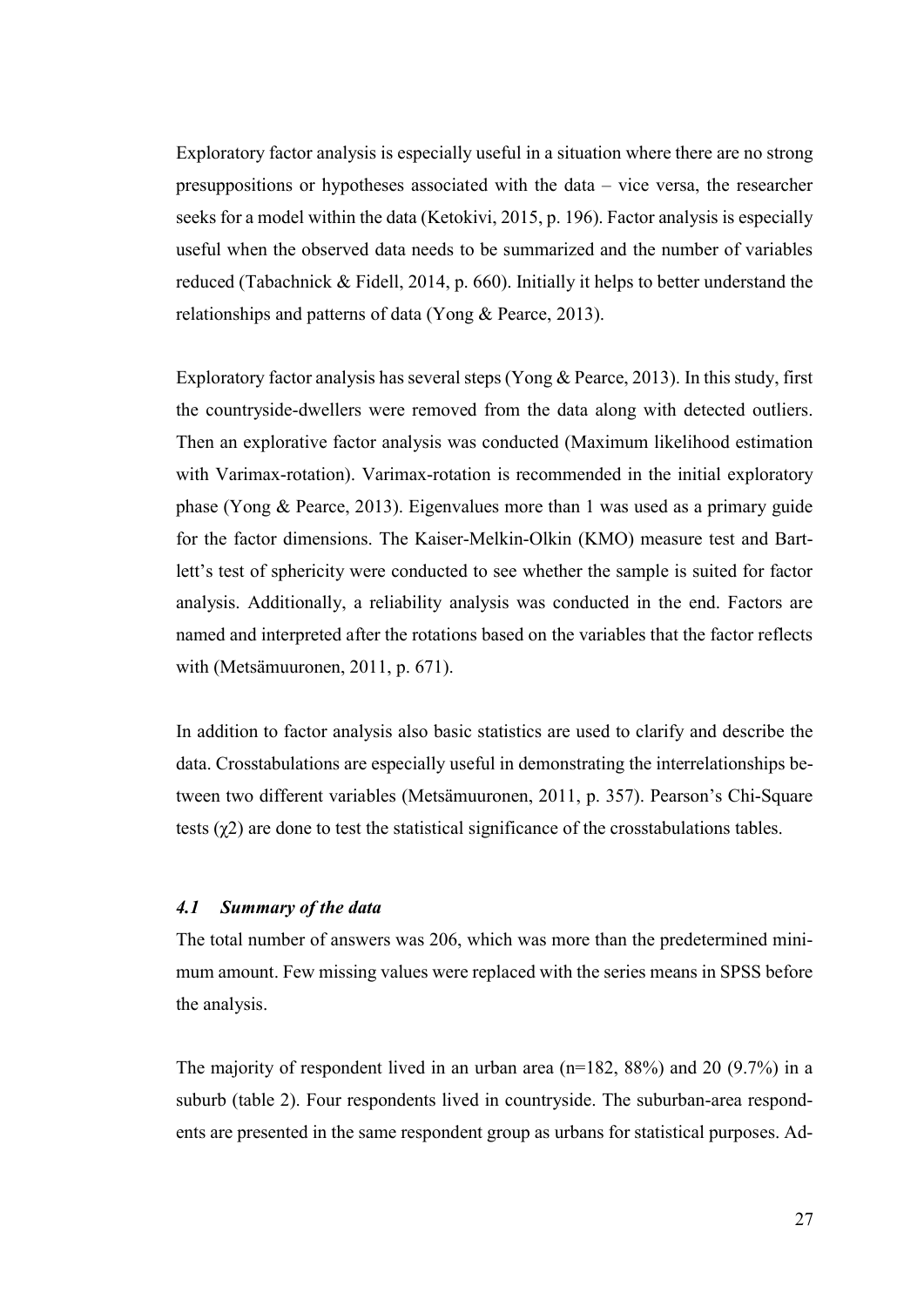ditionally, as this survey is conducted in several different countries in which the definitions for urban and suburban may alter, the urban and suburban are counted as the same.

117 (56.8%) of all respondents were women and 86 (41.7%) were men, while three respondents identified as non-binary gender (table 3). Women form the majority of Helsinki area residents (Mäki & Vuori, 2017), and thus the larger share of women respondents was expected and is acceptable in also these results. In total 40 (19%) of respondents owned more than one hectare of land or forest, which is more than the Finnish average (table 4). Approximately 57% of the forest owners were men. Of the forest/land owners 37 lived in urban or suburban areas. The age of respondents ranged from 16 at youngest to 83 at oldest with mean age being 38 years (figure 6). The younger age cohorts are strongly represented in the data; nearly 45% of the urban/suburban respondents were less than 30 years of age. This is acceptable considering that Helsinki area has a younger population than Finland on average (Mäki & Vuori, 2017, p. 10) but needs to be acknowledged in the analysis.

Table 2. Respondents' area of residence.

|                | n   | %     |
|----------------|-----|-------|
| <b>Rural</b>   |     | 1.94  |
| Urban/suburban | 202 | 98.06 |
| <b>Total</b>   | 206 | 100   |

Table 3. Gender distribution of respondents.

|              | n   | %     |
|--------------|-----|-------|
| Female       | 117 | 56.80 |
| Male         | 86  | 41.75 |
| Other        | 3   | 1.46  |
| <b>Total</b> | 206 | 100   |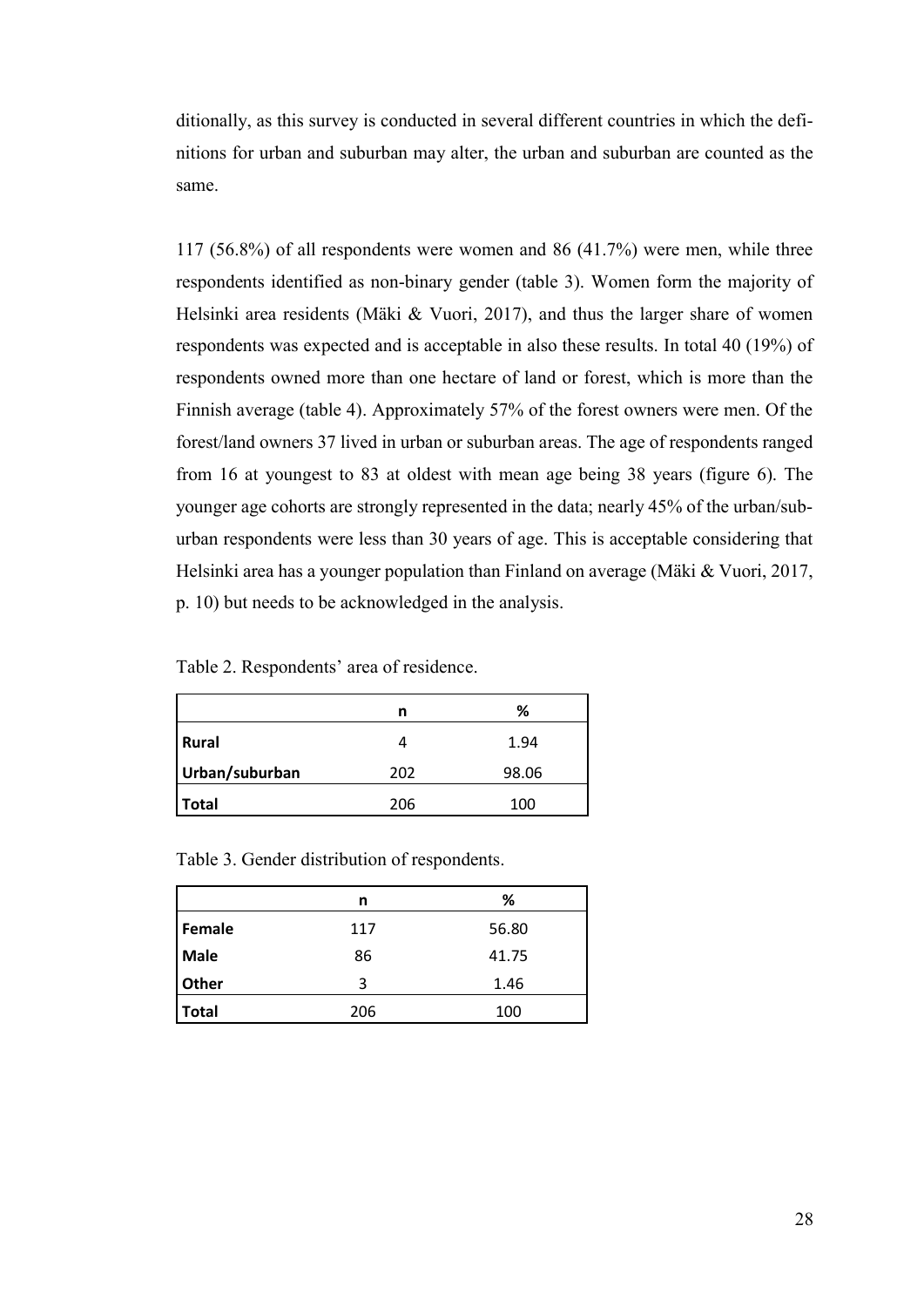Table 4. Forest/land owners.

|              | n   | %     |
|--------------|-----|-------|
| <b>No</b>    | 166 | 80.58 |
| Yes          | 40  | 19.42 |
| <b>Total</b> | 206 | 100   |



Figure 6. Urban/suburban respondent age distribution (N=202).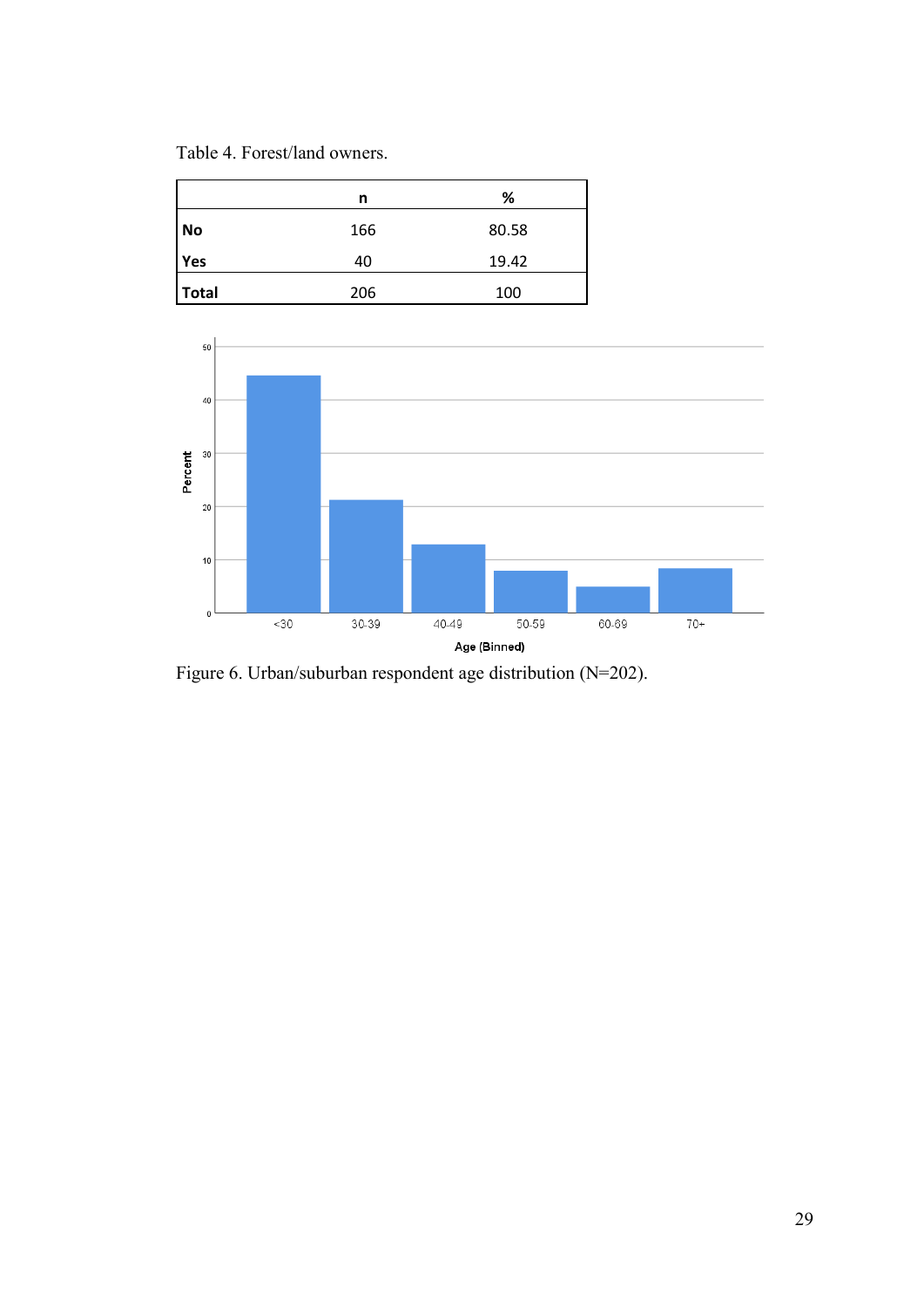### <span id="page-34-0"></span>5 Results

In the following results, only the respondents who identified as urban or suburban dwellers were taken into the calculations.

Overall, respondents had positive perceptions of bioeconomy, and the perceived knowledge and familiarity of the topic among Finnish urban citizens seems to be relatively high. Table 5 describes how the majority of respondents perceived themselves to be familiar with both wooden multistory buildings (91.1%) and forest carbon sequestration (82.2%), when answers ranging from 1 (strongly disagree) to 3 (mildly disagree) were coded as "no" and answers from 4 (mildly agree) to 6 (strongly agree) were coded as "yes." Concerning the perceived knowledge of forest-based bioeconomy, the majority felt that they know its meaning (58.9%).

|                                                | No |      | Yes |      |
|------------------------------------------------|----|------|-----|------|
|                                                | n  | ℅    | n   | ℅    |
| I am familiar with wooden multistory buildings | 18 | 8.9  | 184 | 91.1 |
| I am familiar with how forests store carbon    | 36 | 17.8 | 166 | 82.2 |
| I know the meaning of forest-based bioeconomy  | 83 | 41.1 | 119 | 58.9 |

Table 5. Table of responses on familiarity and knowledge (1-3=no, 4-6=yes) (N=202).

The descriptive statistics of the urban and suburban respondents are presented with mean and standard deviation in table 6. The highest overall means are on the claims "Use of fossil fuels and non-renewable materials must be reduced as soon as possible" (mean 5.12) and "Despite our special abilities, humans are still subject to laws of nature" (mean 5.03), which means that respondents tended to agree with these claims. Respectively, the lowest means are on the claims "The risks of forest-based bioeconomy are greater than its benefits" (mean 2.61) and "Humans have the right to modify the natural environment to suit their needs" (mean 2.66). Thus, this indicates people tended to disagree with these claims. When looking at the normality distribution, it is evident that these variables are however not normally distributed but inclined to the direction of the mean value.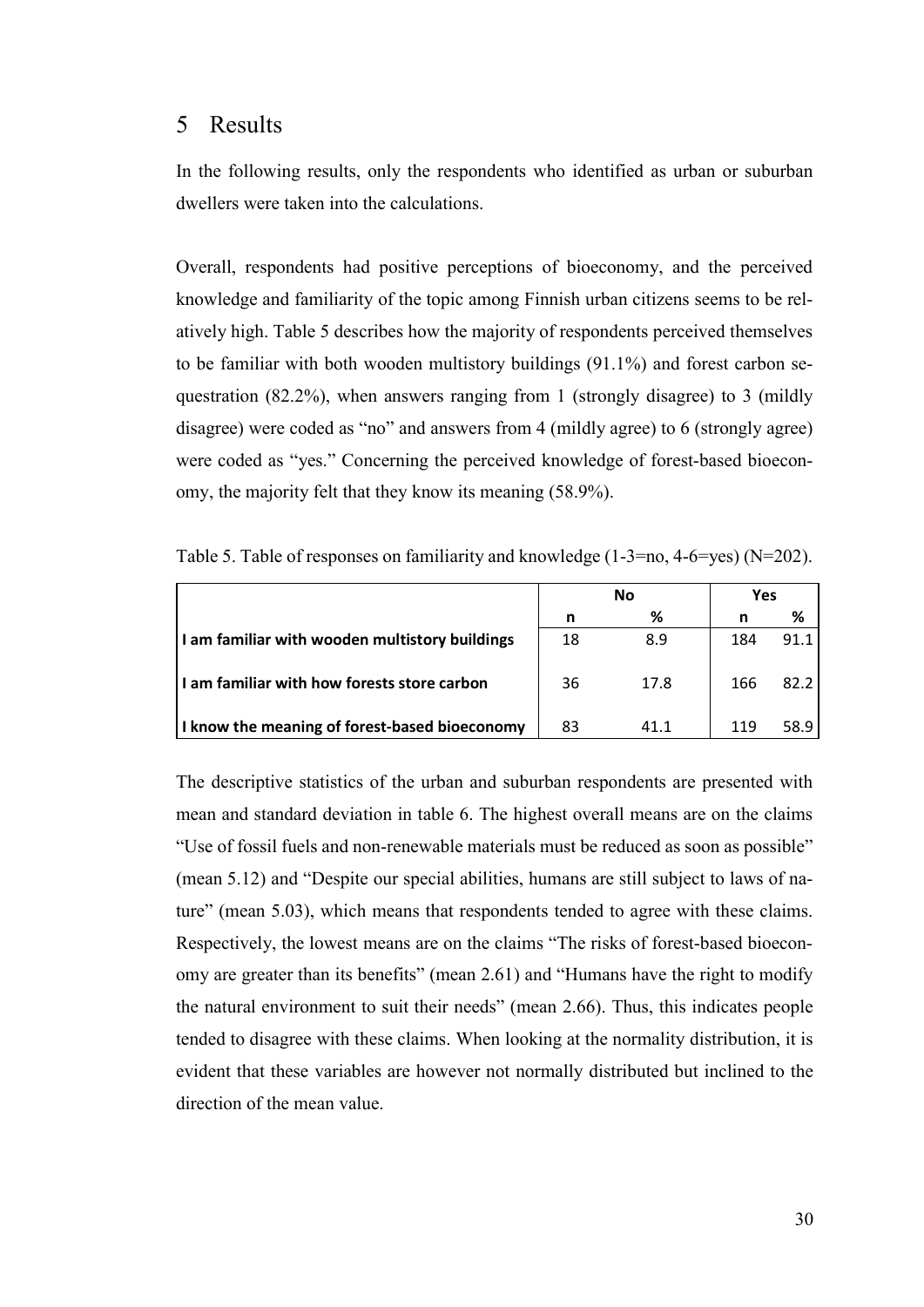The highest standard deviation was on "I am familiar with how forests store carbon" (SD 1.35) followed by "I know the meaning of forest-based bioeconomy" and "(WMC buildings) Do contribute to global deforestation and biodiversity loss" (SD both 1.33). This would indicate that the respondents' perceived knowledge of these topics varies strongly.

Slightly positive perceptions were identified with the first part of the survey that dealt with multistory buildings with a mostly wooden frame. WMC buildings were perceived to be healthier to live in and less harmful to climate than steel or concrete buildings. In contrast, they were seen as more fire-prone than those made of steel or concrete. The second part of the survey, about storing carbon in forests, indicates that Finnish urban citizens have positive views of the current Finnish forest management practices. Support for land/forest owners in forest management and monetary compensation for carbon storage in forests also received high agreement.

Regarding trust in different actors, researchers and experts were trusted the most as per the highest mean value (4.69) and this claim also had the lowest standard deviation of the three variables (SD 0.97). Government officials were trusted the least (mean 3.65, SD 1.21) whilst environmental and civic organizations placed in between (mean 4.02, SD 1.10).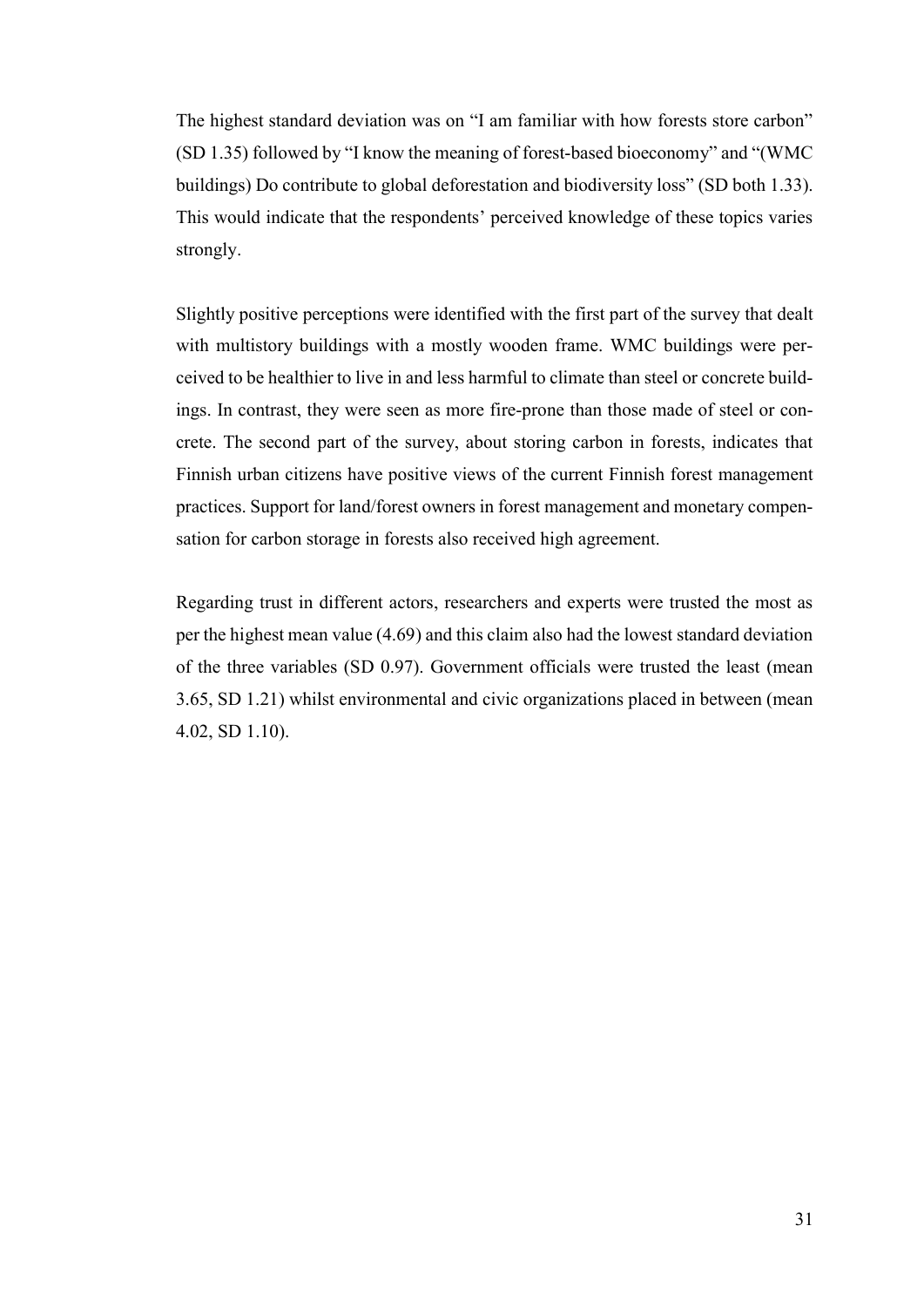|                                                                                                             | Mean | SD   |
|-------------------------------------------------------------------------------------------------------------|------|------|
|                                                                                                             |      |      |
|                                                                                                             |      |      |
| I am familiar with wooden multistory buildings                                                              | 4.85 | 1.09 |
| Are faster and cheaper to build than steel or concrete ones                                                 | 3.75 | 1.00 |
| Do not last as long as steel or concrete buildings                                                          | 3.00 | 1.26 |
| Need more repairs and maintenance than steel or concrete buildings                                          | 3.35 | 1.15 |
| Need less insulation than steel or concrete buildings                                                       | 3.62 | 1.11 |
| Are healthier to live in than steel or concrete buildings                                                   | 4.59 | 1.09 |
| Have a higher risk of fire than steel or concrete buildings                                                 | 4.02 | 1.30 |
| Are less harmful to climate than steel or concrete buildings                                                | 4.60 | 1.14 |
| Do contribute to global deforestation and biodiversity loss                                                 | 3.37 | 1.33 |
| Do generate income and well-being to more people than steel or concrete<br>buildings                        | 3.96 | 1.04 |
| I am familiar with how forests store carbon                                                                 | 4.61 | 1.35 |
| Managed forests have great potential to reduce carbon emissions                                             | 4.98 | 0.97 |
| How forests are being managed can threaten carbon stocks in forests                                         | 3.82 | 1.32 |
| Land/forest owners need support to maintain and manage forests                                              | 4.85 | 0.93 |
| Land/forest owners must be compensated monetarily for storing carbon in<br>forests                          | 4.34 | 1.16 |
| I know the meaning of forest-based bioeconomy                                                               | 3.68 | 1.33 |
| Forest-based bioeconomy decreases our dependency on oil and fossil fuels                                    | 4.64 | 0.92 |
| Forest-based bioeconomy increases our economic self-sufficiency                                             | 4.82 | 0.83 |
| Forest-based bioeconomy generates new jobs and well-being in rural areas                                    | 4.85 | 0.85 |
| Forest-based bioeconomy mainly benefits large companies and their share-                                    | 3.01 | 0.98 |
| holders<br>Forest-based bioeconomy products should be of domestic origin to be<br>more sustainable          | 4.01 | 1.16 |
| Agriculture-based bioeconomy is more important for society than forest-                                     | 3.18 | 0.78 |
| based bioeconomy<br>The risks of forest-based bioeconomy are greater than its benefits                      | 2.61 | 0.86 |
| The risks of forest-based bioeconomy must be understood before we fully                                     | 4.43 | 0.99 |
| embark on it<br>All different views must be seriously considered when forest-based bioe-<br>conomy develops | 4.32 | 1.03 |
| Use of fossil fuels and non-renewable materials must be reduced as soon<br>as possible                      | 5.12 | 1.14 |
| Environmental regulation limits overall economic development and growth                                     | 3.25 | 1.19 |
| Humans will be able to solve environmental problems when technology de-<br>velops                           | 4.50 | 1.07 |
| Despite our special abilities, humans are still subject to laws of nature                                   | 5.03 | 1.06 |
| Humans have the right to modify the natural environment to suit their needs                                 | 2.66 | 1.17 |
| The balance of nature is very delicate and easily upset                                                     | 4.95 | 1.03 |
| I trust information on forest-based bioeconomy from government officials                                    | 3.65 | 1.21 |
| I trust information on forest-based bioeconomy from researchers and ex-<br>perts                            | 4.69 | 0.97 |
| I trust information on forest-based bioeconomy from environmental and<br>civic organizations                | 4.02 | 1.10 |

Table 6. Mean and standard deviation of the urban/suburban respondent answers (N=202) (1=strongly disagree, 6=strongly agree).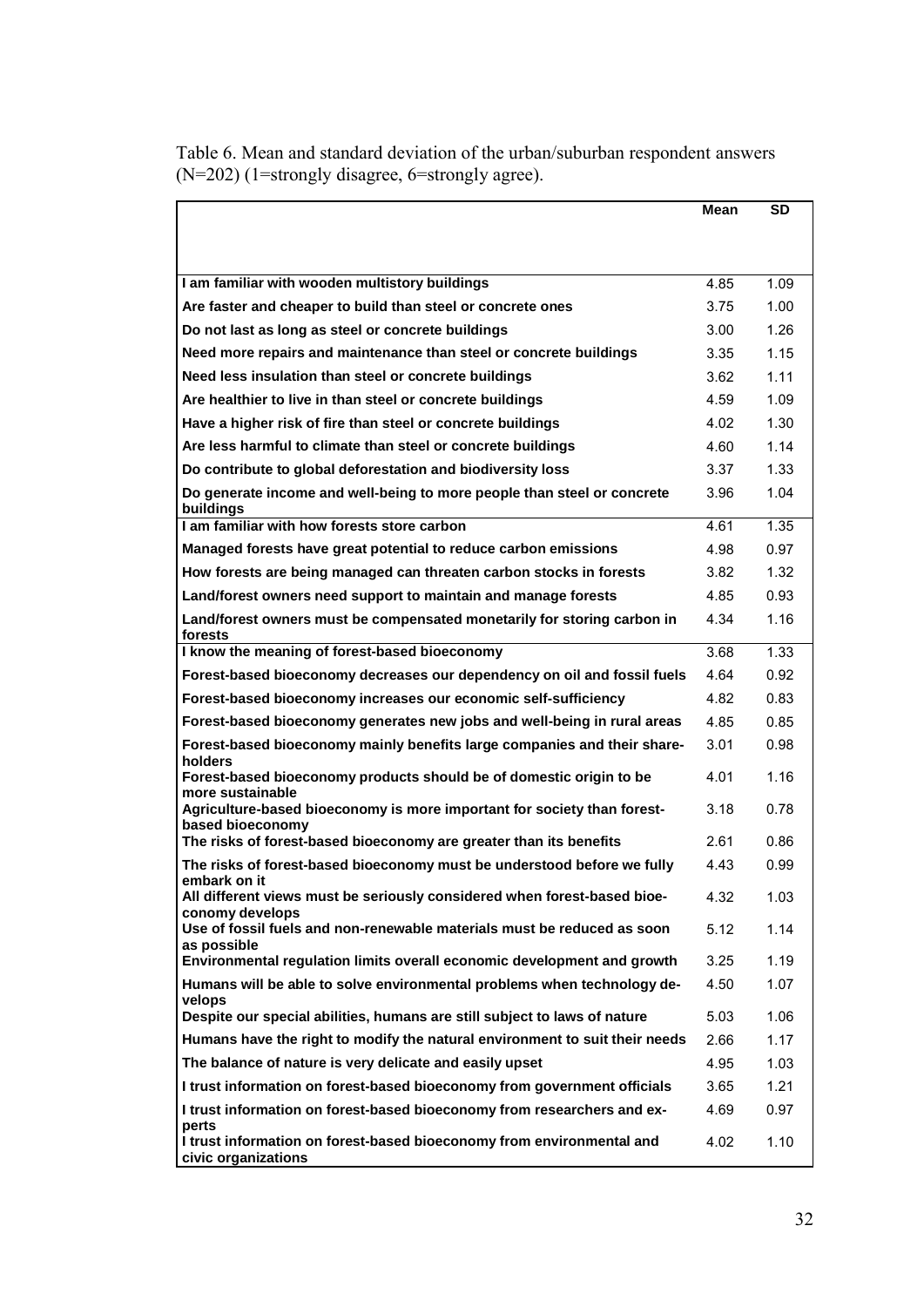#### <span id="page-37-0"></span>*5.1 Crosstabulations*

Crosstabulations help us to illustrate how two or more different variables correlate (Metsämuuronen, 2011, p. 563). The crosstabulations were calculated according to the respondents' background information: gender and ownership of forest/land area. Results that provided a statistically significant result (Pearson chi-square less than 0.05) are presented. Additionally, some results that did not meet the statistically significant assumption are presented to give a broader explanation of the overall results. In the crosstabulations a larger sample size would have been needed to meet the third assumption of the Pearson chi-square test (expected counts), and thus these results need to be interpreted with caution. The results were nevertheless included in this thesis, as they indicate a correlation of the two variables and provide a deeper sight into the data albeit missing stronger statistical support.

#### <span id="page-37-1"></span>*5.1.1 Gender*

Gender showed little statistical significance in this survey. Of the 34 variables, only 4 (12%) differed by gender ( $p$ <0.05). The majority of women agreed with claim 13, "How forests are being managed can threaten carbon stocks in forests", while male answers were distributed more evenly on the whole scale (figure 7). This might mean that women tend to have more skepticism towards current forest management practices.

For claim 18, "Forest-based bioeconomy increases our economic self-sufficiency", gender had statistical significance  $(p=0.000)$  (figure 8). Men had stronger perceptions regarding forest-based bioeconomy's risks and benefits. 53% of women answered "mildly disagree" which indicates a more cautious approach to the claim. As for claim 23, "The risks of forest-based bioeconomy are greater than its benefits",  $(p=0.018)$ (figure 9) and claim 33, "I trust information on forest-based bioeconomy from researchers and experts", gender showed statistical significance (figure 10). Women showed slightly more trust in researchers and experts than men did.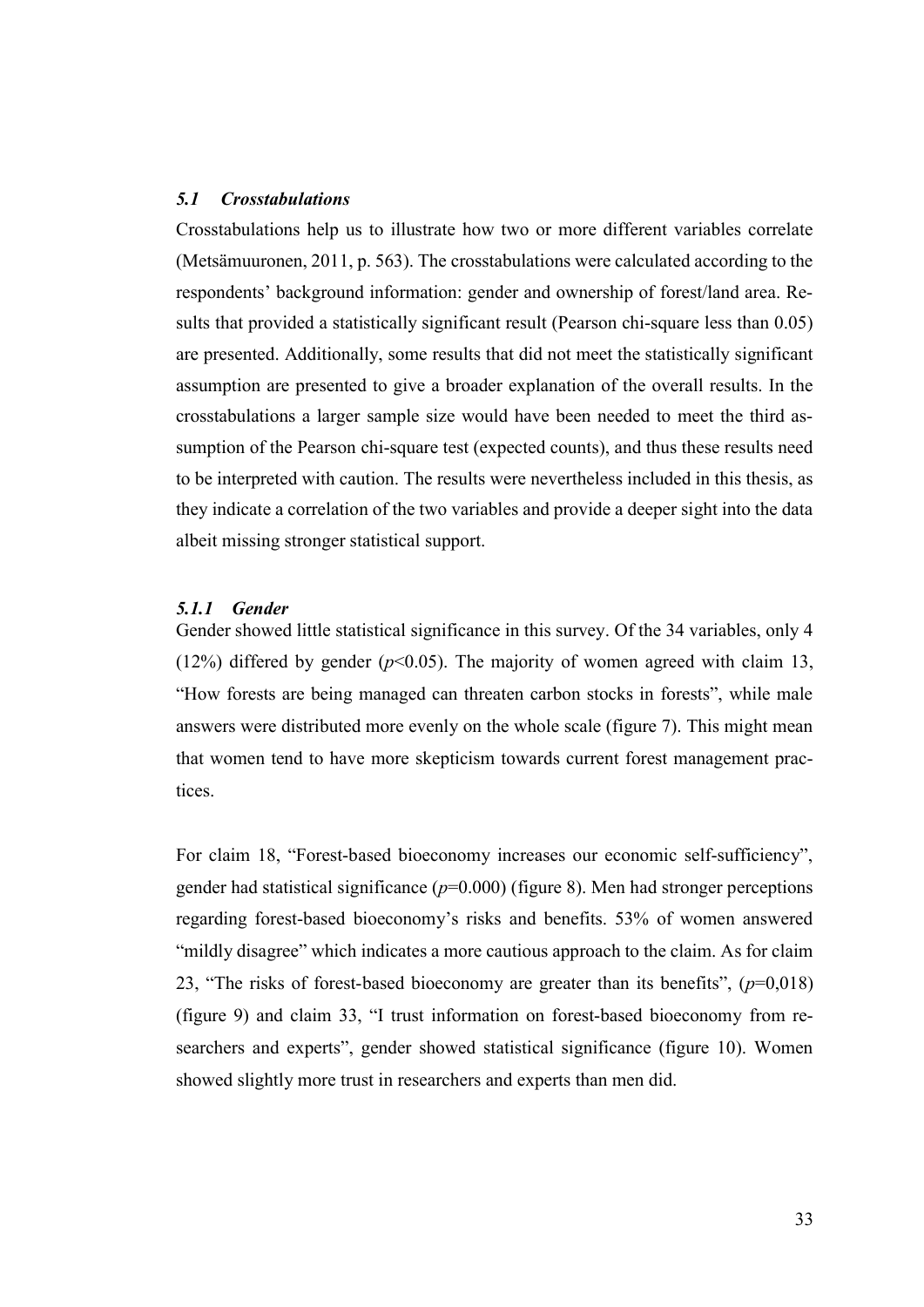

Female Male Other

Figure 7. How forests are being managed can threaten carbon stocks in forests \* Gender. Pearson Chi-Square: 0.015. 7 cells (38.9%) have expected count less than 5. The minimum expected count is .18.



Figure 8. Forest-based bioeconomy increases our economic self-sufficiency \* Gender. Pearson Chi-Square: 0.000. 12 cells (66.7%) have expected count less than 5. The minimum expected count is .01.



Figure 9. The risks of forest-based bioeconomy are greater than its benefits \* Gender. Pearson Chi-Square: 0.018. 7 cells (46.7%) have expected count less than 5. The minimum expected count is .04.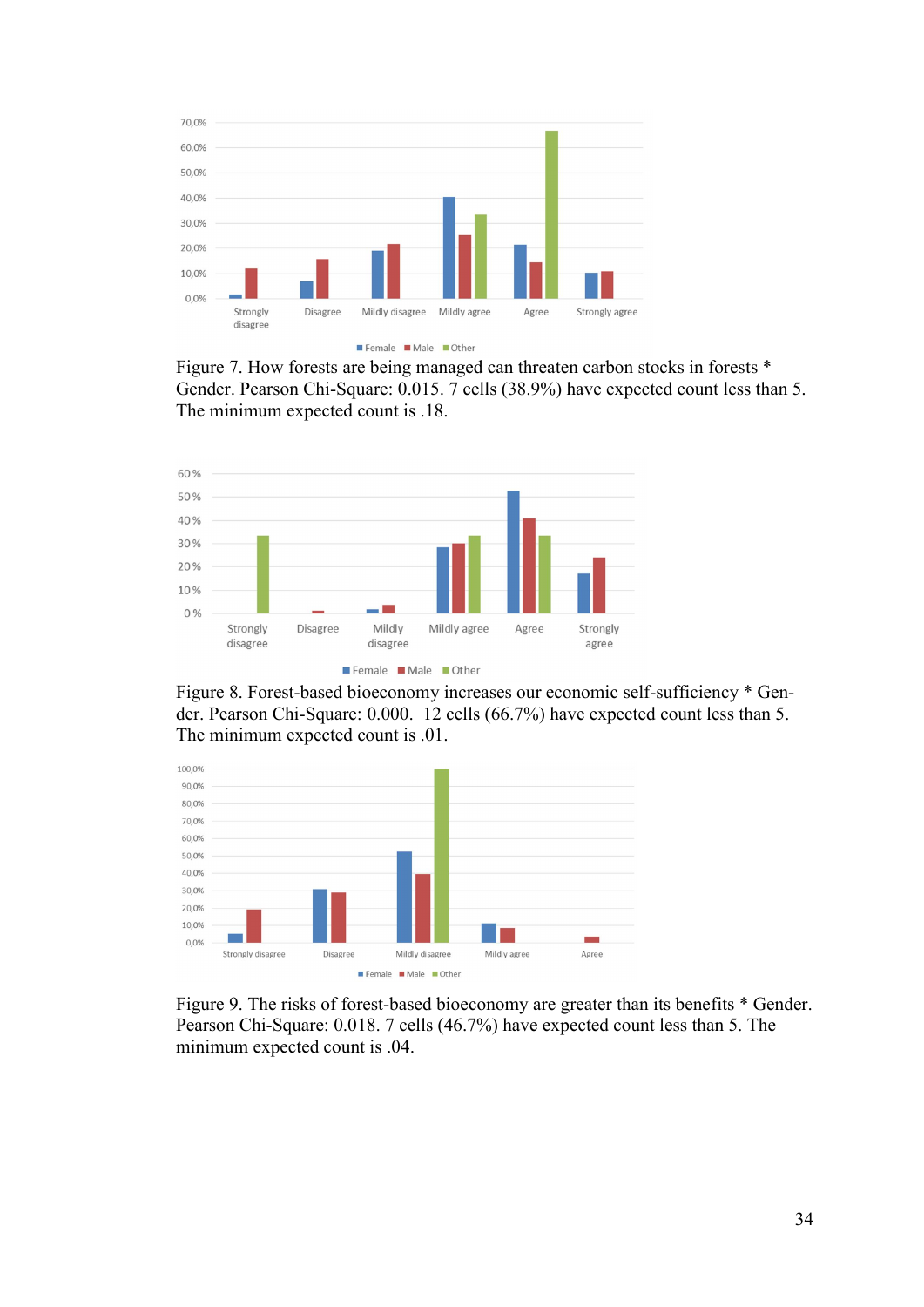

Figure 10. I trust information on forest-based bioeconomy from researchers and experts \* Gender. Pearson Chi-Square: 0,022. 10 cells (55.6%) have expected count less than 5. The minimum expected count is .01.

#### <span id="page-39-0"></span>*5.1.2 Land/forest ownership*

Land/forest ownership was a considerably more significant factor in the results than gender. Of the 34 variables, 10 (29%) differed by land/forest ownership status (*p*<0.05). In general, land/forest owners had more positive perceptions and expectations towards forest-based bioeconomy and perceived themselves to be more knowledgeable about the concept.

Forest/land owners tended to have more positive views about wooden buildings than the rest of the respondents. Additionally, all of the forest/land owners were familiar with WMC buildings. When studying the relation of forest/land ownership with the responses to the claims "Need more repairs and maintenance than steel or concrete buildings", "Need less insulation than steel or concrete buildings", and "Have a higher risk of fire than steel or concrete buildings", the results show statistical significance. 75% of forest owners agreed with the claim "Need less insulation than steel or concrete buildings", which would indicate that forest owners perceive wood to be an insulating material in itself. Those who were not forest/land owners perceived that WMC buildings need more maintenance and insulation than steel or concrete buildings. Concerning fire risk, non-forest/land owners believed WMC's to be more prone to fire than steel or concrete buildings. Most forest/land owners disagreed with WMC's contribution to global deforestation and biodiversity loss.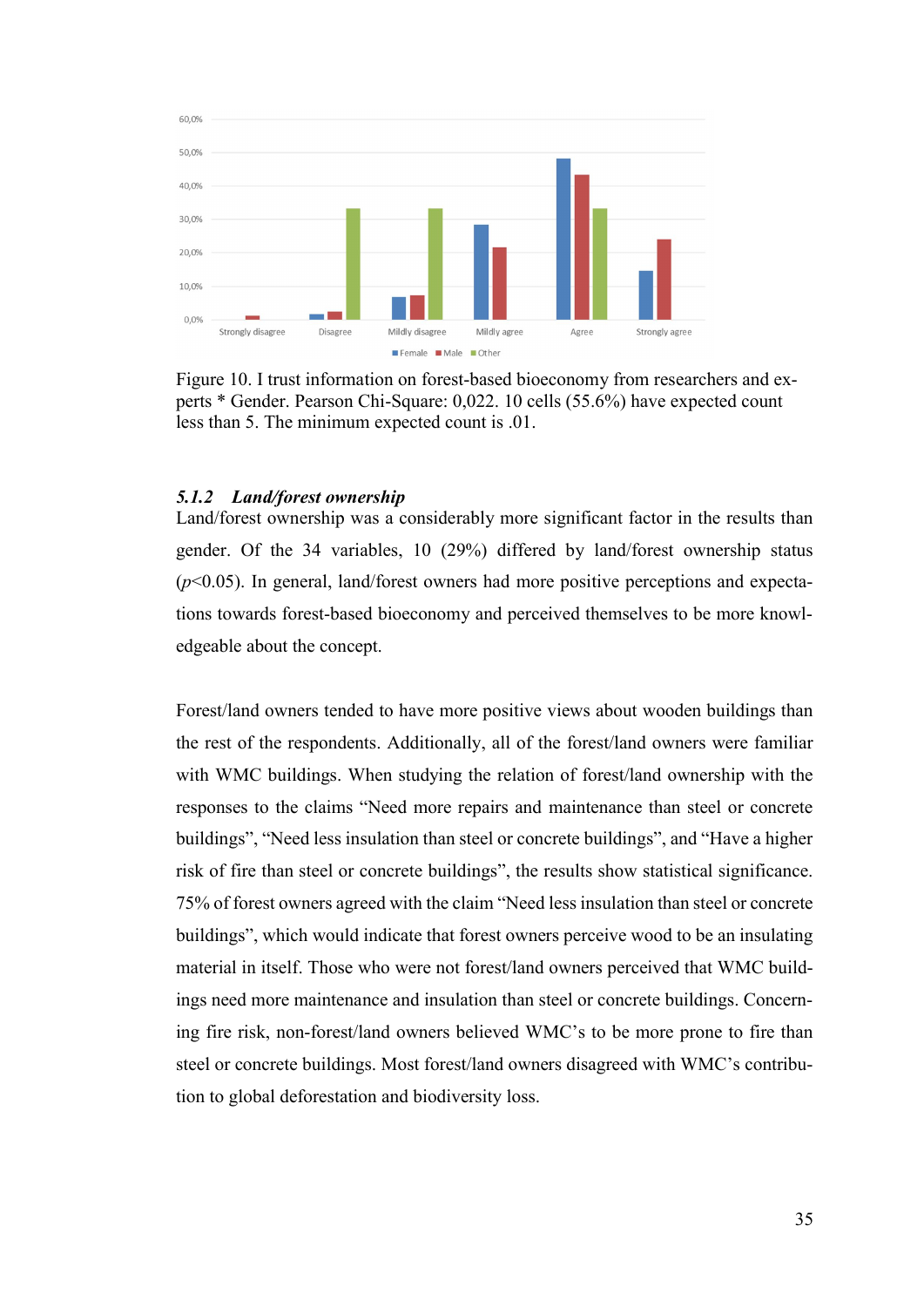Forest/land owners perceived themselves to have a good knowledge of the meaning of forest-based bioeconomy (figure 11). Non-forest/land owners did not feel as acquainted with the term. Forest/land owners also showed slightly more agreement with claims "Forest-based bioeconomy decreases our dependency on oil and fossil fuels" (figure 12) and "Forest-based bioeconomy increases our economic self-sufficiency" (figure 13). Regarding agriculture-based bioeconomy (figure 14), forest/land owners disagreed with the claim that it is more important for society than forest-based bioeconomy.

Non-forest/land owners showed slightly more agreement with the claim "The risks of forest-based bioeconomy are greater than its benefits" (figure 15). From those who did not own forest/land, majority would trust information from environmental and civic organizations (figure 16). Forest/land owners answers were more evenly distributed to both sides of the range.



Figure 11. I know the meaning of forest-based bioeconomy \* Land/forest ownership. Pearson Chi-Square: 0.028. 3 cells (25.0%) have expected count less than 5. The minimum expected count is 2.56.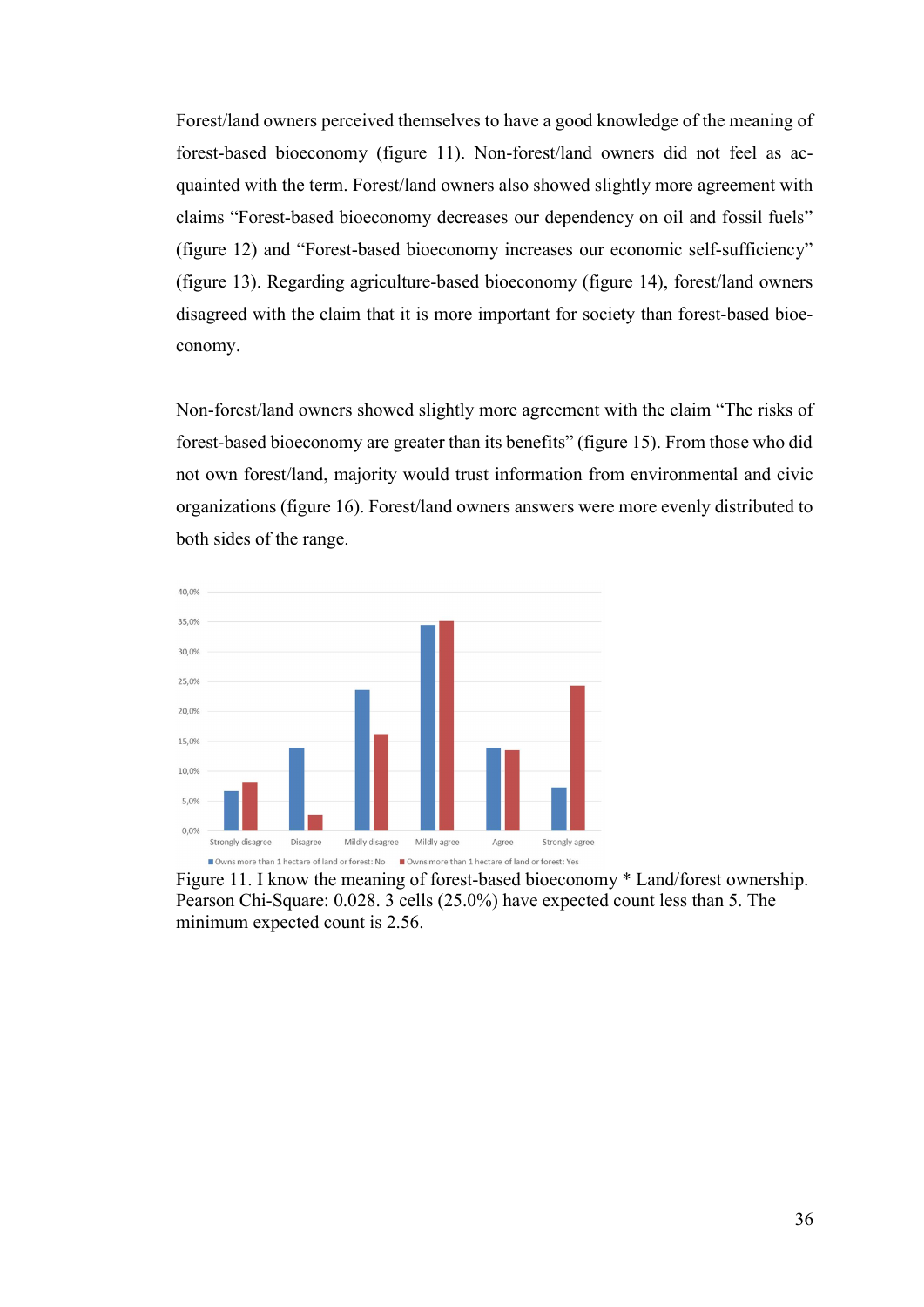

Figure 12. Forest-based bioeconomy decreases our dependency on oil and fossil fuels \* Land/forest ownership. Pearson Chi-Square: 0.007. 5 cells (41.7%) have expected count less than 5. The minimum expected count is .18.



Figure 13. Forest-based bioeconomy increases our economic self-sufficiency \* Land/forest ownership. Pearson Chi-Square: 0.047. 6 cells (50.0%) have expected count less than 5. The minimum expected count is .18.



Figure 14. Agriculture-based bioeconomy is more important for society than forestbased bioeconomy \* Land/forest ownership. Pearson Chi-Square: 0.046. 7 cells (58.3%) have expected count less than 5. The minimum expected count is .55.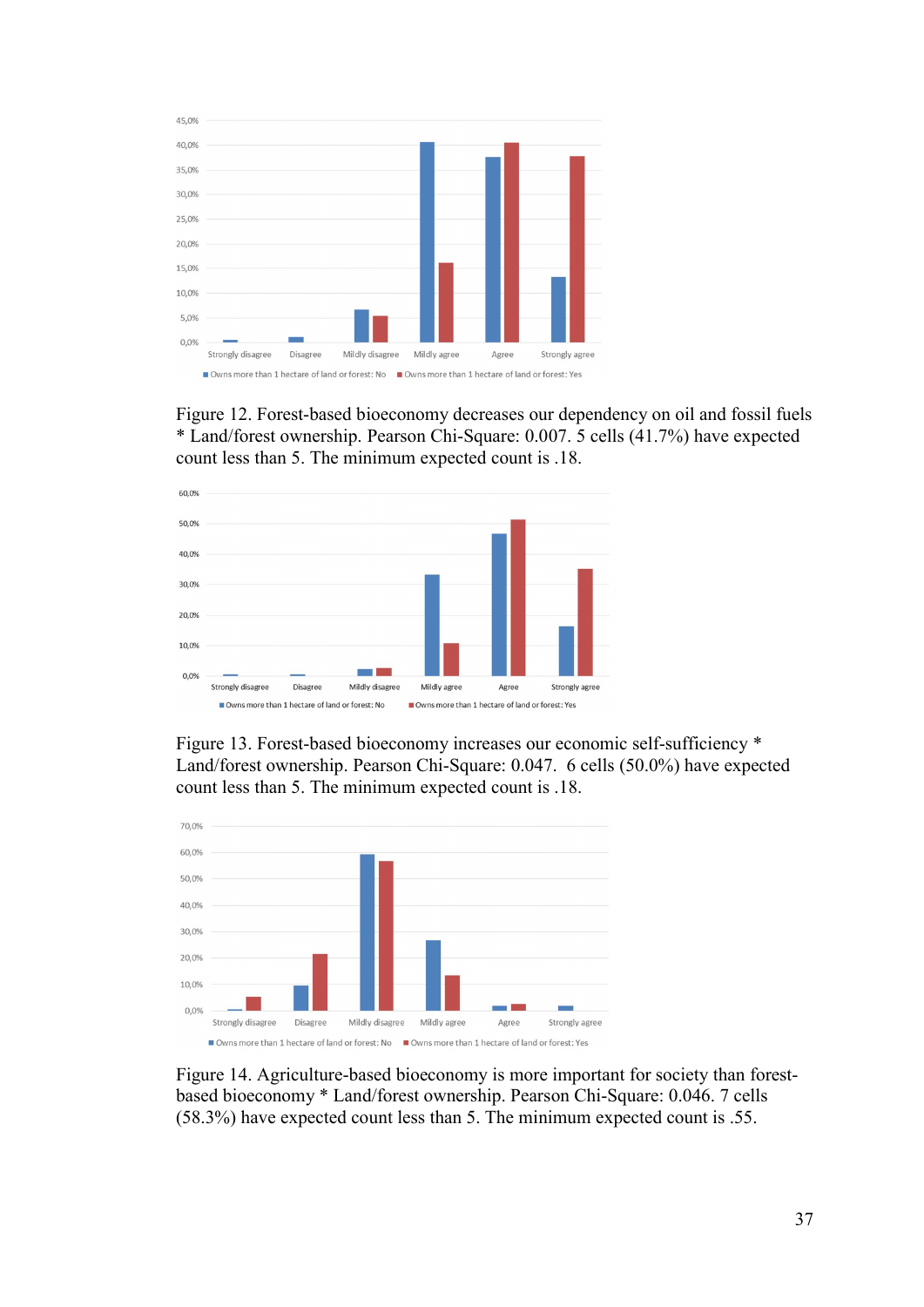

Figure 15. The risks of forest-based bioeconomy are greater than its benefits \* Land/forest ownership. Pearson Chi-Square: 0.004. 4 cells (40.0%) have expected count less than 5. The minimum expected count is .55.





Somewhat surprisingly, there was no statistical significance between the two groups in the claims "Land/forest owners need support to maintain and manage forests" and "Land/forest owners must be compensated monetarily for storing carbon in forests" (figures  $17 \& 18$ ). The results indicate that, also from non-forest owners, there is strong support for both supporting forest owners in maintaining their forests and for monetary compensations paid to forest owners for storing carbon in their forests.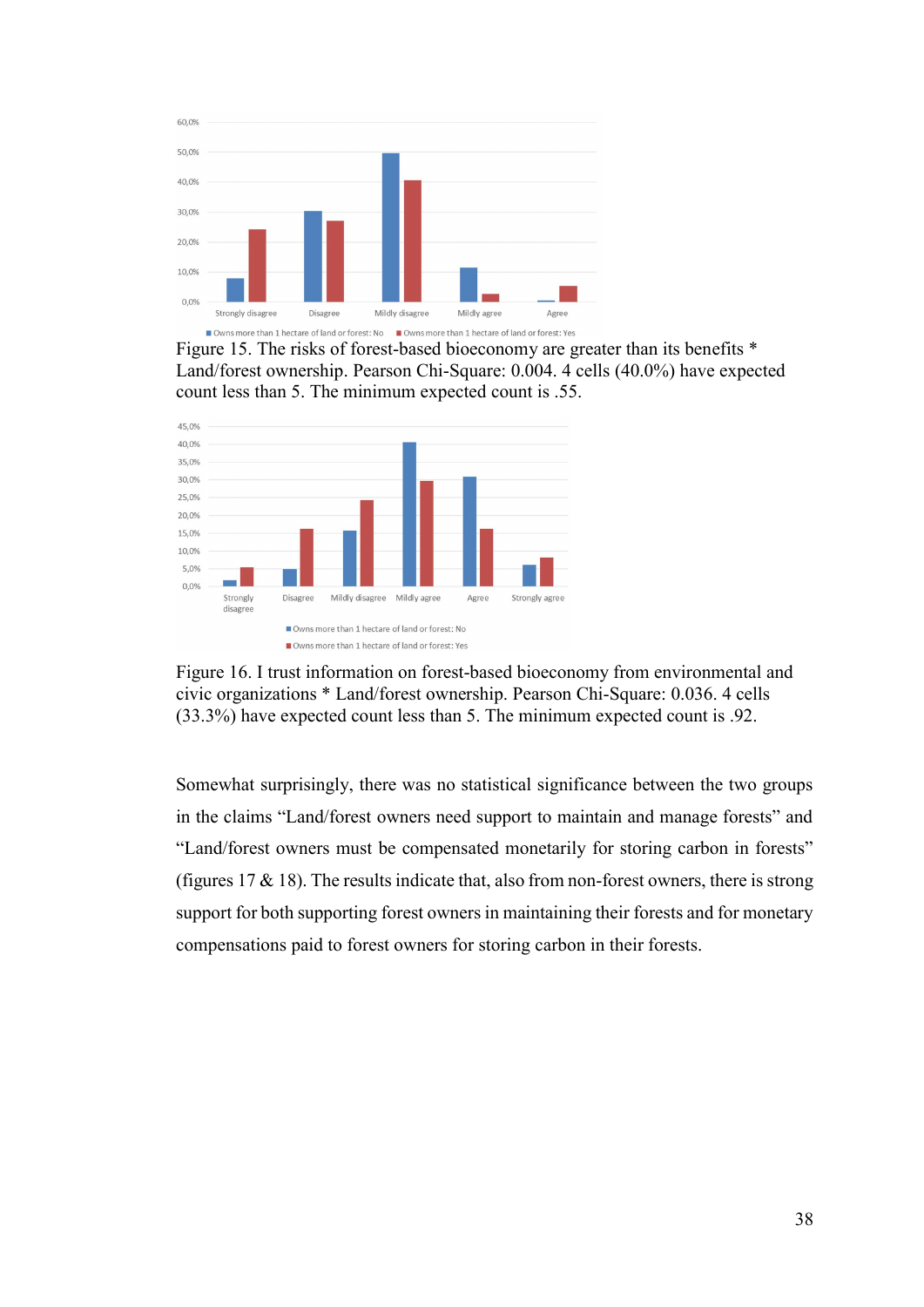

Figure 17. Land/forest owners need support to maintain and manage forests \* Land/forest ownership. Pearson Chi-Square: 0.350. 5 cells (41.7%) have expected count less than 5. The minimum expected count is .18.



Figure 18. Land/forest owners must be compensated monetarily for storing carbon in forests \* Land/forest ownership. Pearson Chi-Square: 0.246. 3 cells (25.0%) have expected count less than 5. The minimum expected count is .55.

Although the correlation between forest/land ownership and the claim "Forest-based bioeconomy generates new jobs and well-being in rural areas" did not prove to be statistically significant, it is noteworthy that all forest/land owners agreed with the claim. This would suggest that especially forest/land owners believe forest-based bioeconomy promotes rural areas in both economic and social terms.

### <span id="page-43-0"></span>*5.2 Exploratory factor analysis*

 Exploratory factor analysis (Maximum likelihood estimation with Varimax-rotation) was conducted in order to find the in-depth relationships and constructs within the data. In the exploratory factor analysis, variables and data from the third section of the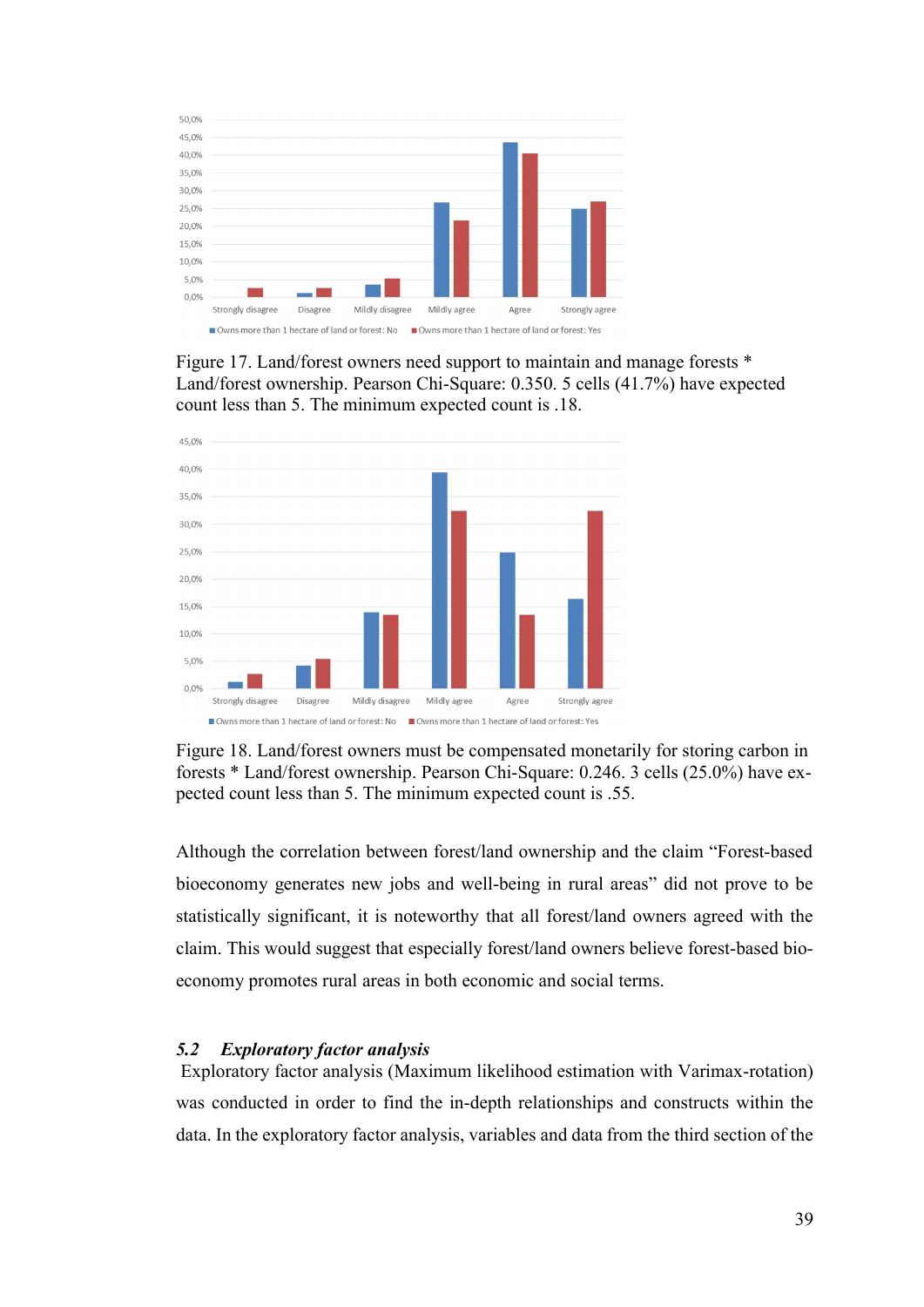survey (items 17-34), which dealt with perceptions regarding forest-based bioeconomy, were used.

The following describes the phases done to prepare the data for the analysis. Firstly, outliers were removed from the data. This removed 16 observations, which left 186 for the analysis. Variables that had almost the communality near unity were deleted from the analysis. Additionally, variables that did not load on any factor were deleted (cut-off point 0.3). This left a total of 14 variables into the analysis, and these loaded on four factors. Number of factors was interpreted based on Eigenvalues and the theoretical framework. The four factors explain 38% of the total variance existing. This is satisfactory considering the exploratory nature of the study. A four factor solution is also in line with the theoretical worldviews framework provided earlier. Based on the factor analysis, factor scores (using the regression method) were calculated for each participant.

According to the general guidelines of exploratory factor analysis, the Kaiser-Meyer-Olkin measure (KMO) and Bartlett's tests were done in SPSS (table 7). Both proved that the sample was suitable. The KMO measure was 0.663 and Bartlett's test of spherity ( $p \le 0.000$ ), while the minimum value for KMO is 0.6 (Metsämuuronen, 2011, p. 657). The relatively low Cronbach's Alpha values measuring the factor's reliability in factors 2, 3 and 4 can be explained by the low number of variables included in the factor. Tables 8 and 9 illustrate the final factor analysis solution and the included variables with the related theoretical IWF aspects and naming of factors.

Table 7. KMO and Bartlett's Test of Sphericity.

| Kaiser-Meyer-Olkin Measure of Sampling Adequacy. |                    | 0.663   |
|--------------------------------------------------|--------------------|---------|
|                                                  | Approx. Chi-Square | 457.179 |
| <b>Bartlett's Test of Sphericity</b>             | df                 | 91      |
|                                                  | Sig.               | 0.000   |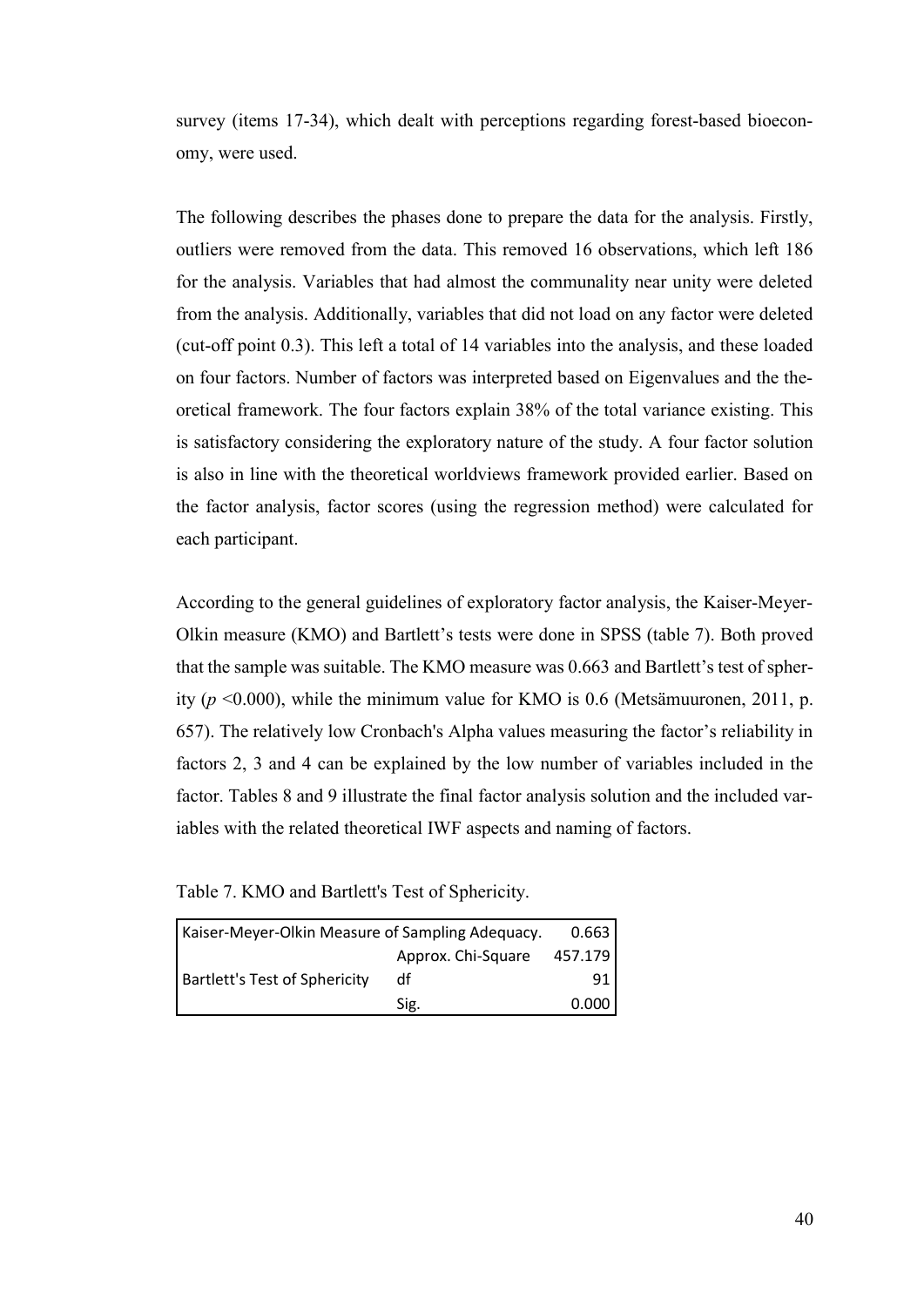Table 8. Exploratory factor analysis (Maximum likelihood estimation with Varimax rotation, n=186) of urban citizens' perceptions on forest-based bioeconomy based on the Integrative Worldview Framework.

|                                                                                                         |       | <b>Factor</b> |       |          |                   |
|---------------------------------------------------------------------------------------------------------|-------|---------------|-------|----------|-------------------|
|                                                                                                         | 1     | 2             | 3     | 4        | <b>IWF Aspect</b> |
| Forest-based bioeconomy increases our<br>economic self-sufficiency                                      | 0.811 |               |       |          | Axiology          |
| Forest-based bioeconomy decreases our<br>dependency on oil and fossil fuels                             | 0.655 |               |       |          | Axiology          |
| Forest-based bioeconomy generates new<br>jobs and well-being in rural areas                             | 0.611 |               |       |          | Axiology          |
| The risks of forest-based bioeconomy must<br>be understood before we fully embark on it                 |       | 0.594         |       |          | Societal vision   |
| All different views must be seriously consid-<br>ered when forest-based bioeconomy devel-<br><b>ops</b> |       | 0.529         |       |          | Societal vision   |
| The balance of nature is very delicate and<br>easily upset                                              |       | 0.492         |       | $-0.374$ | Anthropology      |
| Use of fossil fuels and non-renewable mate-<br>rials must be reduced as soon as possible                |       | 0.441         |       |          | Societal vision   |
| Despite our special abilities, humans are<br>still subject to laws of nature                            |       | 0.427         |       |          | Anthropology      |
| The risks of forest-based bioeconomy are<br>greater than its benefits                                   |       |               | 0.972 |          | Societal vision   |
| Agriculture-based bioeconomy is more im-<br>portant for society than forest-based bioe-<br>conomy       |       |               | 0.371 |          | Societal vision   |
| Forest-based bioeconomy mainly benefits<br>large companies and their shareholders                       |       |               | 0.352 |          | Axiology          |
| Humans have the right to modify the natural<br>environment to suit their needs                          |       |               |       | 0.612    | Anthropology      |
| Environmental regulation limits overall eco-<br>nomic development and growth                            |       |               |       | 0.417    | Societal vision   |
| Humans will be able to solve environmental<br>problems when technology develops                         |       |               |       | 0.404    | Anthropology      |
| Cronbach's $\alpha$                                                                                     | 0.758 | 0.479         | 0.546 | 0.437    |                   |

### Table 9. Naming and IWF relation of detected factors.

| <b>Factor name</b>              | <b>IWF</b> aspects                                       | <b>IWF worldview</b> |
|---------------------------------|----------------------------------------------------------|----------------------|
| <b>Factor 1 Utilitarian</b>     | Axiology                                                 | Modern               |
| <b>Factor 2 Biocentric</b>      | Societal vision, Anthropology Postmodern                 |                      |
| <b>Factor 3 Anti-bioeconomy</b> | Societal vision, Axiology                                | Traditional          |
| Factor 4 Anthropocentric        | Anthropology, Societal vision Mixed (traditional/modern) |                      |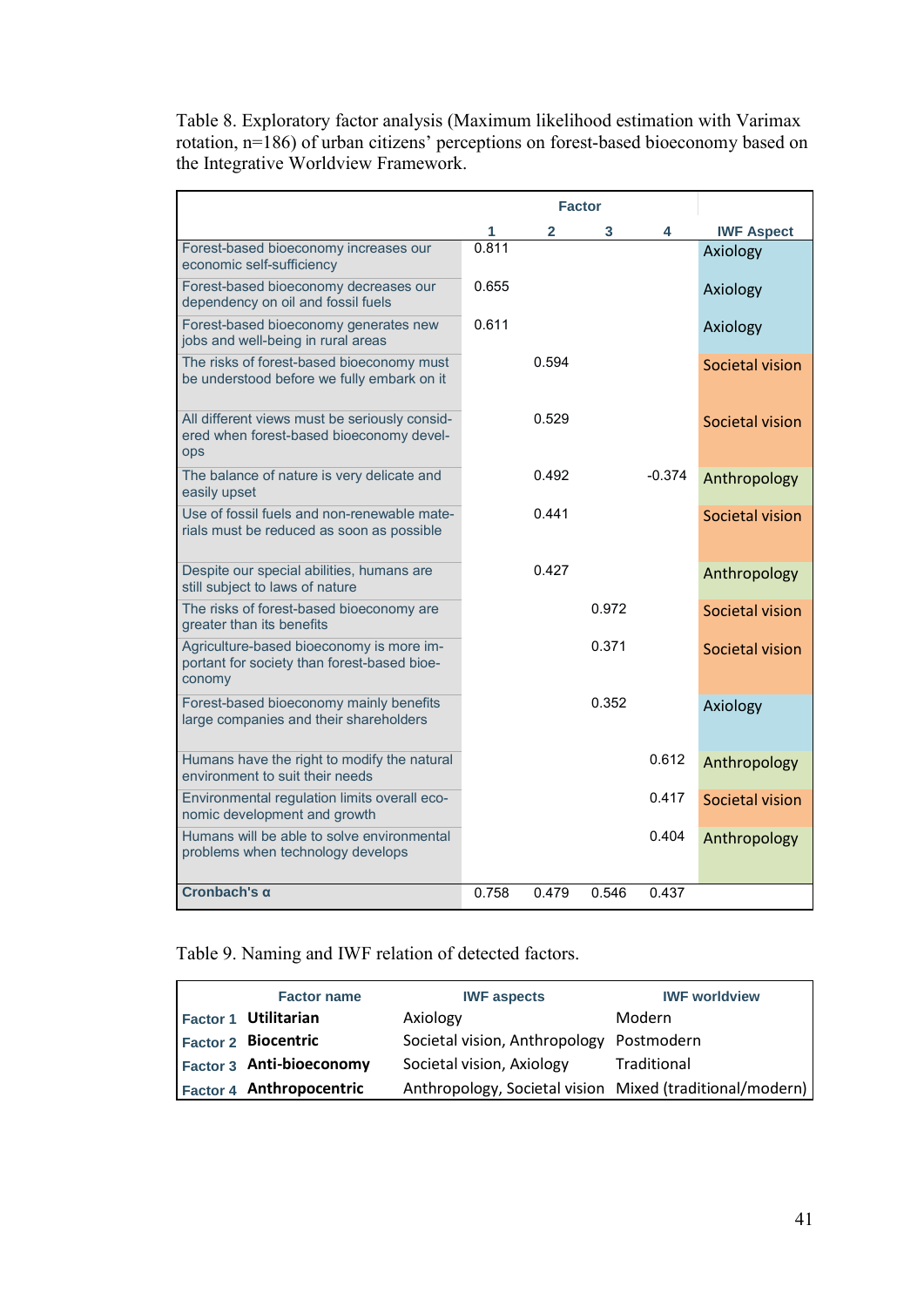Claims about the trust in different actors (32, 33, and 34) had to be left out from the factor analysis, as they did not load on the above solution. Also the claim about domestic products (21) had to be left out. Reasons for these might be some underlying, undetected outliers in responses, or the question design. For example, it might be hard for respondents to identify the difference between researchers and government officials in the current bioeconomy discussions.

As expected, the variables did not fall straight into the four aspects provided in the Integrative Worldview Framework. The relation of detected factor analysis results and the IWF are theoretical and suggestive. The first factor loads on variables based on axiology that express a positive attitude and believe in the future chances of forestbased bioeconomy. The highest loading is on variable 18 "Forest-based bioeconomy increases our economic self-sufficiency." Also variables that express the decrease for oil and fossil fuels and an increase in jobs and well-being in the countryside were included in this factor. This factor represents a positive belief in the possibilities that forest-based bioeconomy offers and has an economical point of view. None of the sustainability-related issues loaded on this factor. This factor is thereby named "Utilitarian."

The second factor represents a risk cautious and environment-centric vision on forestbased bioeconomy. It loaded on several variables, such as "The risks of forest-based bioeconomy must be understood before we fully embark on it" and "All different views must be seriously considered when forest-based bioeconomy develops." This factor emphasizes an environmentally aware vision towards the bioeconomy and is named "Biocentric."

Factor three loads highly on claim "The risks of forest-based bioeconomy are greater than its benefits" and emphasizes a skeptical view towards bioeconomy. Additionally claims "Agriculture-based bioeconomy is more important for society than forest-based bioeconomy" and "Forest-based bioeconomy mainly benefits large companies and their shareholders" loaded on this factor, although on a low level. The factor is named "Anti-bioeconomy" based on its skeptical vision.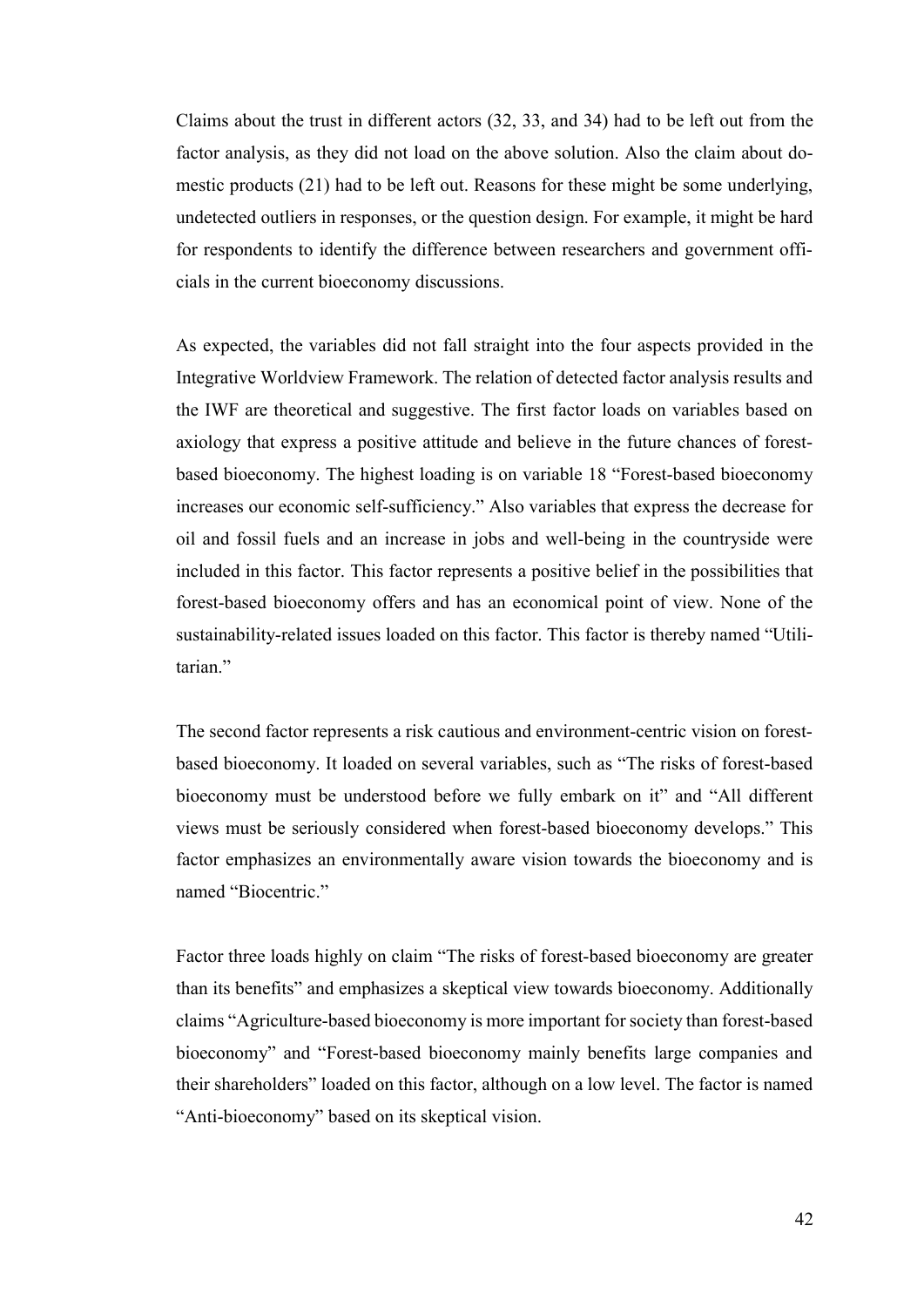The fourth factor represents a human-centric view on environment utilization. It loaded on variables about economic utilization of nature and belief in technological progress. It differs from factor 3 in that factor 4 bases more on anthropological views, whereas factor 3 bases on societal vision. The fourth factor has a negative factor loading on claim "The balance of nature is very delicate and easily upset", which means that those who tended to score high on the other variables of factor 4 scored low, as in disagreed with, this variable. Thus, in this factor nature is not considered to be fragile in terms of balance. The fourth factor is named "Anthropocentric" due to its human-centric vision of the bioeconomy.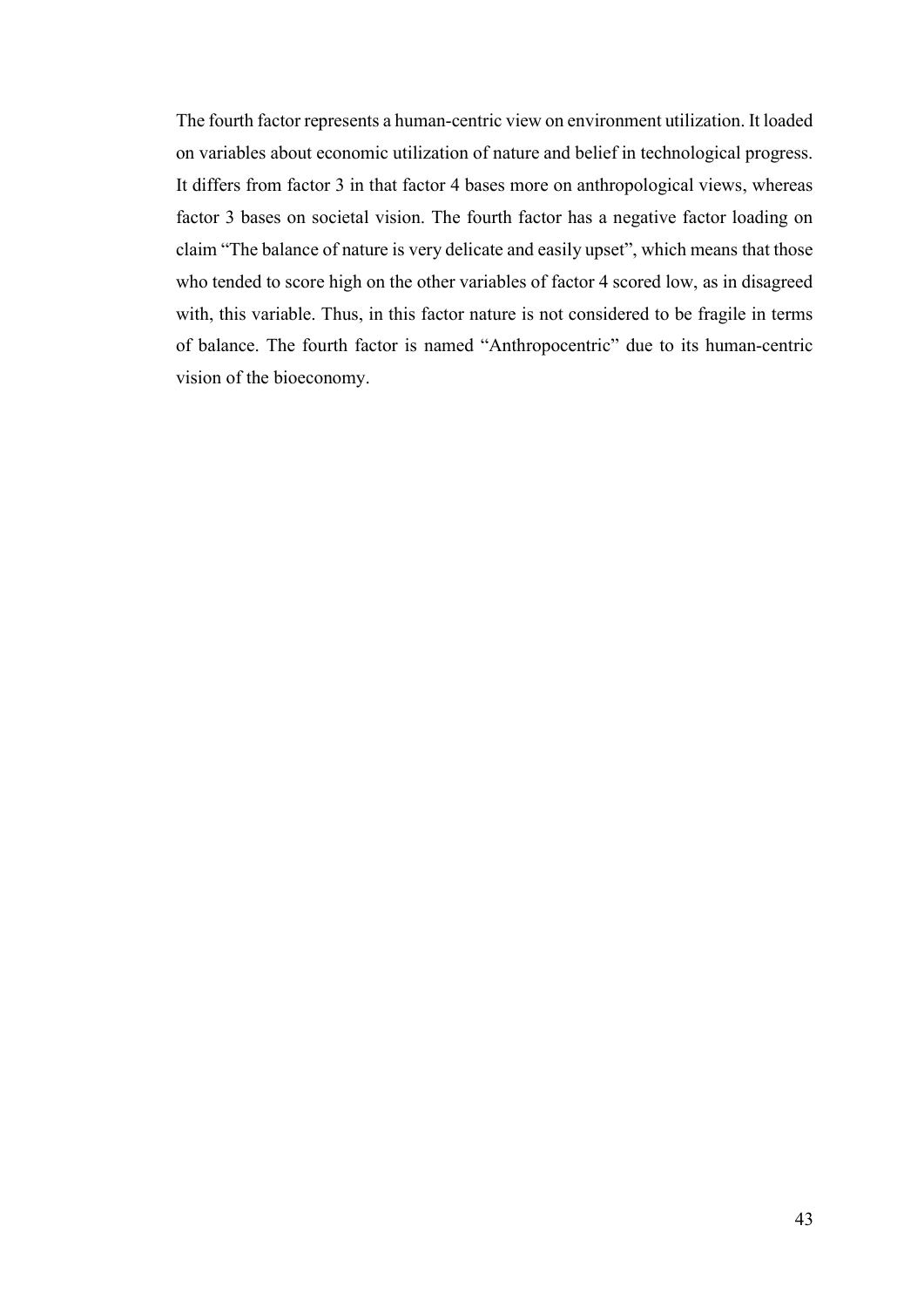### <span id="page-48-0"></span>6 Discussion

Public acceptance is a key driver for the success of the forest-based bioeconomy. Understanding the perceptions and acceptance of citizens and consumers is essential for the future competitiveness and market diffusion of forest-based products. This study gives insights into the perceptions and worldviews of Finnish urban citizens regarding a forest-based bioeconomy. Since no previous study has been made, the results give an important and interesting view into the current bioeconomy discussion from a public level. Additionally, it provides basis for future research on the societal perceptions regarding forest-based bioeconomy. Urban citizens as consumers are at the core of bioeconomy since they have a great effect on how sustainable solutions become part of everyday consumption, especially as urbanization is increasing in Finland and elsewhere in the world.

In general, the results were encouraging: the perceptions were positive and knowledge of the topic was considered relatively high. Thus it can be claimed that Finnish urban citizens' perceptions and perceived knowledge are generally on a high level, supporting the results of previous studies (Kniivilä et al., 2017). Forests, forestry, carbon sinks and bioeconomy have recently been highly visible in the Finnish media and public discussion, a fact which may have had an effect on the results. In earlier, qualitative studies in Europe (see e.g. Sijtsema et al. 2016) consumers have identified as being unfamiliar with bio-based concepts and products, but it should be noted that bioeconomy does not necessarily have such a high political and public interest in other European countries. Moreover, the sample group of this study was comparably young. It is possible that this has biased the results to a more positive direction. Previously Finnish university students have been identified as having more positive views on the corporate social responsibility and the future of forest industries than their foreign counterparts (Pätäri et al., 2017).

Perceptions of WMC buildings were mainly positive. They were seen as faster and cheaper to build, healthier to live in, less harmful for the climate and generating more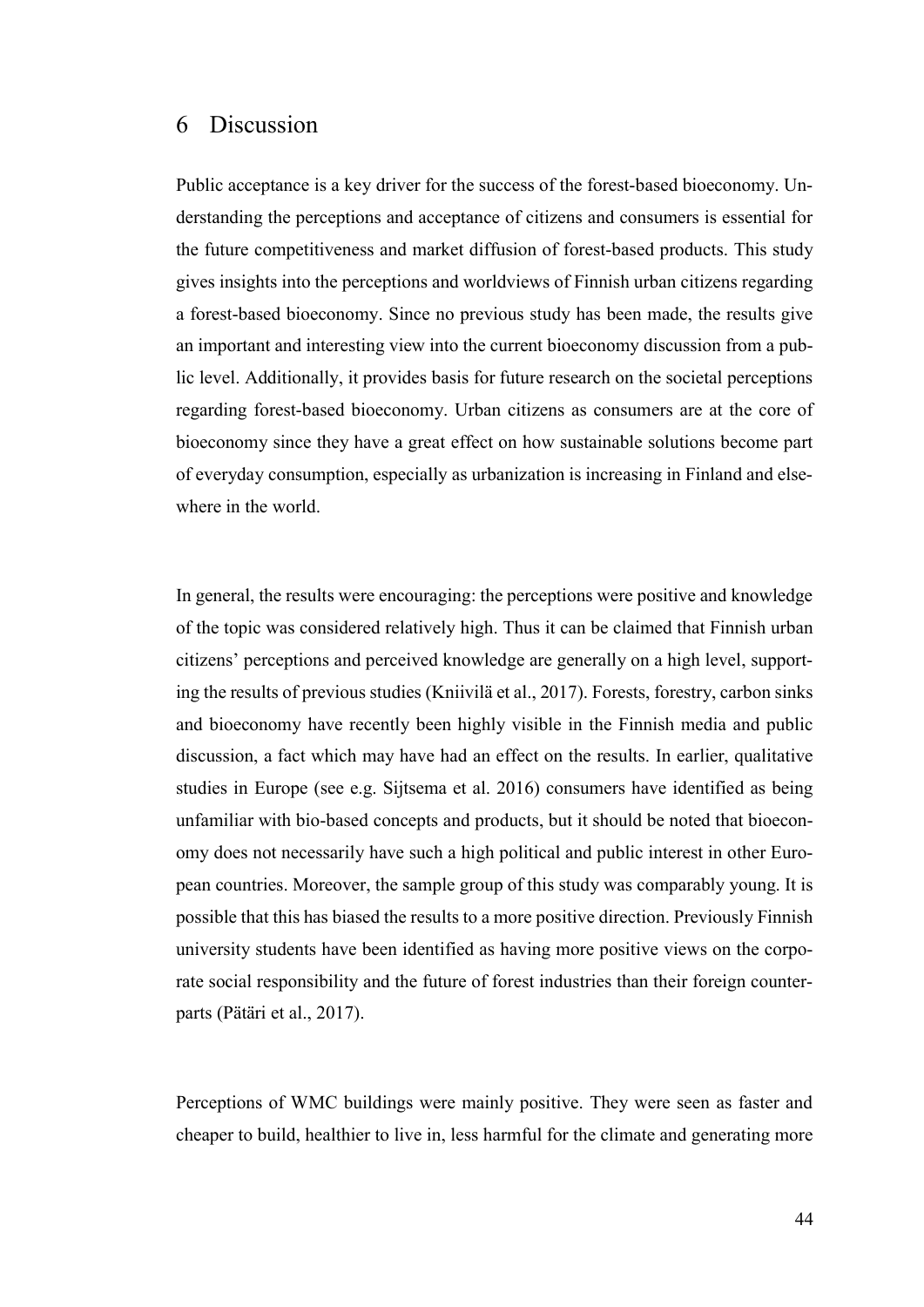income and well-being when compared to traditional steel or concrete buildings. Additionally, a surprisingly high amount of respondents claimed to be familiar with WMC buildings. WMC's are concrete, physical objects and thus might be easier for people to understand than more abstract things, such as the concept of bioeconomy. The majority of respondents identified fire risk to be higher in WMC's, which confirms earlier studies (see e.g. Ranacher et al. 2018; Larasatie et al. 2018). Lack of knowledge is one of the main challenges and barriers for the transition towards a sustainable bioeconomy. Information and education regarding bioeconomy products and their sustainability aspects are still needed among the public. For example, 44% of respondents believed that WMC buildings contribute to global deforestation and biodiversity loss. This implies that still more information about Finnish sustainable forest management practices, the technical properties and sustainability aspects of engineered wood products and WMC buildings is needed, and it also poses a challenge for the forest and construction industries. On the other hand, previous research has shown that those who are familiar with WMC buildings are less negative and more positive in their perceptions towards them, which should work as an encouragement for the construction industry (Larasatie et al., 2018). Nevertheless, the results can be seen as promising for the wood-construction industry. Sustainability is one of the megatrends impacting consumers' housing choices (Toppinen et al., 2018) and the forest-based industry transformation (Pätäri et al., 2016), and it can be expected that the importance of sustainability will only increase in the future.

In Ranacher et al. (2017) forests were detected to be an important contributor to ecosystem services. Based on these results, also Finnish urban citizens consider forests to be important actors in regards to carbon stocks and emission mitigation. Forest management was seen both as a threat and a possibility: 92% of respondents agreed that managed forests have great potential in reducing carbon emission, whilst 64% agreed that forest management might threaten the carbon stocks in forests. This implies that forest management practices are viewed critically; not all forests management is considered to be progressive in regards to carbon sequestration and storage. Somewhat surprisingly, support for maintaining forests and monetary compensations of storing carbon in forests for land/forest owners received strong support. This would indicate that alternative forest management practices, such as conservation strategies, are seen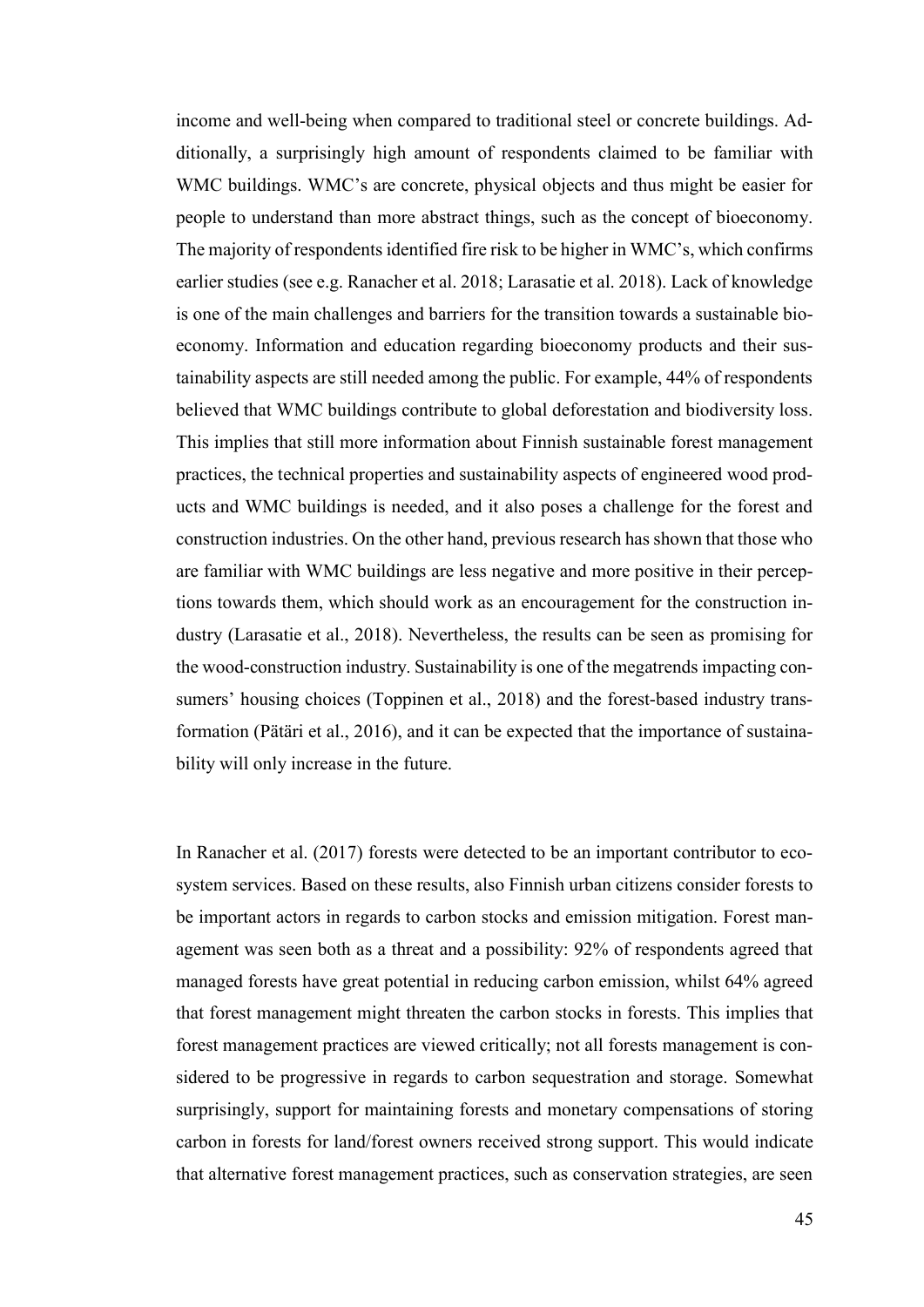as preferable by the urban citizens. These have lately been discussed in e.g. the climate and forest political themes of the Finnish parliamentary elections (Kjellber, 2019).

Economic aspects of bioeconomy were seen mostly as positive by the respondents. All three claims "Forest-based bioeconomy decreases our dependency on oil and fossil fuels", "Forest-based bioeconomy increases our economic self-sufficiency" and "Forest-based bioeconomy generates new jobs and well-being in rural areas" had high agreement from the respondents, which can be considered encouraging. Although forest-based bioeconomy generally is connected to forest industry companies and the like, respondents did not believe that mainly large companies and their shareholders would benefit from it. It can be that the relatively high number of forest/land owner respondents within the sample and in Finland altogether affects these results. Domesticity of forest-based products seems to be an important aspect. In this study, nearly 70% of respondents agreed with the claim "Forest-based bioeconomy products should be of domestic origin to be more sustainable." Domesticity of raw materials has likewise been highlighted in studies elsewhere, for example in Austria (Ranacher et al., 2018). However, in order for the forest-based bioeconomy to gain true legitimacy, social and ecological aspects of sustainability should be equally highlighted in the discussions. Further, the overall current consumption patterns should be questioned. As the world's population is increasing and most of the people will live in cities (United Nations, 2018), it is probable that not only consuming sustainably but also consuming less is needed (Hausknost et al., 2017).

A critical issue that arouse in the results is the citizens' perceived trust towards government officials. From the three information actor groups, government officials were trusted the least (see table 6). Similar results were found in Canada's British Columbia, where forest industry representatives and governmental and provincial actors received the most distrust whilst scientist were most trusted (Peterson St-Laurent et al., 2018). Trust in different actors was connected to also the level of support for forest management practices (Peterson St-Laurent et al., 2018). As Asveld et al. (2015) point out, bioeconomy is a complex phenomenon which makes it more important to common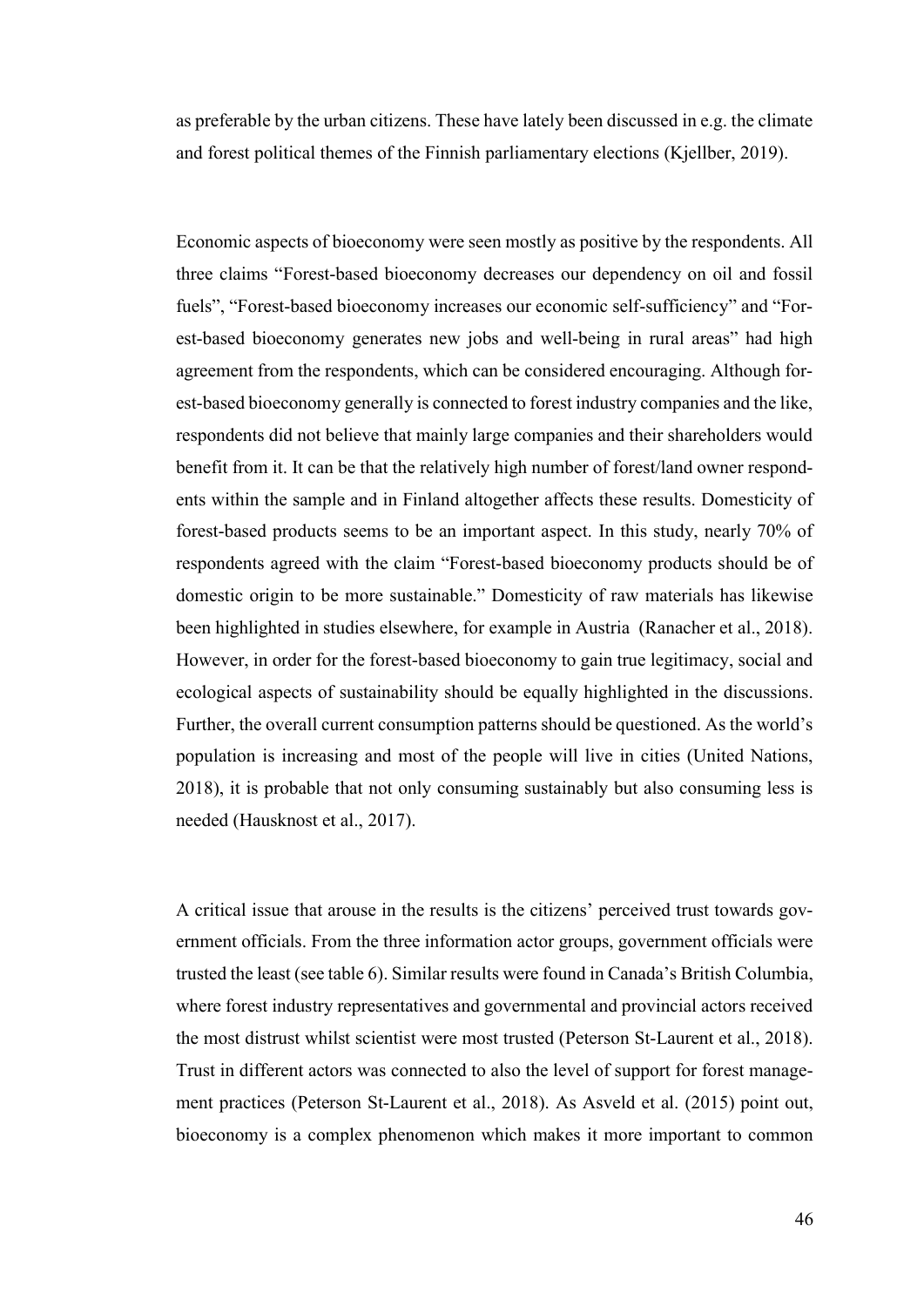people to be able to trust the information from other stakeholders. It can be that differentiation between government officials, and researchers and experts is difficult for citizens, when considering the distinctions of e.g. governmental research institutes, ministries and universities. High trust in researchers and experts indicates that the public is more inclined to depend on their views considering climate change issues, forestry and bioeconomy. Additionally, public's separation from nature is a challenge for the bioeconomy transition (Asveld et al. 2015). In an increasingly urbanizing world the connection to nature needs to be considered thoroughly e.g. in educational decisions.

As was seen in the results, forest/land owners are more knowledgeable about the properties of wood and have more positive perceptions towards bioeconomy compared to others. Therefore they would be important allies for bioeconomy stakeholders in market diffusion. Furthermore, forest owners are the main source of industrial roundwood in Finland (Hänninen et al., 2011) and sell their timber to companies who utilize the fibers, which also should make them benefit economically from the forest-based bioeconomy transition (Jonsson, 2011). Sijtsema et al. (2016) argue, that the personal benefits gained from different biobased products and concepts affect the perceptions associated with them, which supports the idea that forest owners should have a more positive attitude towards biobased products as they also get more benefits from them. In previous studies, younger, educated and environmentally aware people have been identified as an important target for increasing bioeconomy-related discussions and end-product demand (Høibø et al., 2015; Stern, Ploll, et al., 2018). In Austria (Stern, Ploll, et al., 2018), farmers were detected to have more critical perceptions of bioeconomy. However, the occupation of respondents was not asked in this survey and thus it cannot be said how that would affect the results of this study.

The use of Integrative Worldview Framework as a theoretical background proposed a more robust frame and a novel approach for the study. Previously, the postmodern and integrative worldview holders were found to have more concern over climate change and be more willing to make and support changes (De Witt et al., 2016). Postmodern worldview was evident in the Biocentric factor that emphasized nature as a whole and had careful approach to bioeconomy. Thus, it would be important to contact this citizen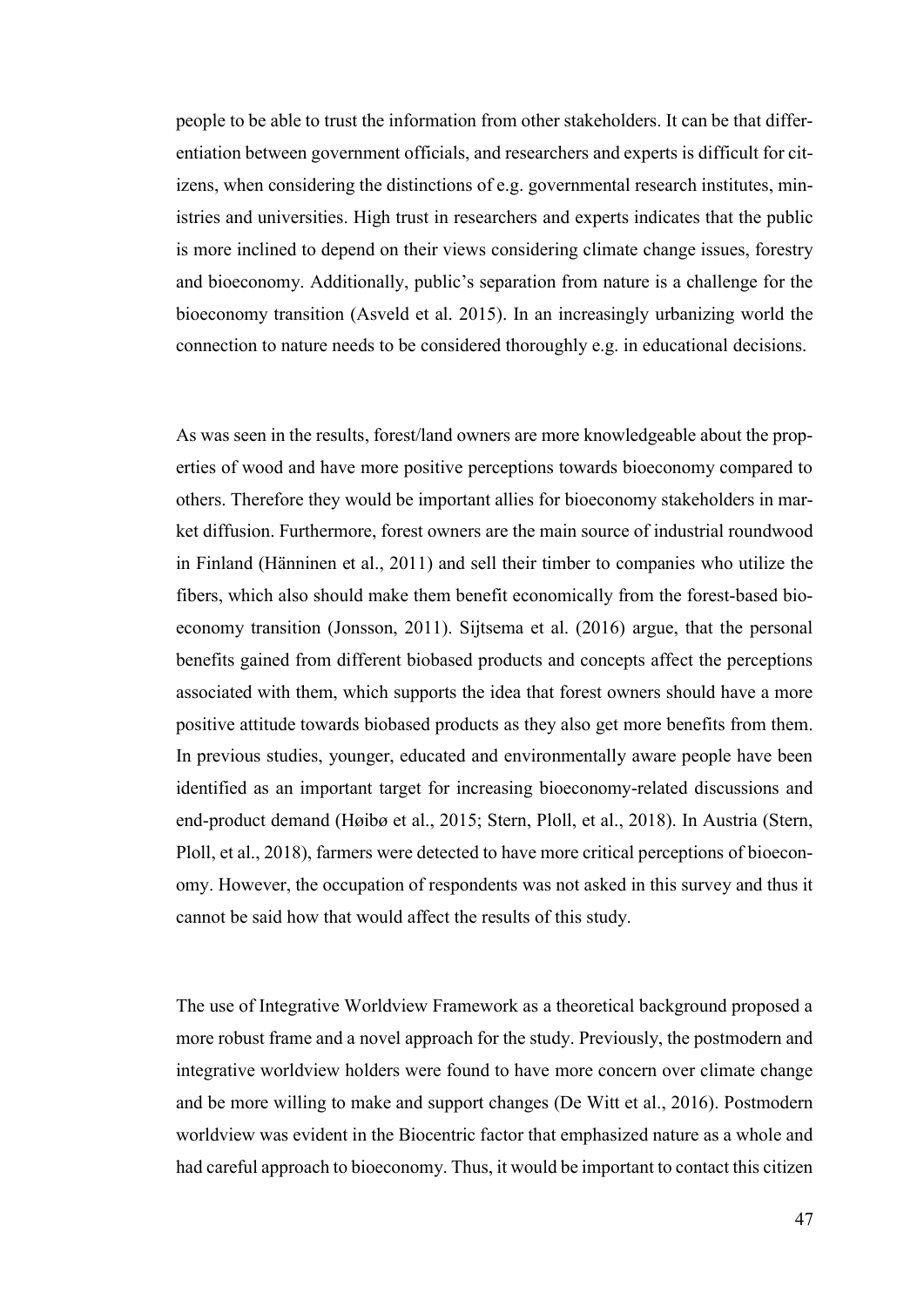group to better understand their visions. The Utilitarian group profiled in modern worldview and showed strong support for the emerging bioeconomy practices. Three of the IWF's four hypothesized worldviews were recognizable in the results. This suggests that the IWF is a useful tool for understanding the different perceptions and acceptance, and can further be applied in citizen and consumer-level studies. The detected worldview factors point to the direction that urban citizens' perceptions and worldviews are based on several different aspects consisting of e.g. values, knowledge, perceptions and conceptions and cannot be explained simply. Although the perceptions towards forest-based bioeconomy were in general positive, the concept still lacks consistency both in research and in public due to a vast range of different stakeholders. This was detected in the factor analysis where the factors did not form clearly and several iterations were needed to find a satisfactory stable solution. Additionally, the integrative worldview was not detected in the analysis as was expected and suggests that this worldview is still more speculative in terms of bioeconomy. Risk perception and the willingness to act pro-environmentally has been confirmed to correlate in previous studies (Peterson St-Laurent et al., 2018), and the Biocentric worldview factor gives this further support.

Two research questions were identified in the beginning of this thesis. Based on the framework, and results of the collected survey data and quantitative analysis, the following answers are proposed:

### **1. What are the worldviews through which urban citizens understand the forest-based bioeconomy?**

Based on the factor analysis, the worldviews form a four-dimensional construct. The Finnish urban citizen worldviews consist of:

- 1) Utilitarian, which gives a high emphasis on the possibilities of forest-based bioeconomy and its overall economic effects;
- 2) Biocentric, which emphasizes understanding of related risks, social aspects and nature's fragility;
- 3) Anti-bioeconomy, which questions the risk-benefit ratio of forest-based bioeconomy; and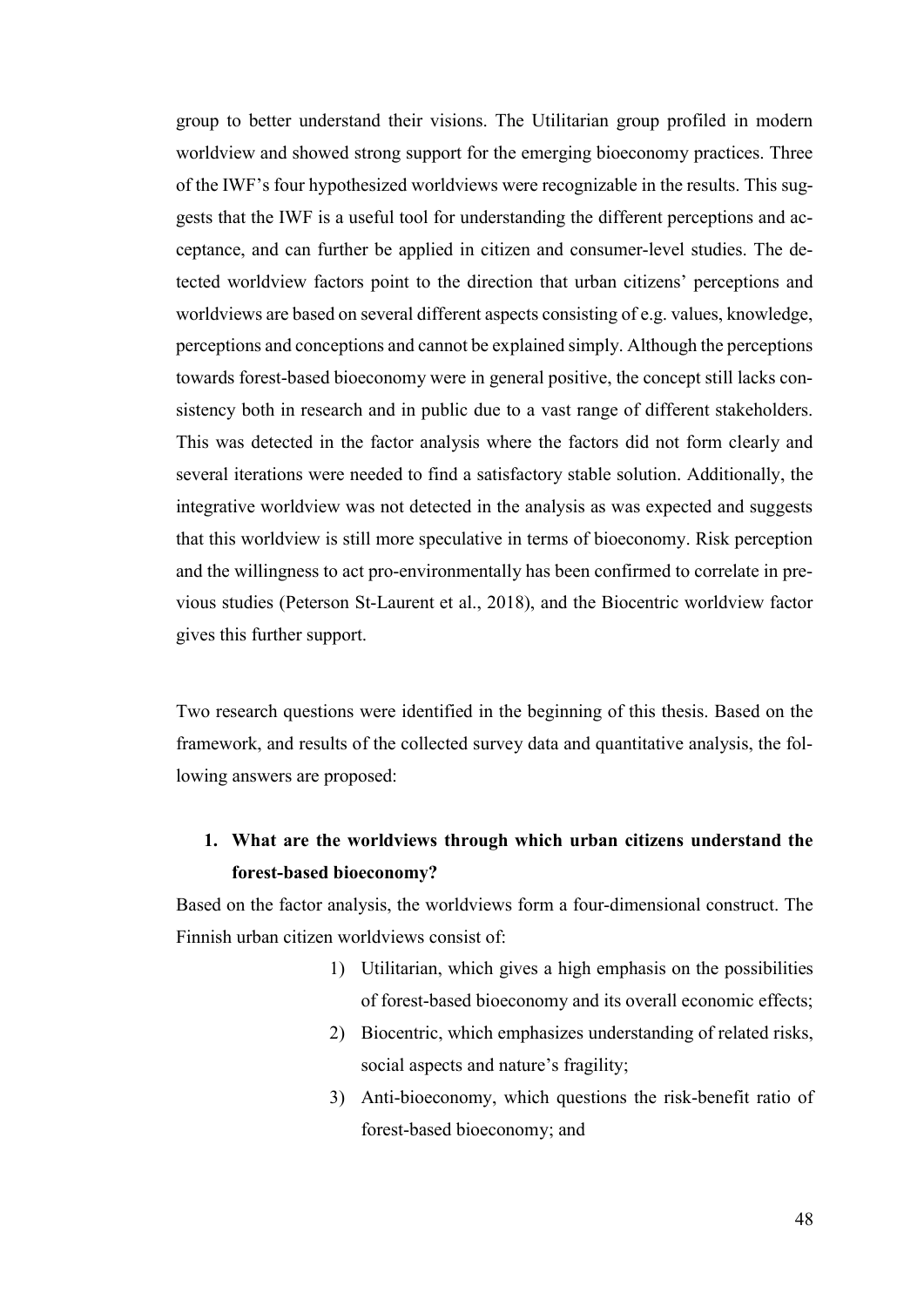4) Anthropocentric, which concentrates on man's right to use and exploit nature. Additionally, nature is not considered as something of delicacy and being easily upsetting.

### **2. How do these worldviews affect the urban citizens' perceptions of the forest-based bioeconomy?**

The detected worldview-factors base on different perceptions regarding e.g. economy, risk, nature and law and regulation. Traditional worldview, such as Anti-bioeconomy in this study, typically has a principled critical perception towards innovative solutions whereas the modern worldview holders, such as Utilitarian, tend to have a more practical view which is dependent on e.g. circumstances and benefits. Anthropocentric view, which could not with ease be pointed to only one worldview category, has attributes of the modern worldview in the belief in technology in helping to solve environmental challenges.

As expected, the worldviews provided by the IWF are not straight-forward in relation to the results. Only factor 1 "Utilitarian" can with relative ease be claimed to present a modern worldview due to its vision of a progressive bioeconomy by the instrumentalization of nature (De Witt et al., 2017). Factor 2 "Biocentric" bases on two aspects and is detected to represent the postmodern worldview; it takes into account the critical views of utilizing environment for economic purposes whilst valuing nature as itself. Risks are not seen straightforwardly as a negative issue, rather than emphasizing the need to fully understand and recognize the risks. Additionally, humankind was seen as a part of nature and not as its controller. Factor 3 "Anti-bioeconomy" is seen as traditional worldview based on the reluctance towards new innovations and a negative view on the large companies and their stakeholders; the traditional worldview emphasizes the importance of community and family whilst valuing traditional solutions in environmental problems (De Witt et al., 2017). Factor 4 "Anthropocentric" is harder to describe by the worldview framework; there is contents of both the traditional, as in seeing humankind as a controller of nature, and modern worldviews, as per the vision of the advantages of technological progress. Although the trust in different actors variables were not included in the factorial analysis, previously it has been showed that modern worldview holders trust more NGOs while traditional worldview holders are not sure who trust in the first place (De Witt et al., 2017). The fourth worldview of the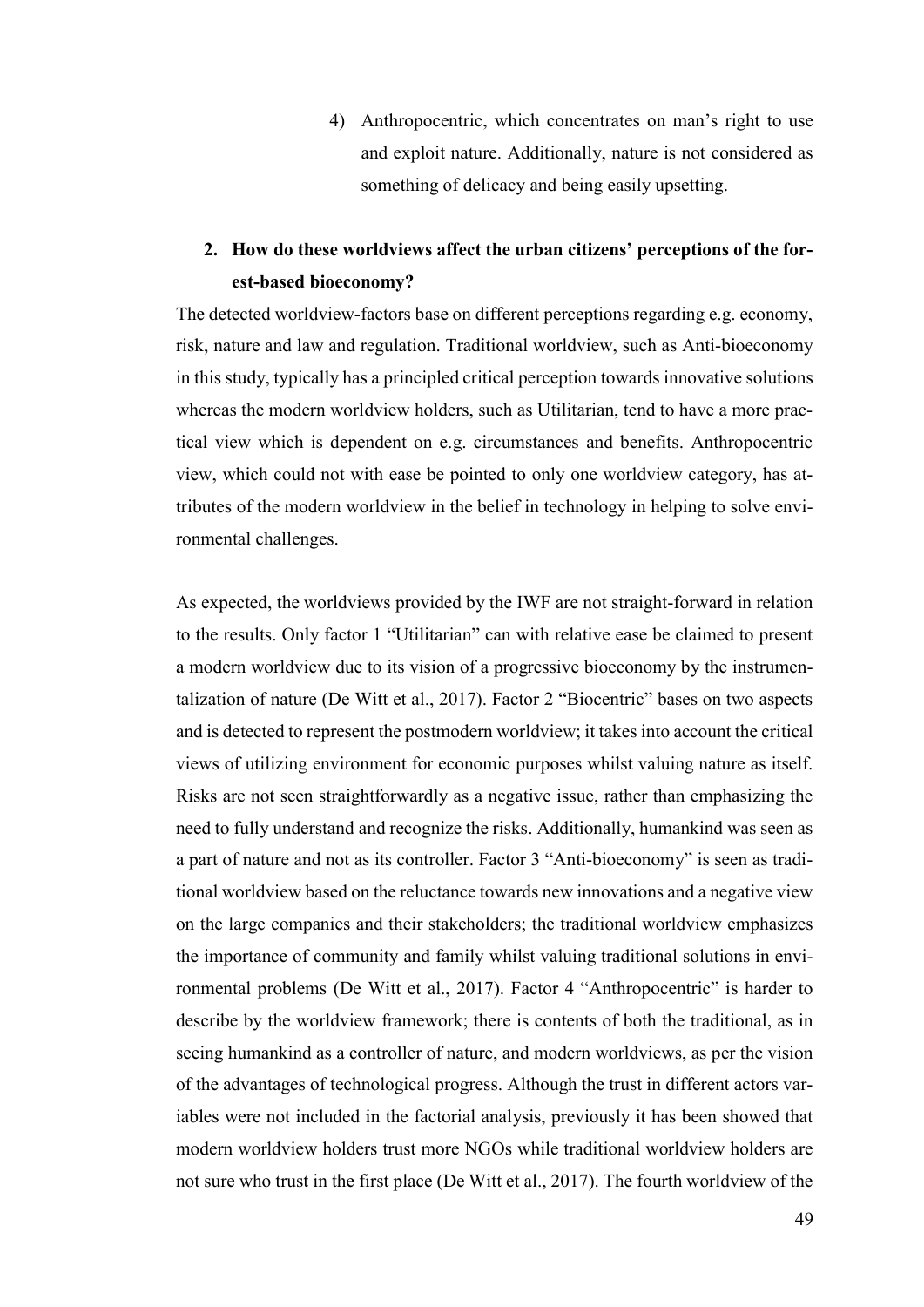IWF theory, integrative worldview, was not detected in the factors as was previously expected.

Also other visions than the ones provided by IWF worldviews can be detected in the results. For example, three ideal type visions (Bugge et al., 2016) – bio-technology, bio-resource and bio-ecology visions – are present in the four-dimensional worldview solution. Additionally, the technology and industry driven vison and regional environmentalism vision (Stern, Ploll, et al., 2018) can be seen in the results. The data collection survey was based on combining earlier research articles to match the theoretical framework (Dunlap et al., 2000; De Witt et al., 2017; Larasatie et al., 2018; Peterson St-Laurent et al., 2018). It thus contributed to developing a more robust, profound survey form that can also be used as a basis for future research.

### <span id="page-54-0"></span>*6.1 Limitations and future research*

According to the results, Finnish urban citizens know and are familiar with WMC's, forest carbon storage and forest-based bioeconomy. Anyhow, it can be questioned whether using self-reported knowledge (as in claims "I am familiar with wooden multistory buildings", "I am familiar with how forests store carbon" and "I know the meaning of forest-based bioeconomy") give an overly positive image of the actual knowledge level of the participants. For example in Moser (2015) consumers overestimated their self-reported willingness-to-pay and behavior for sustainable products. Another way to have measured the participants' level of knowledge would have been by e.g. true/false quizzes. Additionally, as no definitions were given (about the meaning of WMC, forest carbon storage or bioeconomy), it should be noticed that each respondent might have a different definition of these items.

The results of this convenience sample study lack a wider generalizability as such and should be considered only as indicative. Further research is needed with a larger and wider sample to gain more reliable results. Also the quality of the data should be screened more, as in this study some respondents gave incorrect responses (answers missing from lines, two answers on one line, missing age etc.). The survey could be developed further by adding e.g. open-ended answers in which the respond defines the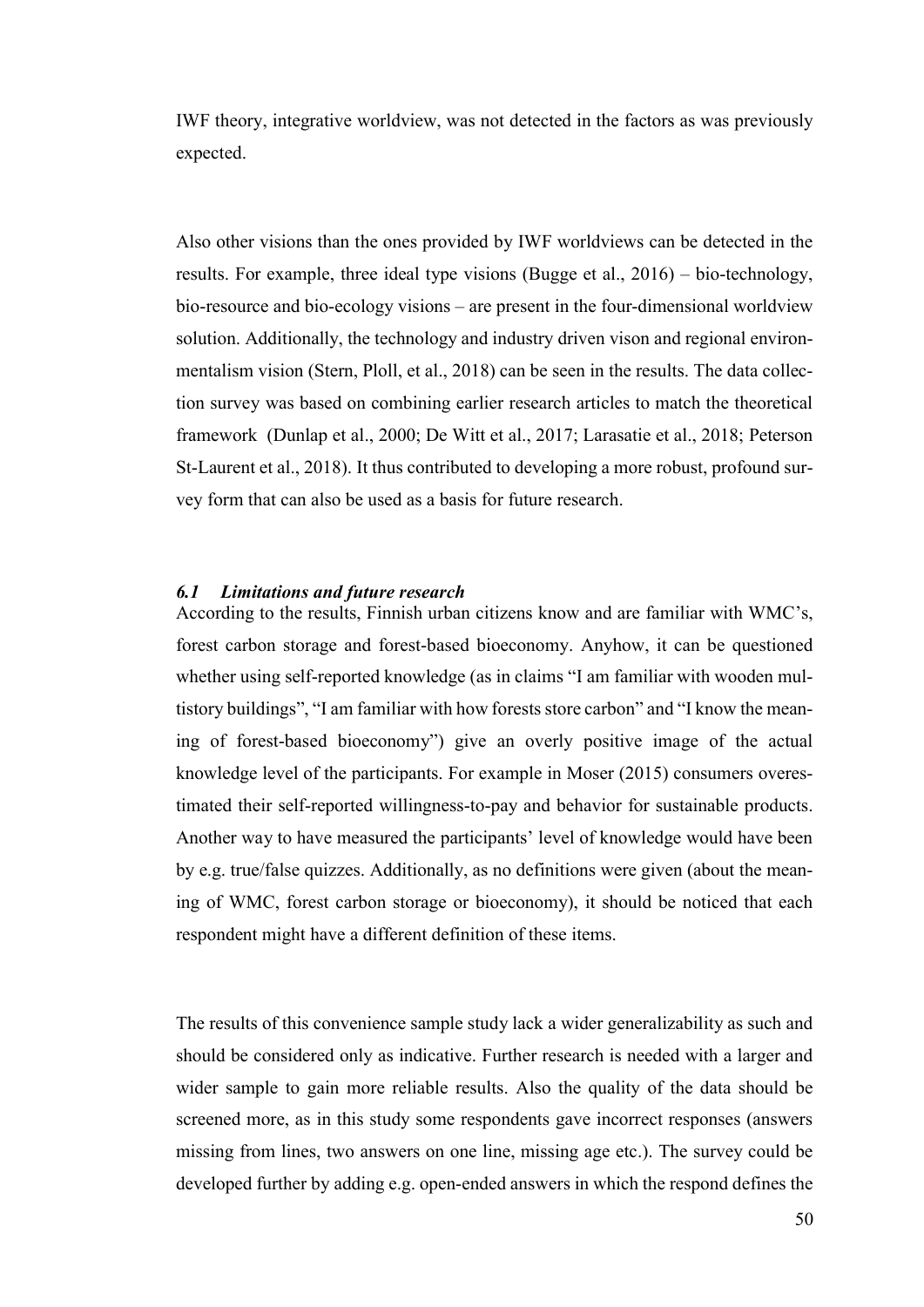terms by own wording. As pointed out by Ranacher et al. (2018), the perceptions of forest-based products can differ substantially between different groups, and thus the survey should be made with a wider sampling and with different target groups, such as in the countryside and other major cities in Finland, to see if and how the perceptions differ. Another point of question is who the participants were in general. It can be assumed that those who did answer were already more interested in the topic than those who did not, which consequently can affect the results. In addition, the sample had a high number of younger participants.

A similar survey but with the option "do not know/no opinion" would let us know what people are not familiar with, as from this study that really cannot be detected. The lack of these options was also criticized by many respondents. This could help us identify what aspects of bioeconomy should be informed and communicated more. In addition, a qualitative approach study would be interesting to get a more profound and detailed picture of the urban citizen perceptions. Interviews would give a more indepth analysis of why Finnish urban citizens perceive and understand the forest basedbioeconomy as they do, and would contribute to a more detailed explanation to support the results of this thesis.

In some cases the wording of the claims caused questions. For example claim "Agriculture-based bioeconomy is more important for society than forest-based bioeconomy" was not well formulated, as some respondents said that it is equally important which also has a link to the lack of neutral/no opinion in the answer scale. In addition, sustainability in claim "Forest-based bioeconomy products should be of domestic origin to be more sustainable" was understood by some respondents to mean physical durability or longevity (*kestävyys* in Finnish), and not ecological sustainability. Thus, the wording should be screened precisely and considered if a consistent definition of key terms should be provided.

Although this thesis aimed to study the perceptions of urban citizens as consumers, it can be questioned whether forest-based bioeconomy products, at the moment, truly are consumer goods and if they are too distant and unfamiliar to the public. Most of forest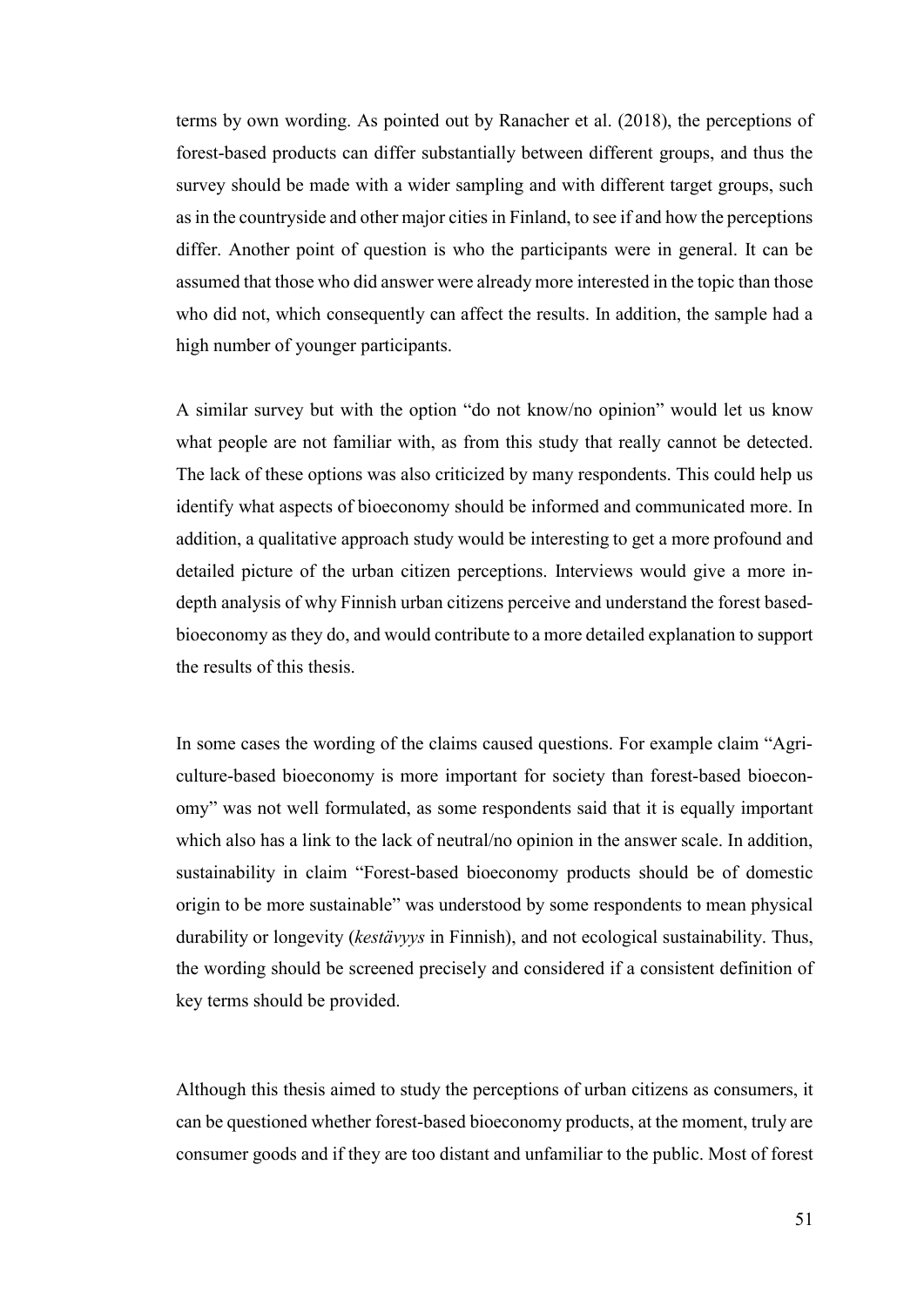and wood based bioeconomy products are still on a development level and not strongly present in the consumer markets. It can be questioned, if for example apartments, as in WMC buildings, actually are consumer goods. Also other bioeconomy products such as new wooden textile fibers and bioplastics are still awaiting for the actual market diffusion (Hurmekoski et al., 2018). Although this study concentrated in studying citizens – as in urban people – it should be noted that only their perceptions and knowledge were researched, not their actual consumption behaviors and another study would be needed to shed light on the actual consumption of biobased products. Additionally, the survey should be conducted in other areas in Finland (other cities and countryside) to get a wider knowledge and a multiregional understanding of the perceptions of Finnish citizens.

Methodologically, descriptive statistics provided an overview to the data while factor analysis provided an exploratory approach to the data. The found four dimensions can be considered for screening in future studies. In order to get a deeper and more profound understanding, also other statistical methods such as clustering, regression analysis or confirmatory testing of the factor analysis model could be used. Regarding the theoretical framework applied, it would be interesting to see how large percentages of Finnish citizens divide between the different worldview factors. Additionally, adding divinity and spirituality-claims to the questionnaire might yield different results as per the given worldviews of the IWF. In this study these were excluded; Finland is a highly secular-rational nation (Inglehart, 2000) and thus these dimensions were not considered to be of high relevance regarding the aim of this study. However, adding these dimensions would be of importance when studying the more abstract and philosophical latent perceptions of the urban citizens.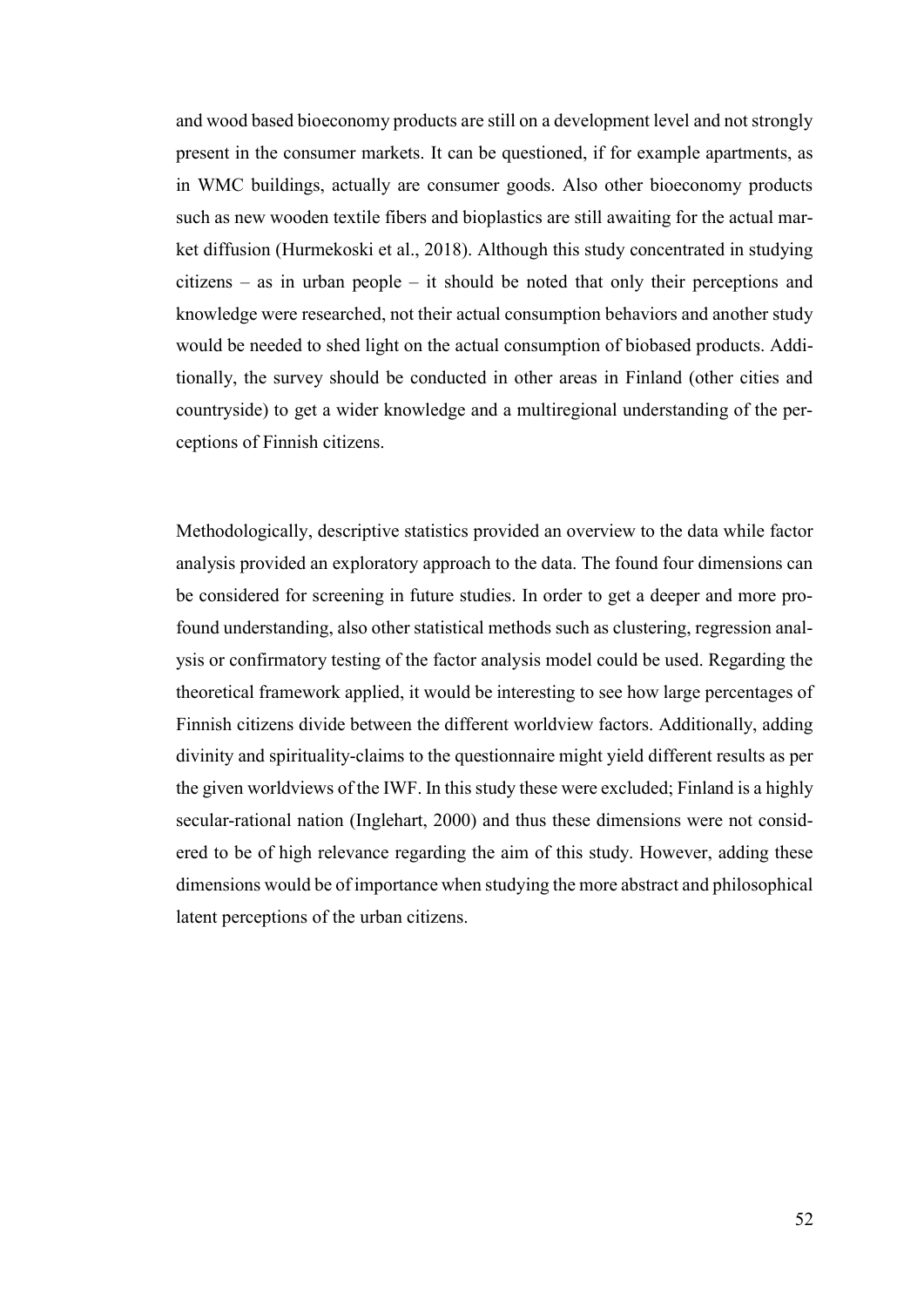### <span id="page-57-0"></span>7 Conclusions

Based on the results, it can be said that Finnish urban citizens have positive perceptions towards forest-based bioeconomy and its different aspects; this thesis covered WMC buildings, forest carbon sequestration and overall perception regarding forest-based bioeconomy. The main results of this study point to the direction that forest-based bioeconomy has gained acceptance by the Finnish urban citizens and is believed to provide positive societal outputs such as new jobs and wellbeing. This can be seen as a driver for the emerging bioeconomy clusters. Based on the Integrative Worldview Framework, four main worldviews regarding the bioeconomy perceptions – Utilitarian, Biocentric, Anti-bioeconomy and Anthropocentric – were detected. However, also skeptical views emerged in the analysis; additionally, sustainability was seen very differently in the emerged worldview constructs, where one was heavily pointed to sustainability issues. Further research is needed to understand the more in-depth correlations of different aspects.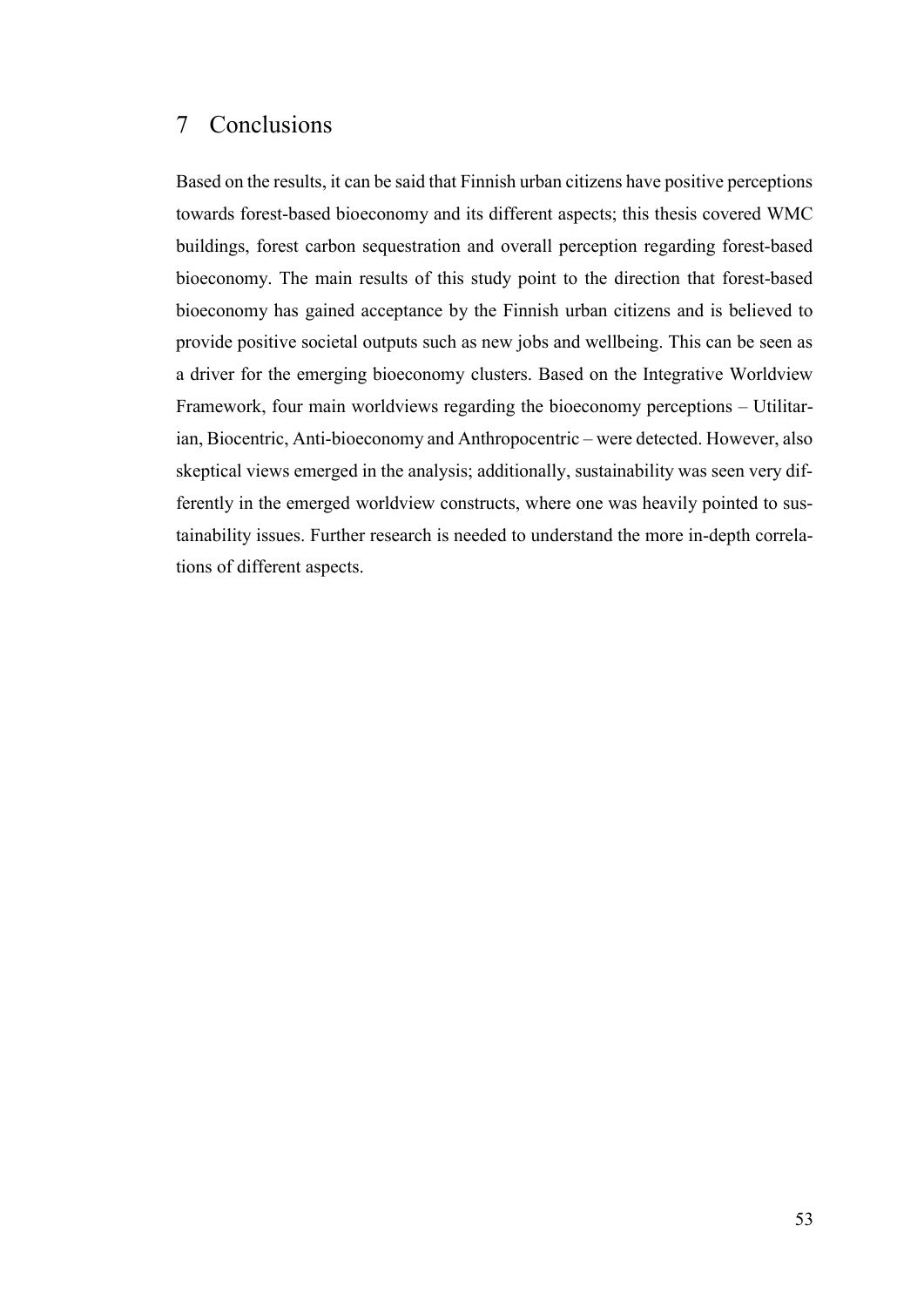### <span id="page-58-0"></span>References

Aguilar, A., Magnien, E. & Thomas, D. 2013. Thirty years of European biotechnology programmes: From biomolecular engineering to the bioeconomy. New Biotechnology. 30(5):410– 425. DOI: 10.1016/j.nbt.2012.11.014.

Albrecht, J., Carrez, D., Cunningham, P., Daroda, L., Mancia, R., Máthé, L., Achim, R., Carus, M. & Piotrowski, S. 2010. The Knowledge Based Bio-Economy (KBBE) in Europe: Achievements and Challenges. Brussels: Flemish government Department of Economy, Science and Innovation. DOI: 10.13140/RG.2.2.36049.94560.

Antikainen, R., Dalhammar, C., Hildén, M., Judl, J., Jääskeläinen, T., Kautto, P., Koskela, S., Kuisma, M., Lazarevic, D., Mäenpää, I., Ovaska, J.-K., Peck, P., Rodhe, H., Temmes, A. & Thidell, Å. 2017. Renewal of forest based manufacturing towards a sustainable circular bioeconomy. Helsinki: Finnish Environment Institute (SYKE). Available: https://helda.helsinki.fi/handle/10138/186080.

Assis, C.A. de, Gonzalez, R., Kelley, S., Jameel, H., Bilek, T., Daystar, J., Handfield, R., Golden, J., Prestemon, J. & Singh, D. 2017. Risk management consideration in the bioeconomy. Biofuels, Bioproducts and Biorefining. 11:549–566. DOI: 10.1002/bbb.

Asveld, L., Ganzevles, J. & Osseweijer, P. 2015. Trustworthiness and Responsible Research and Innovation: The Case of the Bio-Economy. Journal of Agricultural and Environmental Ethics. 28(3):571–588. DOI: 10.1007/s10806-015-9542-2.

De Besi, M. & McCormick, K. 2015. Towards a bioeconomy in Europe: National, regional and industrial strategies. Sustainability. 7(8):10461–10478. DOI: 10.3390/su70810461.

BIOS. 2018. Kommentteja Lauri Valstan kirjoitukseen "Suomen hakkuilla globaali vaikutus". Available: https://bios.fi/kommentteja-lauri-valstan-kirjoitukseen-suomen-hakkuilla-globaalivaikutus/ [cited 2019, April 09]. [Comments on Lauri Valsta's writing "Finnish fellings global impacts"]

Birch, K. & Tyfield, D. 2013. Theorizing the Bioeconomy: Biovalue, Biocapital, Bioeconomics or... What? Science, Technology and Human Values. 38(3):299–327. DOI: 10.1177/0162243912442398.

Bosman, R. & Rotmans, J. 2016. Transition governance towards a bioeconomy: A comparison of Finland and The Netherlands. Sustainability. 8(10). DOI: 10.3390/su8101017.

von Bruun, Santtu & Kirvelä, T. 2009. Suurten kaupunkien tulevaisuus ja tulevaisuuden kaupunkipolitiikka. Ennakointihankkeen loppuraportti. Helsinki: Suomen Kuntaliitto. [Future of large cities and the future urban policies]

Bugge, M., Hansen, T. & Klitkou, A. 2016. What Is the Bioeconomy? A Review of the Literature. Sustainability. 8(7):691. DOI: 10.3390/su8070691.

D'Amato, D., Droste, N., Allen, B., Kettunen, M., Lähtinen, K., Korhonen, J., Leskinen, P., Matthies, B.D. & Toppinen, A. 2017. Green, circular, bio economy: A comparative analysis of sustainability avenues. Journal of Cleaner Production. 168:716–734. DOI: 10.1016/J.JCLEPRO.2017.09.053.

Dobbs, R., Manyika, J., Woetzel, J., Remes, J., Perry, J. & Kelly, G. 2016. Urban World - the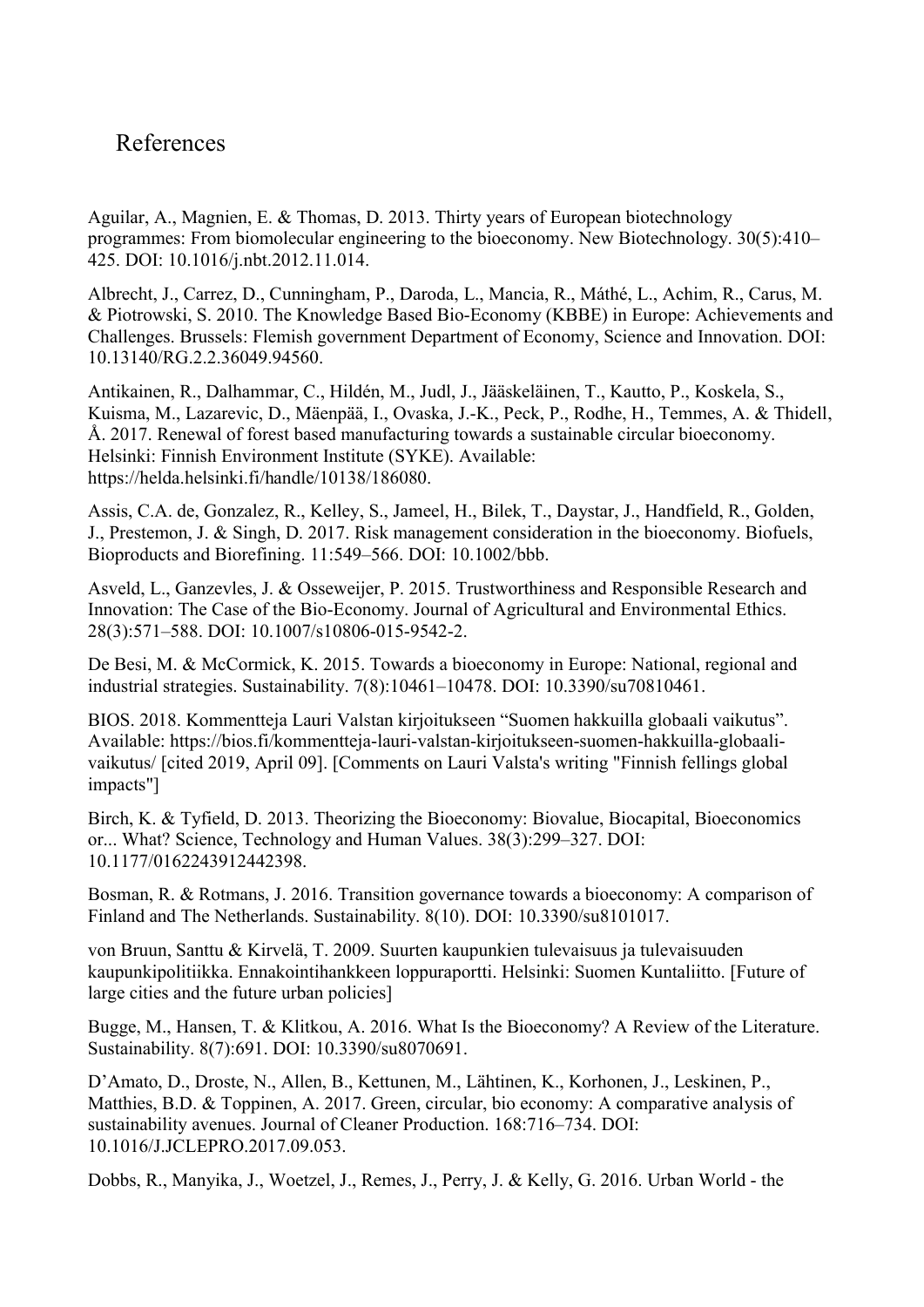Global Consumers To Watch. R. Dobbs, J. Manyika, J. Woetzel, J. Remes, J. Perry, & G. Kelly, Eds.Brussels: McKinsey Global Insitute. Available:

https://www.mckinsey.com/~/media/McKinsey/Featured Insights/Urbanization/Urban world The global consumers to watch/Urban-World-Global-Consumers-Full-Report.ashx.

Domínguez, G., Köhl, M. & San-Miguel, J. 2015. Part II: European Forests: Status, Trends and Policy Responses. Criterion 1: Maintenance and Appropriate Enhancement of Forest Resources and their Contribution to Global Carbon Cycles. In *State of Europe's Forests 2015*. Madrid: Ministerial Conference on the Protection of Forests in Europe. 67–108.

Dunlap, R., Liere, K. Van, Mertig, A. & Jonas, R. 2000. Measuring endorsement of the new ecological paradigm: a revised NEP scale. Journal of Social Issues. 56(3):425–442.

European Comission. 2012. Innovating for Sustainable Growth: A Bioeconomy for Europe. Brussels: European Commission. Available: https://ec.europa.eu/research/bioeconomy/pdf/officialstrategy\_en.pdf [cited 2018, October 03].

European Comission. 2018. A sustainable bioeconomy for Europe : strengthening the connection between economy, society and the environment. Updated Bioeconomy Strategy. Brussels: European Commission. DOI: 10.2777/478385.

European Union. 2011. Forestry in the EU and the world. A statistical portrait. M. Wolf-Crowther, C. Mozes, & R. Laczko, Eds.Luxembourg: Publications Office of the European Union. DOI: 10.2785/13022.

EY. 2016. The Upside of Disruption. V. 111U. Schreiber, Ed.Ernst & Young Global Limited. Available:

http://search.proquest.com/docview/227208514?accountid=14549%5Cnhttp://hl5yy6xn2p.search.se rialssolutions.com/?genre=article&sid=ProQ:&atitle=The+Upside+of+Ethics&title=Marketing&iss n=11964650&date=2006-10-02&volume=111&issue=32&spage=14&author=John+Dalla.

Finnpulp Oy. 2018. Finnpulp aloittaa tehtaan perussuunnittelun. Available: http://www.finnpulp.fi/tiedotteet-arkisto/finnpulp-aloittaa-tehtaan-perussuunnittelun.html [cited 2018, November 06]. [Finnpulp to begin planning of the mill]

Giurca, A. & Späth, P. 2017. A forest-based bioeconomy for Germany? Strengths, weaknesses and policy options for lignocellulosic biorefineries. Journal of Cleaner Production. 153:51–62. DOI: 10.1016/j.jclepro.2017.03.156.

Godin, B. 2006. The knowledge-based economy: Conceptual framework or buzzword? Journal of Technology Transfer. 31(1):17–30. DOI: 10.1007/s10961-005-5010-x.

Grassi, G., Camia, A., Fiorese, G., House, J., Jonsson, R., Kurz, W.A., Matthews, R., Pilli, R., Robert, N. & Vizzarri, M. 2018. Wrong premises mislead the conclusions by Kallio et al. on forest reference levels in the EU. Forest Policy and Economics. 95:10–12. DOI: 10.1016/j.forpol.2018.07.002.

Hagemann, N., Gawel, E., Purkus, A., Pannicke, N. & Hauck, J. 2016. Possible futures towards awood-based bioeconomy: A Scenario Analysis for Germany. Sustainability. 8(1):1–24. DOI: 10.3390/su8010098.

Haltia, E. & Kniivilä, M. 2017. Kuluttajien valinnat ja biotalouden tuotteet. (PTT Working Papers)Helsinki: Pellervo Economic Research PTT. Available: http://www.ptt.fi/julkaisut-jahankkeet/kaikki-julkaisut/kuluttajien-valinnat-ja-biotalouden-tuotteet.html. [Consumer choices and bio-based products]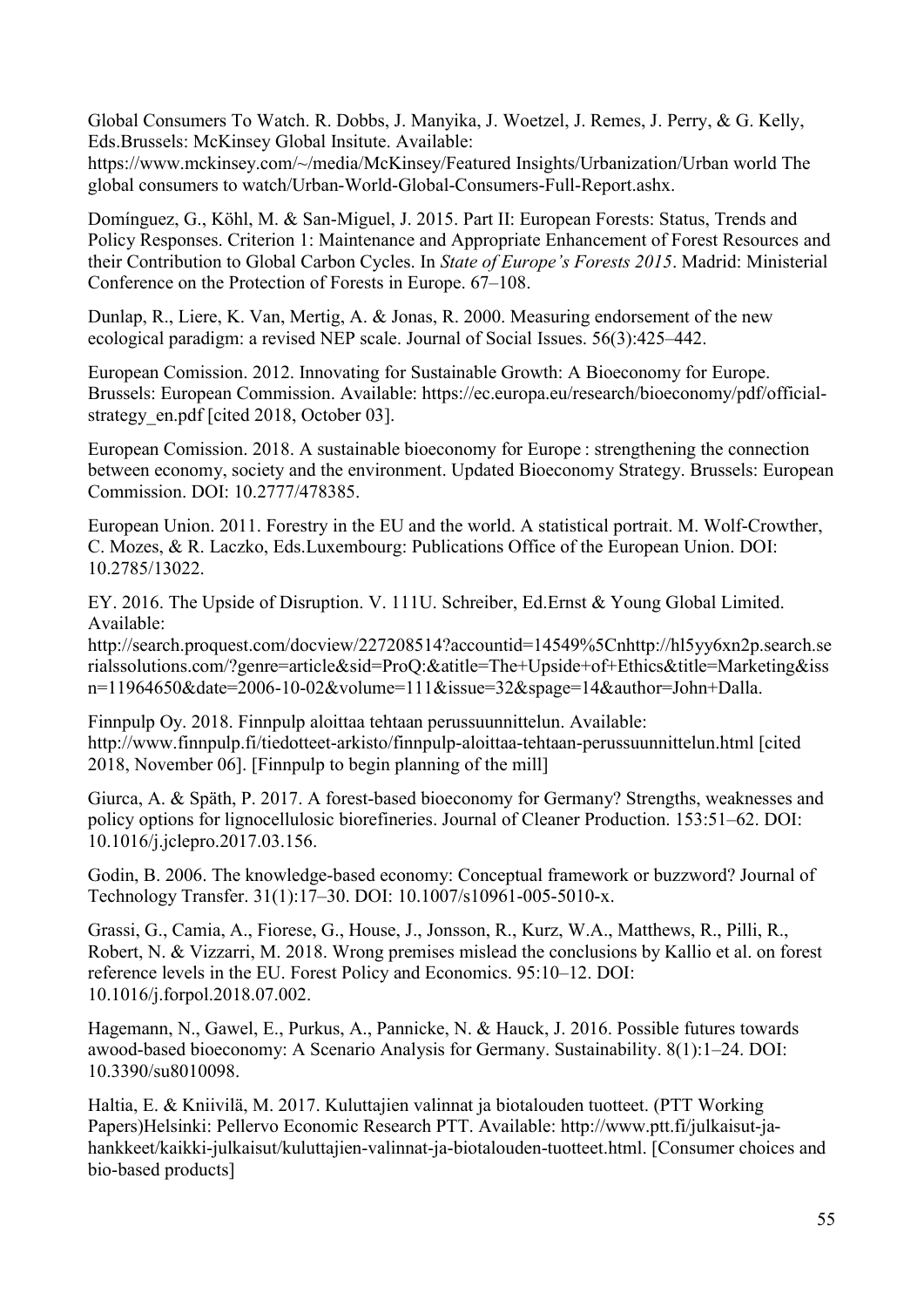Hänninen, H., Karppinen, H. & Leppänen, J. 2011. Suomalainen metsänomistaja 2010. Vantaa: Finnish Forest Research Institute. DOI: 10.1111/j.1572-0241.2006.00849.x. [Finnish forest owner 2010]

Hansen, E., Hoen, H.F. & Nybakk, E. 2018. Competitive Advantage for the Forest-based Sector in the Future Bioeconomy – Research Question Priority. Bioproducts Business. 3(2):15–28. Available: http://biobus.swst.org/index.php/bpbj/article/view/36.

Hausknost, D., Schriefl, E., Lauk, C. & Kalt, G. 2017. A transition to which bioeconomy? An exploration of diverging techno-political choices. Sustainability. 9(4). DOI: 10.3390/su9040669.

Hedlund-de Witt, A. 2013. Worldviews and Their Significance for the Global Sustainable Development Debate. Environmental Ethics. 35(2):133–162. DOI: 10.5840/enviroethics201335215.

Hedlund-de Witt, A., de Boer, J. & Boersema, J.J. 2014. Exploring inner and outer worlds: A quantitative study of worldviews, environmental attitudes, and sustainable lifestyles. Journal of Environmental Psychology. 37:40–54. DOI: 10.1016/J.JENVP.2013.11.005.

Hertel, T., Steinbuks, J. & Baldos, U. 2013. Competition for land in the global bioeconomy. Agricultural Economics. 44(s1):129–138. DOI: 10.1111/agec.12057.

Hetemäki, L. 2010. Forest biorefinery: an example of policy driven technology. In *Forests and Society-Responding to Global Drivers of Change*. G. Mery, P. Katila, G. Galloway, R.I. Alfaro, M. Kanninen, M. Lobovikov, & J. Varjo, Eds.Tampere: Union of Forest Research Organizations (IUFRO). 160–161.

Hodge, D., Brukas, V. & Giurca, A. 2017. Forests in a bioeconomy: bridge, boundary or divide? Scandinavian Journal of Forest Research. DOI: 10.1080/02827581.2017.1315833.

Høibø, O., Hansen, E. & Nybakk, E. 2015. Building material preferences with a focus on wood in urban housing: durability and environmental impacts. Canadian Journal of Forest Research. 45(11):1617–1627. DOI: 10.1139/cjfr-2015-0123.

Holopainen, J.M., Häyrinen, L. & Toppinen, A. 2014. Consumer value dimensions for sustainable wood products: results from the Finnish retail sector. Scandinavian Journal of Forest Research. 29(4):378–385. DOI: 10.1080/02827581.2014.925138.

Hulme, M. 2009. Why we disagree about climate change: understanding controversy, inaction and opportunity. Cambridge: Cambridge University Press.

Hurmekoski, E., Jonsson, R. & Nord, T. 2015. Context, drivers, and future potential for woodframe multi-story construction in Europe. Technological Forecasting and Social Change. 99:181– 196. DOI: 10.1016/J.TECHFORE.2015.07.002.

Hurmekoski, E., Jonsson, R., Korhonen, J., Jänis, J., Mäkinen, M., Leskinen, P. & Hetemäki, L. 2018. Diversification of the forest industries: Role of new wood-based products. Canadian Journal of Forest Research. 1432(August). DOI: 10.1139/cjfr-2018-0116.

Inglehart, R. 2000. Globalization and postmodern values. Washington Quarterly. 23(1):215–228. DOI: 10.1162/016366000560665.

Inglehart, R., C. Haerpfer, A. Moreno, C. Welzel, K. Kizilova, J. Diez-Medrano, M. Lagos, P. Norris, E. Ponarin & B. Puranen et al. 2014. World Values Survey. Cultural map - WVS wave 6 (2010-2014). Available: http://www.worldvaluessurvey.org/WVSContents.jsp.

Inglehart, R. 2018. Cultural Evolution. People's Motivations Are Changing, and Reshaping the World. Cambridge: Cambridge University Press. DOI: https://doi.org/10.1017/9781108613880.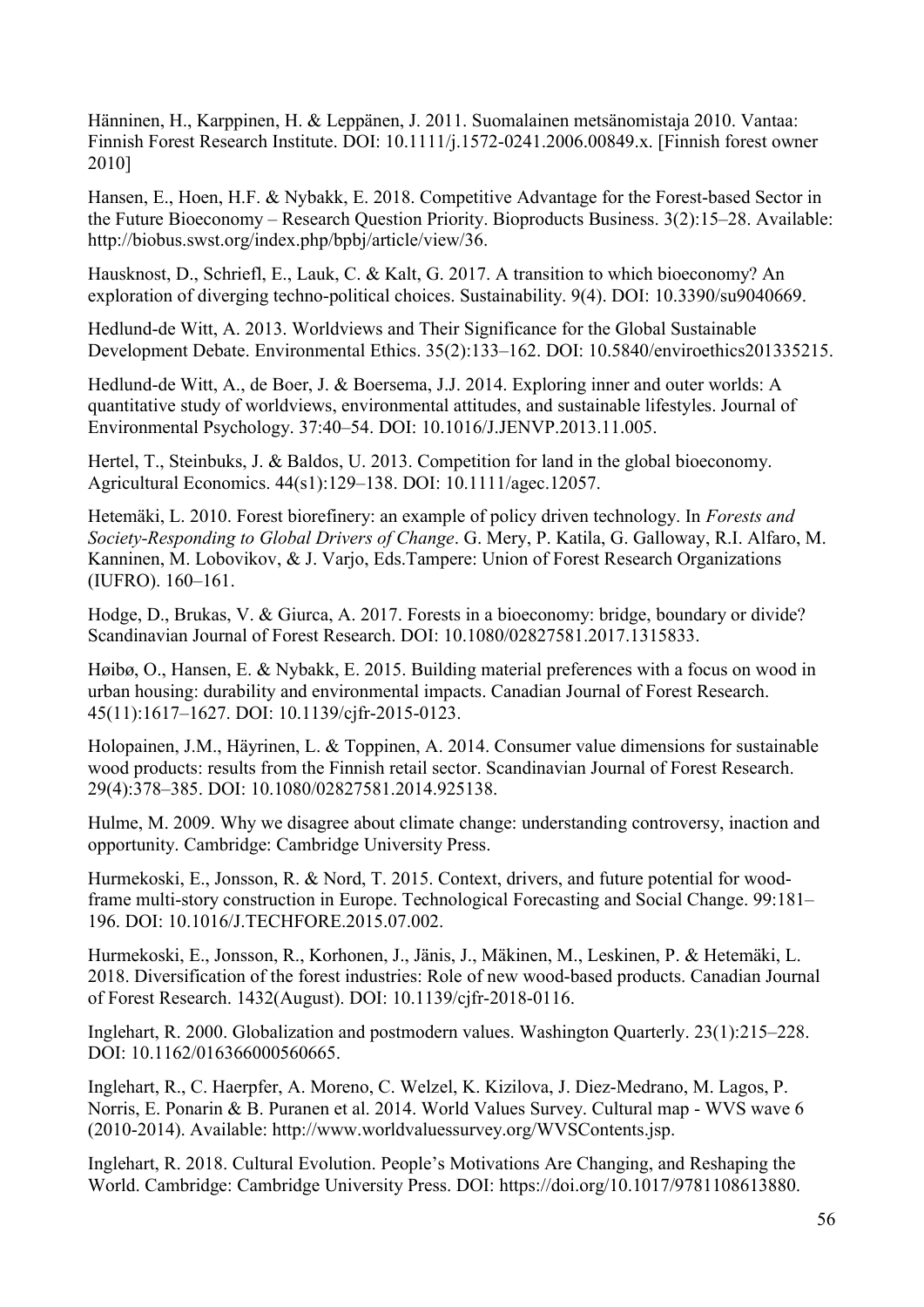IPCC. 2018. Global Warming of 1.5°C. Summary for Policymakers. Geneva: Intergovernmental Panel on Climate Change. Available: http://report.ipcc.ch/sr15/pdf/sr15\_spm\_final.pdf.

Jonsson, R. 2011. Trends and possible future developments in global forest-product markets - Implications for the Swedish forest sector. Forests. 2(1):147–167. DOI: 10.3390/f2010147.

Jonsson, R., Hurmekoski, E., Hetemäki, L. & Prestemon, J. 2017. What is the current state of forest product markets and how will they develop in the future? In *Towards a sustainable European forest-based bioeconomy– assessment and the way forward*. G. Winkel, Ed.Joensuu: European Forest Institute. 126–131. Available: https://www.efi.int/sites/default/files/files/publicationbank/2018/efi\_wsctu8\_2017.pdf.

Kahan, D.M. 2012. Cultural Cognition as a Conception of the Cultural Theory of Risk. In *Handbook of Risk Theory. Epistemology, Decision Theory, Ethics, and Social Implications of Risk*. S. Roeser, R. Hillerbrand, P. Sandin, & M. Peterson, Eds.Dordrecht: Springer. 725–760. DOI: 10.1007/978-94-007-1433-5.

Kahan, D.M., Braman, D., Slovic, P., Gastil, J. & Cohen, G. 2009. Cultural cognition of the risks and benefits of nanotechnology. Nature Nanotechnology. 4(2):87–90. DOI: 10.1038/nnano.2008.341.

Kahan, D.M., Peters, E., Wittlin, M., Slovic, P., Ouellette, L.L., Braman, D. & Mandel, G. 2012. The polarizing impact of science literacy and numeracy on perceived climate change risks. Nature Climate Change. 2(10):732–735. DOI: 10.1038/nclimate1547.

Kallio, A.M.I., Solberg, B., Käär, L. & Päivinen, R. 2018. Economic impacts of setting reference levels for the forest carbon sinks in the EU on the European forest sector. Forest Policy and Economics. 92:193–201. DOI: 10.1016/j.forpol.2018.04.010.

Ketokivi, M. 2015. Tilastollinen päättely ja tieteellinen argumentointi. Tallinn: Gaudeamus Helsinki University Press. [Statistical reasoning and scientific argumentation]

Kharas, H. 2017. The unprecedented expansion of the global middle class. An update. Washington D.C. Available: https://www.brookings.edu/about-us/annual-report/. [cited 2019, April 08].

Kjellber, L. 2019. Puolueet lähtevät ilmasto edellä eduskuntavaaleihin. Available: https://www.metsalehti.fi/artikkelit/ilmasto-edella-vaaleihin/ [cited 2019, April 09]. [Parties go climate-ahead to parliamentary elections]

Kniivilä, M., Määttä, K., Haltia, E., Jyri, H., Huovari, J. & Jutila, K. 2017. Kohti biotaloutta: kapeikot ja ohjauskeinojen suuntaus. Helsinki: Valtioneuvoston kanslia. [Towards bioeconomy: barriers and redirection of regulation]

Kollmuss, A. & Agyeman, J. 2002. Mind the Gap: Why Do People Behave Environmentally and What are the Barriers to Pro-Environmental Behaviour. Environmental Education Research. 8(3):239–260. DOI: 10.1080/1350462022014540.

Korhonen, J., Giurca, A., Brockhaus, M. & Toppinen, A. 2018. Actors and politics in Finland's forest-based bioeconomy network. Sustainability. 1–19. DOI: 10.3390/su10103785.

Kraska, M. 2012. Quantitative Research. In *Encyclopedia of Research Design*. Thousand Oaks. 1167–1171. DOI: http://dx.doi.org/10.4135/9781412961288 Print.

Kurz, W., Smyth, C. & Lemprière, T. 2016. Climate change mitigation through forest sector activities: principles, potential and priorities. Unasylva. 67(1):92.

Laestadius, S. 2000. Biotechnology and the potential for a radical shift of technology in forest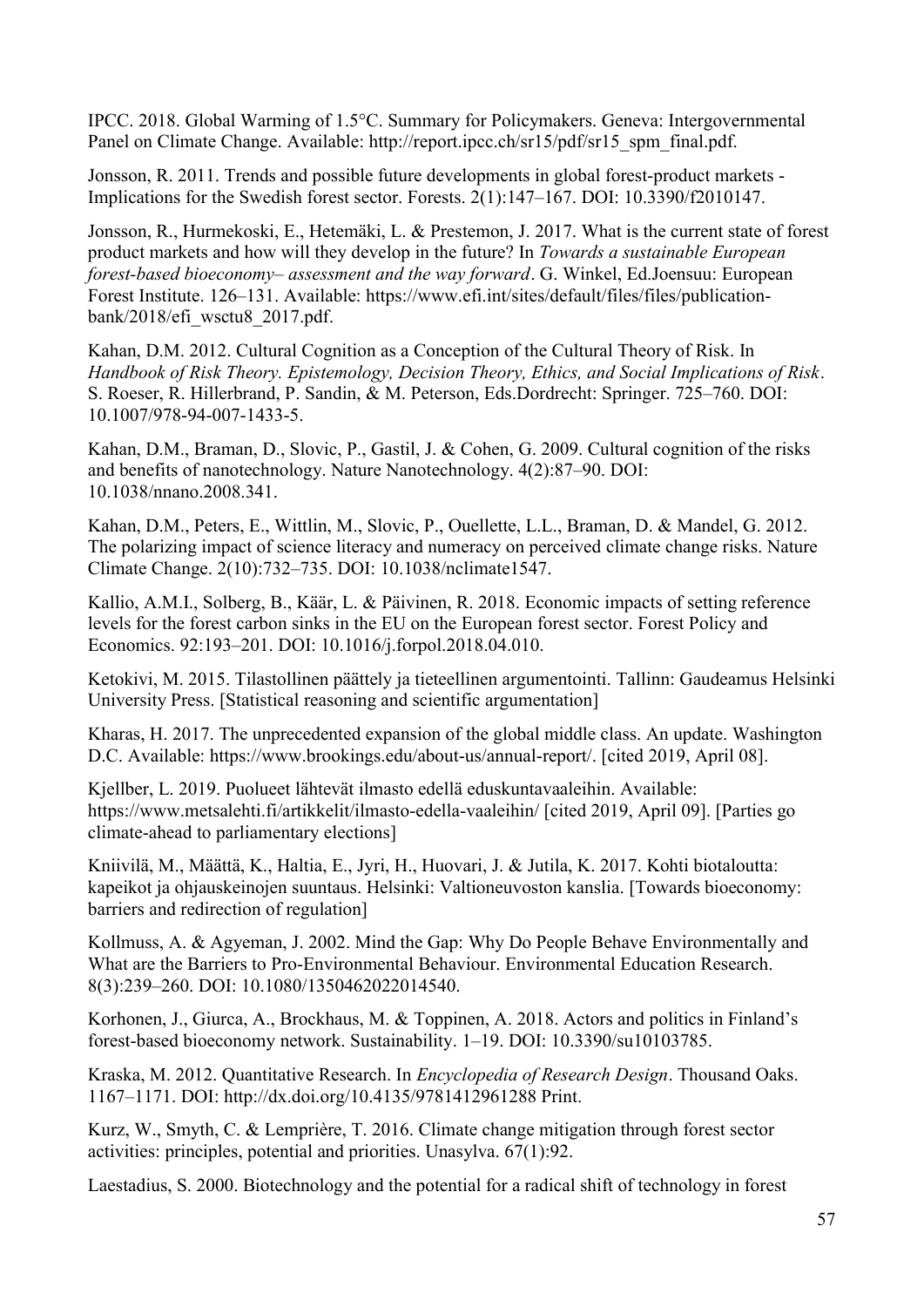industry. Technology Analysis and Strategic Management. 12(2):193–212. DOI: 10.1080/713698464.

Larasatie, P., Guerrero, J.E., Conroy, K., Hall, T.E., Hansen, E. & Needham, M.D. 2018. What Does the Public Believe about Tall Wood Buildings? An Exploratory Study in the US Pacific Northwest. Journal of Forestry. 116(5):429–436. DOI: 10.1093/jofore/fvy025.

Lawrence, A., Spinelli, R., Toppinen, A. & Salo, E. 2017. What are the implications of the bioeconomy for forest-related jobs? In *Towards a sustainable European forest-based bioeconomy – assessment and the way forward*. G. Winkel, Ed.Joensuu: European Forest Institute. 108–117.

Lewandowski, I. 2015. Securing a sustainable biomass supply in a growing bioeconomy. Global Food Security. 6:34–42. DOI: 10.1016/j.gfs.2015.10.001.

Lewandowski, I. 2018. Bioeconomy. Shaping the Transition to a Sustainable, Biobased Economy. Iris Lewandowski, Nicole Gaudet, Jan Lask, Jan Maier, Boris Tchouga, & Ricardo Vargas-Carpintero, Eds.Springer Nature. DOI: 10.1007/978-3-319-68152-8.

LUKE. 2017. Ruoka-ja luonnonvara-tilastojen e-vuosikirja 2017 Tilastoja maataloudesta, metsäsektorilta sekä kala-ja riistataloudesta. Natural Resources Institute Finland. Available: http://stat.luke.fi/ [cited 2018, October 01]. [Food and Natural Resources e-Yearbook 2017 Statistics on agriculture, the forest sector and fish and game industries]

LUKE. 2018a. Biotalous lukuina - Luonnonvarakeskus. Available: https://www.luke.fi/tietoaluonnonvaroista/biotalous-lukuina/ [cited 2018, November 05]. [Bioeconomy in figures]

LUKE. 2018b. Metsäsektorin osuus lähes 40 prosenttia Suomen biotaloudesta vuonna 2017. Available: https://www.luke.fi/uutiset/metsasektorin-osuus-lahes-40-prosenttia-suomenbiotaloudesta-vuonna-2017/ [cited 2019, January 08]. [The forest sector accounts for nearly 40 per cent of the Finnish bioeconomy in 2017]

Lundmark, T., Bergh, J., Hofer, P., Lundström, A., Nordin, A., Poudel, B.C., Sathre, R., Taverna, R. & Werner, F. 2014. Potential roles of Swedish forestry in the context of climate change mitigation. Forests. 5(4):557–578. DOI: 10.3390/f5040557.

Mäki, N. & Vuori, P. 2017. Helsingin väestö vuodenvaihteessa 2016/2017 ja väestönmuutokset vuonna 2016. Helsinki: City of Helsinki, Executive Office, Urban Research and Statistics. [Helsinki population at the turn of the year 2016/2017 and population changes in 2016]

McCormick, K. & Kautto, N. 2013. The Bioeconomy in Europe: An Overview. Sustainability. 5(6):2589–2608. DOI: 10.3390/su5062589.

MDI. 2019. Väestöennuste 2040. Available: http://www.mdi.fi/ennuste2040/ [cited 2019, April 08]. [Population forecast 2040]

Metsä Fibre. 2018. About the bioproduct mill. Available: https://www.metsafibre.com/en/aboutus/Bioproduct-mill/Pages/About-the-bioproduct-mill.aspx# [cited 2018, November 06].

Metsämuuronen, J. 2011. Tutkimuksen tekemisen perusteet ihmistieteissä: Opiskelijalaitos. Helsinki: International Methelp. [The basics of research in human sciences: Student institution]

Miltton Group. 2019. Ilmastonmuutoksen torjunta haastaa puolueet vaaleissa: mitkä ovat politiikan keinot? Available: http://www.miltton.fi/fi/ilmastonmuutoksen-torjunta-haastaa-puolueet-vaaleissamitka-ovat-politiikan-keinot/ [cited 2019, April 09]. [The fight against climate change challenges the parties in the elections: what are the means of politics?]

Moisander, J. 2007. Motivational complexity of green consumerism. International Journal of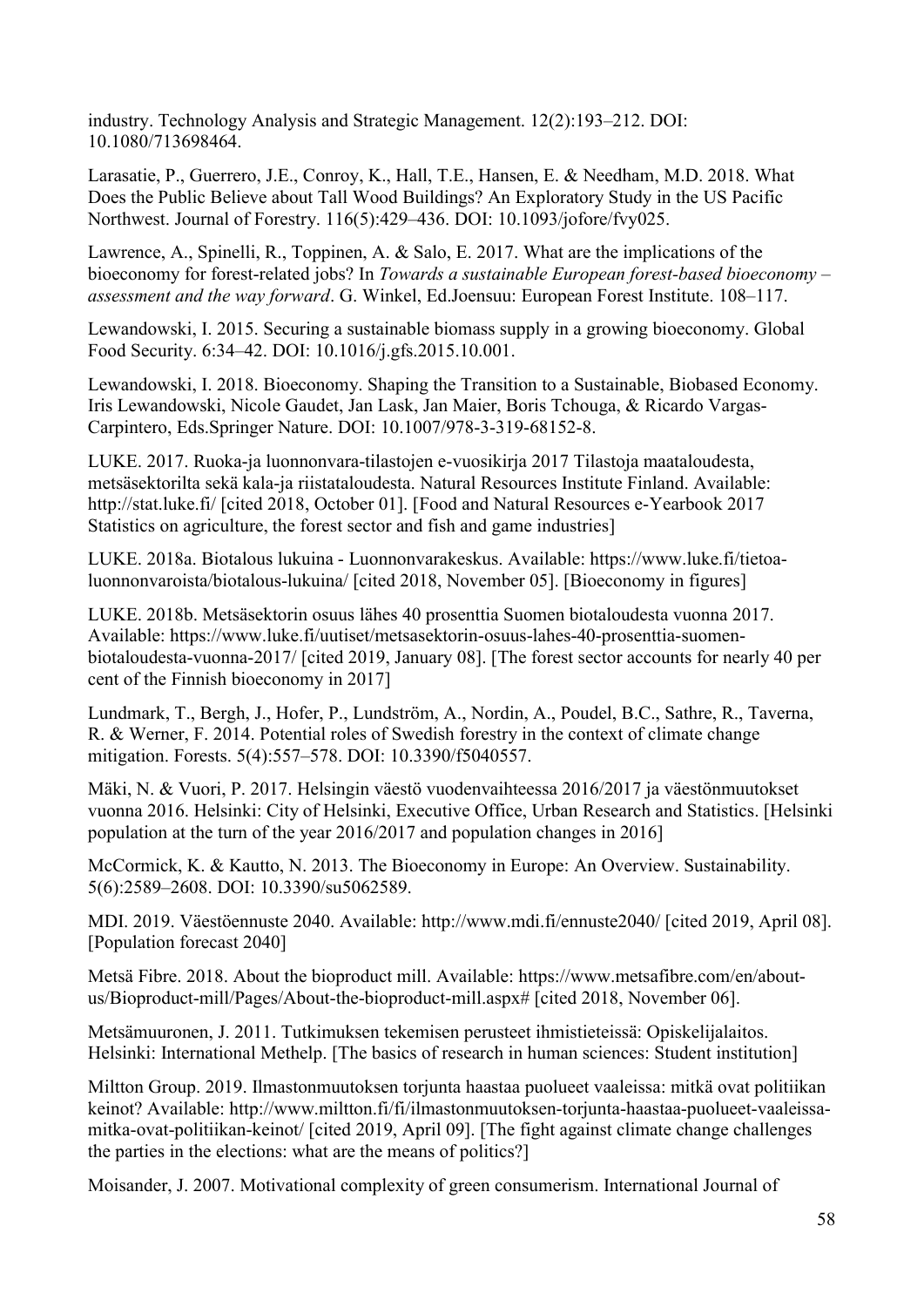Consumer Studies. 31(4):404–409. DOI: 10.1111/j.1470-6431.2007.00586.x.

Moser, A.K. 2015. Thinking green, buying green? Drivers of pro - Environmental purchasing behavior. Journal of Consumer Marketing. 32(3):167–175. DOI: 10.1002/dev.21479.

Moula, M.M.E., Maula, J., Hamdy, M., Fang, T., Jung, N. & Lahdelma, R. 2013. Researching social acceptability of renewable energy technologies in Finland. International Journal of Sustainable Built Environment. 2(1):89–98. DOI: 10.1016/j.ijsbe.2013.10.001.

Muilu-Mäkelä, R., Haavisto, M. & Uusitalo, J. 2014. Puumateriaalien terveysvaikutukset sisäkäytössä-kirjallisuuskatsaus. (Metlan työraportteja)Vantaa: Finnish Forest Research Institute. Available: http://www.metla.fi/julkaisut/workingpapers/2014/mwp320.htmwww.metla.fi [cited 2018, October 08]. [Health effects of wood materials in indoor use - literature review.]

Mustalahti, I. 2018. The responsive bioeconomy: The need for inclusion of citizens and environmental capability in the forest based bioeconomy. Journal of Cleaner Production. 172:3781– 3790. DOI: 10.1016/j.jclepro.2017.06.132.

Näyhä, A. 2019. Transition in the Finnish forest-based sector: Company perspectives on the bioeconomy, circular economy and sustainability. Journal of Cleaner Production. 209:1294–1306. DOI: 10.1016/j.jclepro.2018.10.260.

Näyhä, A., Pelli, P. & Hetemäki, L. 2015. Services in the forest-based sector – Unexplored futures. Foresight. 17(4):378–398. DOI: 10.1108/FS-08-2013-0034.

Ollikainen, M. 2014. Forestry in bioeconomy – smart green growth for the humankind. Scandinavian Journal of Forest Research. 29(4):360–366. DOI: 10.1080/02827581.2014.926392.

Paloniemi, R. & Vainio, A. 2014. Ympäristöasenteiden tutkimus. In *Polkuja yhteiskuntatieteelliseen ympäristötutkimukseen*. I. Massa, Ed.Tampere: Gaudeamus Helsinki University Press. 49–63. [Research on environmental attitudes. In: Paths for Social Science Environmental Research.]

Pätäri, S., Tuppura, A., Toppinen, A. & Korhonen, J. 2016. Global sustainability megaforces in shaping the future of the European pulp and paper industry towards a bioeconomy. Forest Policy and Economics. 66:38–46. DOI: 10.1016/J.FORPOL.2015.10.009.

Pätäri, S., Arminen, H., Albareda, L., Puumalainen, K. & Toppinen, A. 2017. Student values and perceptions of corporate social responsibility in the forest industry on the road to a bioeconomy. Forest Policy and Economics. 85:201–215. DOI: 10.1016/j.forpol.2017.10.009.

Patermann, C. & Aguilar, A. 2018. The origins of the bioeconomy in the European Union. New Biotechnology. 40:20–24. DOI: 10.1016/j.nbt.2017.04.002.

Pelli, P., Haapala, A. & Pykäläinen, J. 2017. Services in the forest-based bioeconomy–analysis of European strategies. Scandinavian Journal of Forest Research. 32(7):559–567. DOI: 10.1080/02827581.2017.1288826.

PerForm. 2018. Opportunities for MSc Theses within PerForm. Available: https://performbioeconomy.info/2018/07/11/opportunities-for-msc-theses/ [cited 2018, October 11].

Persaud, N. 2012. Primary Data Source. In *Encyclopedia of Research Design*. N.J. Salkind, Ed.Thousand Oaks. 1095–1097. DOI: 10.4135/9781412961288.

Peterson St-Laurent, G., Hagerman, S., Kozak, R. & Hoberg, G. 2018. Public perceptions about climate change mitigation in British Columbia's forest sector. PLOS ONE. 13(4):25. DOI: 10.1371/journal.pone.0195999.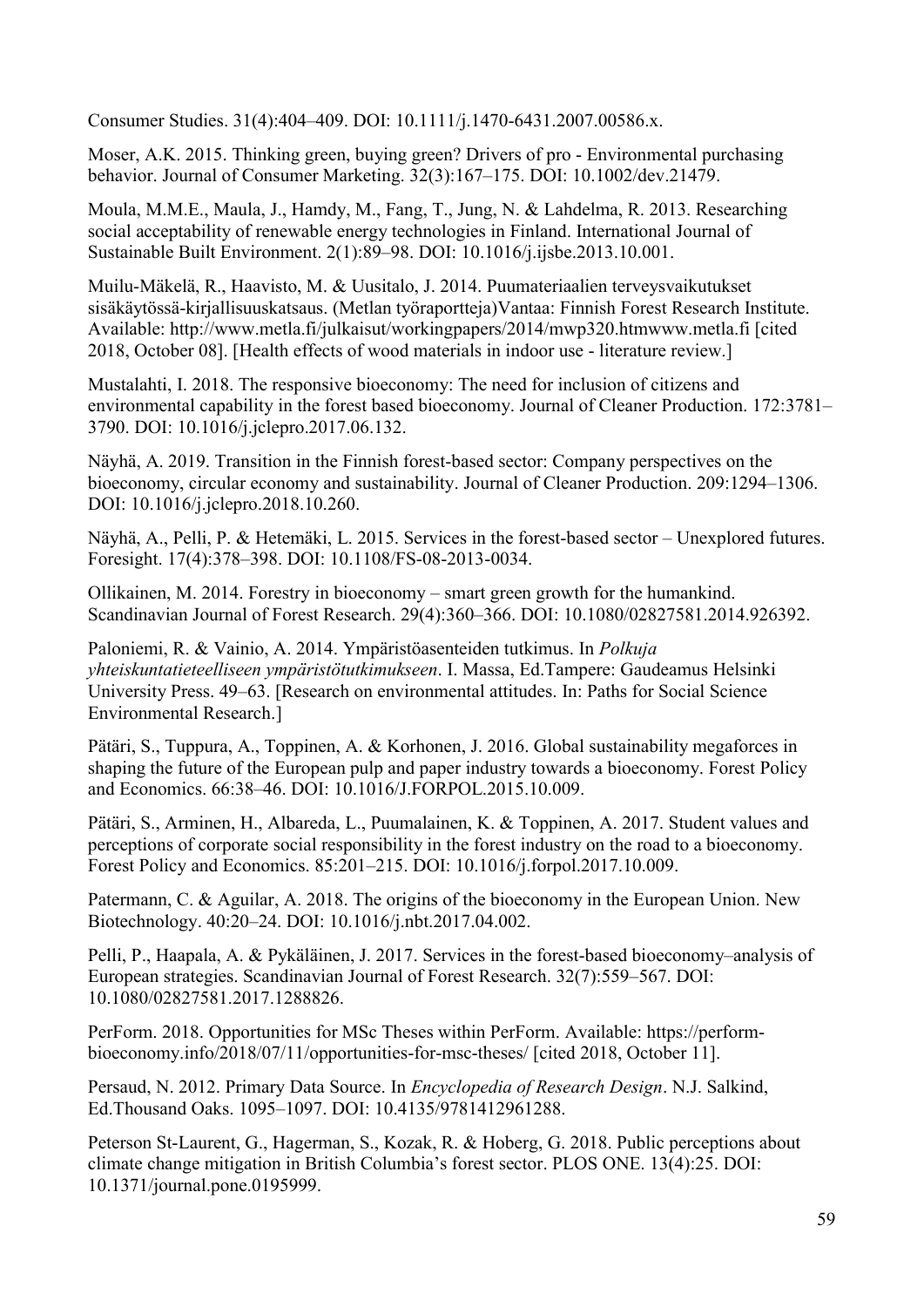Pfau, S., Hagens, J., Dankbaar, B., Smits, A., Pfau, S.F., Hagens, J.E., Dankbaar, B. & Smits, A.J.M. 2014. Visions of Sustainability in Bioeconomy Research. Sustainability. 6(3):1222–1249. DOI: 10.3390/su6031222.

Pfau, S., Dammer, L. & Arendt, O. 2017. Public perception of bio-based products. Brussels: European Union. DOI: 10.1002/ejoc.201200111.

Pülzl, H., Kleinschmit, D. & Arts, B. 2014. Bioeconomy - an emerging meta-discourse affecting forest discourses? Scandinavian Journal of Forest Research. 29(4):386–393. DOI: 10.1080/02827581.2014.920044.

Puuinfo. 2018. Puukerrostalo. Available:

https://www.puuinfo.fi/sites/default/files/content/info/puukerrostalot/puukerrostalo.pdf [cited 2018, October 03]. [Wooden multistory construction building]

PwC. 2018. Rapid urbanisation. Available: https://www.pwc.co.uk/issues/megatrends/rapidurbanisation.html [cited 2018, October 11].

Ranacher, L., Lähtinen, K., Järvinen, E. & Toppinen, A. 2017. Perceptions of the general public on forest sector responsibility: A survey related to ecosystem services and forest sector business impacts in four European countries. Forest Policy and Economics. 78:180–189. DOI: 10.1016/J.FORPOL.2017.01.016.

Ranacher, L., Höfferer, K., Lettner, M., Hesser, F., Stern, T., Rauter, R. & Schwarzbauer, P. 2018. What would potential future opinion leaders like to know? An explorative study on the perceptions of four wood-based innovations. Die Bodenkultur: Journal of Land Management, Food and Environment. 69(1):47–59. DOI: 10.2478/boku-2018-0005.

Riala, M. & Ilola, L. 2014. Multi-storey timber construction and bioeconomy - barriers and opportunities. Scandinavian Journal of Forest Research. 29(4):367–377. DOI: 10.1080/02827581.2014.926980.

Salo, K. 2015. Metsä. Monikäyttö ja ekosysteemipalvelut. Helsinki: Natural Resources Institute Finland. [Forest. Multiple use and ecosystem services]

Scarlat, N., Dallemand, J.F., Monforti-Ferrario, F. & Nita, V. 2015. The role of biomass and bioenergy in a future bioeconomy: Policies and facts. Environmental Development. 15(2015):3–34. DOI: 10.1016/j.envdev.2015.03.006.

Schmid, O., Padel, S. & Levidow, L. 2012. The bio-economy concept and knowledge base in a public goods and farmer perspective. Bio-based and Applied Economics. 1(1):47–63. DOI: 10.13128/BAE-10770.

Schonlau, M. & Toepoel, V. 2015. Straightlining in Web survey panels over time. Survey Research Methods. 9(2):125. DOI: 10.18148/srm/2015.v9i2.6128.

Sijtsema, S.J., Onwezen, M.C., Reinders, M.J., Dagevos, H., Partanen, A. & Meeusen, M. 2016. Consumer perception of bio-based products - An exploratory study in 5 European countries. NJAS - Wageningen Journal of Life Sciences. 77:61–69. DOI: 10.1016/j.njas.2016.03.007.

Sitra. 2009. The Natural Resource Strategy for Finland. Vantaa: Sitra. Available: https://media.sitra.fi/2017/02/28142047/A20Natural20Resource20Strategy20for20Finland.pdf [cited 2018, October 01].

Spence, A. & Pidgeon, N. 2009. Psychology, climate change & sustainable behaviour. Environment: Science and Policy for Sustainable Development. 51(6):8–18. DOI: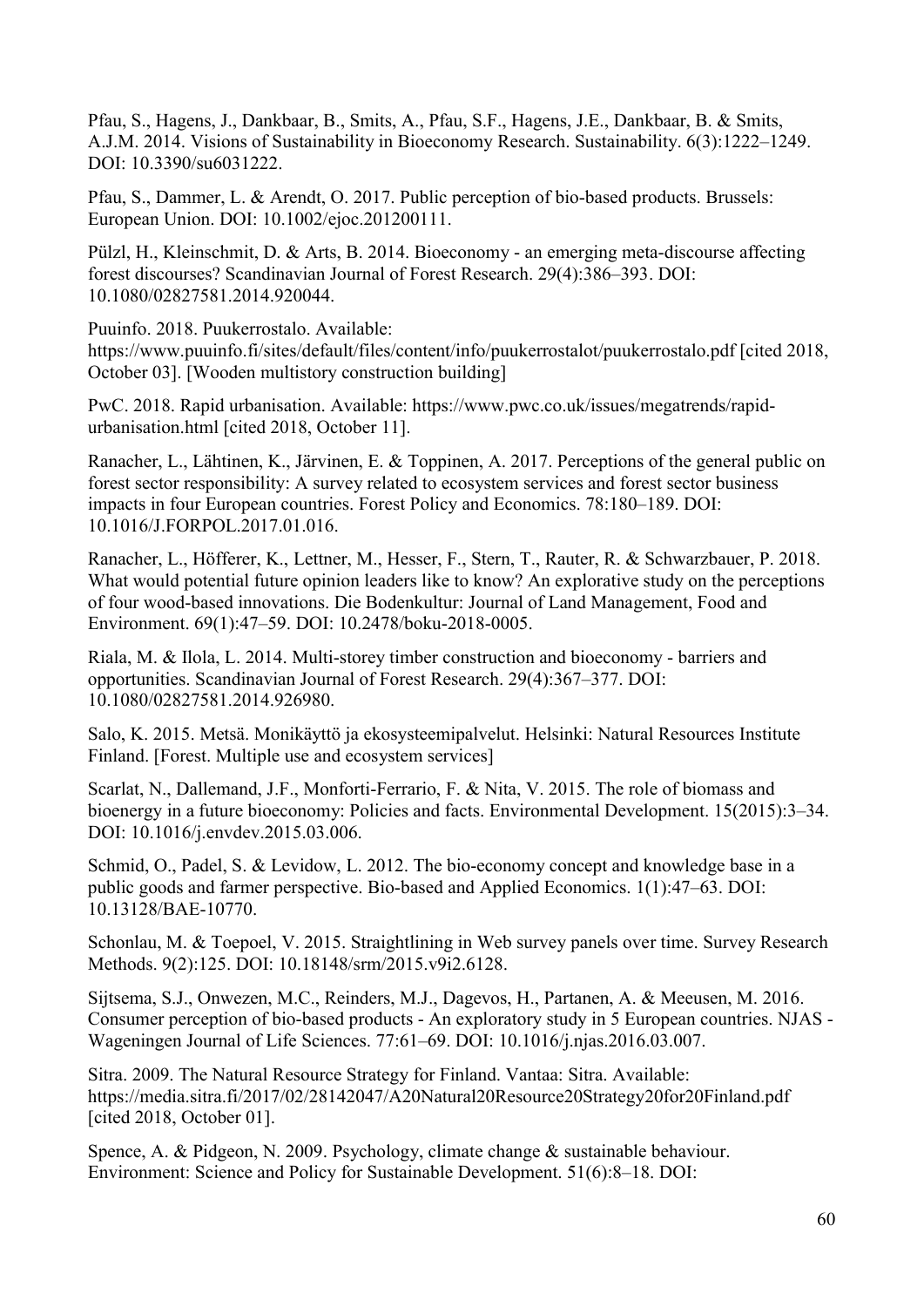10.1080/00139150903337217.

Spence, A., Pidgeon, N. & Uzzell, D. 2008. Climate change – psychology's contribution. The Psychologist. 21(2):108–111. Available: https://thepsychologist.bps.org.uk/volume-22/edition-2/roots-and-branches-environmental-psychology.

Staffas, L., Gustavsson, M., McCormick, K., Staffas, L., Gustavsson, M. & McCormick, K. 2013. Strategies and Policies for the Bioeconomy and Bio-Based Economy: An Analysis of Official National Approaches. Sustainability. 5(6):2751–2769. DOI: 10.3390/su5062751.

Stebbins, R. 2001. Exploratory Research in the Social Sciences. Thousand Oaks: SAGE Publications, Inc. DOI: 10.4135/9781412984249.

Stern, T., Ranacher, L., Mair, C., Berghäll, S., Lähtinen, K., Forsblom, M. & Toppinen, A. 2018. Perceptions on the importance of forest sector innovations: Biofuels, biomaterials, or niche products? Forests. 9(5). DOI: 10.3390/f9050255.

Stern, T., Ploll, U., Spies, R., Schwarzbauer, P., Hesser, F. & Ranacher, L. 2018. Understanding Perceptions of the Bioeconomy in Austria—An Explorative Case Study. Sustainability. 10(11):4142. DOI: 10.3390/su10114142.

Tabachnick, B.G. & Fidell, L.S. 2014. Using multivariate statistics. Pearson New International Edition. 6th ed.Essex: Harlow: Pearson. Available: http://search.ebscohost.com.libproxy.helsinki.fi/login.aspx?direct=true&db=nlebk&AN=1418064& site=ehost-live&scope=site.

Tahvanainen, A.-J., Adriaens, P. & Assanis, D. 2016. On the Potential of the Bioeconomy as an Economic Growth Sector. V. 43Helsinki: The Research Institute of the Finnish Economy ETLA. Available: https://www.etla.fi/wp-content/uploads/ETLA-Muistio-Brief-43.pdf.

TEM. 2014. The Finnish Bioeconomy Strategy. Ministry of Employment and the Economy. Available: http://biotalous.fi/wp-

content/uploads/2014/08/The\_Finnish\_Bioeconomy\_Strategy\_110620141.pdf [cited 2018, October 03].

Tiihonen, A. 2016. Kaupungistuminen etenee – löytyykö kaikille sopiva asunto? Available: http://www.stat.fi/tietotrendit/artikkelit/2016/kaupungistuminen-etenee-loytyyko-kaikille-sopivaasunto/ [cited 2018, October 02]. [Urbanization is progressing - can we find a suitable apartment for everyone?]

Tilastokeskus. 2018. Talotyyppi | Käsitteet | Tilastokeskus. Available: http://www.stat.fi/meta/kas/talotyyppi.html#tab2 [cited 2018, October 05]. [House Type | Concepts | Statistics]

Toppinen, A., Toivonen, R., Valkeapää, A. & Rämö, A.-K. 2013. Consumer perceptions of environmental and social sustainability of wood products in the Finnish market. Scandinavian Journal of Forest Research. 28(8):775–783. DOI: 10.1080/02827581.2013.824021.

Toppinen, A., Pätäri, S., Tuppura, A. & Jantunen, A. 2017. The European pulp and paper industry in transition to a bio-economy: A Delphi study. Futures. 88:1–14. DOI: 10.1016/j.futures.2017.02.002.

Toppinen, A., Röhr, A., Pätäri, S., Lähtinen, K. & Toivonen, R. 2018. The future of wooden multistory construction in the forest bioeconomy – A Delphi study from Finland and Sweden. Journal of Forest Economics. 31:3–10. DOI: 10.1016/J.JFE.2017.05.001.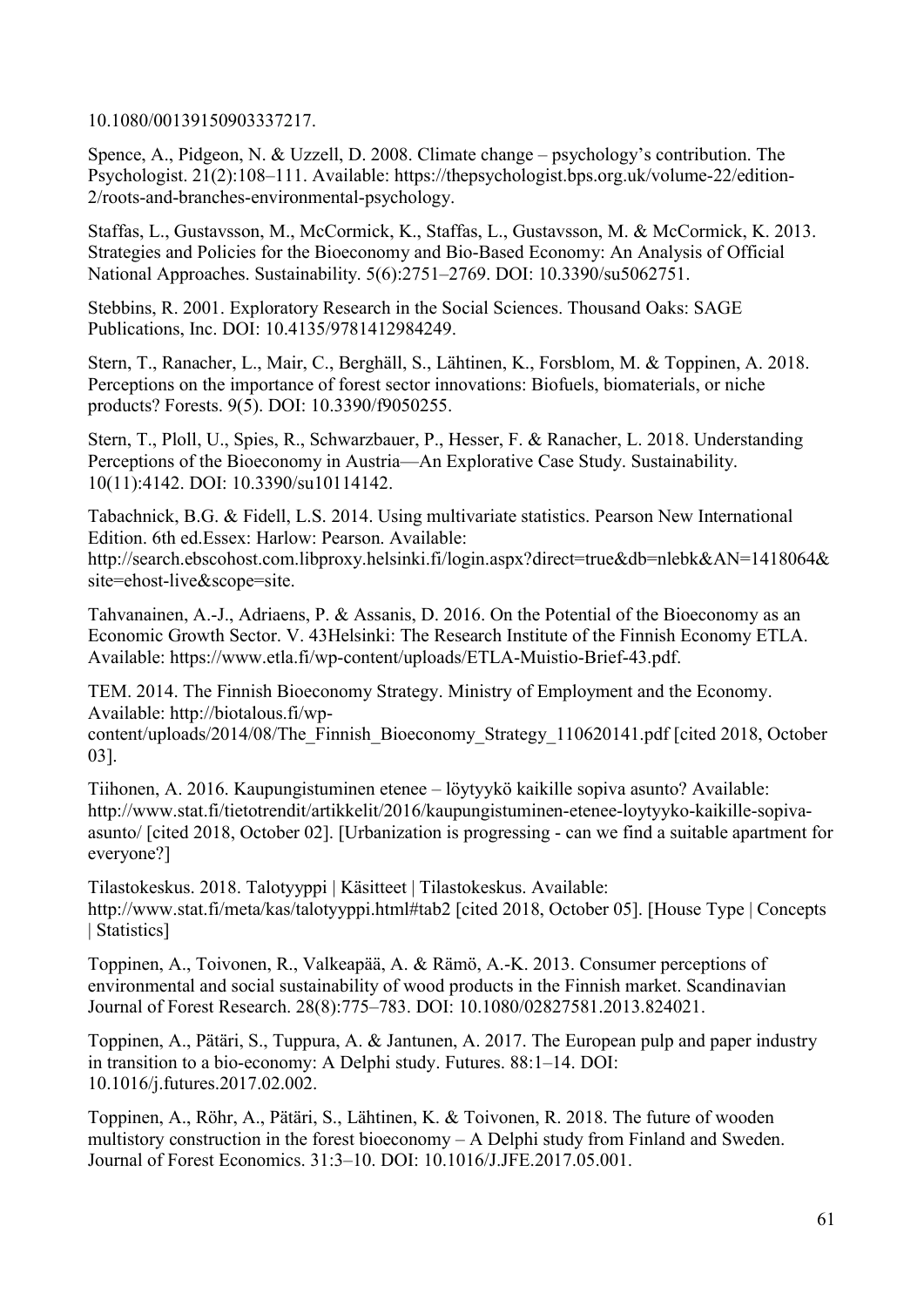Tuunanen, P. & Tarasti, M. 2015. Everyman ' s rights and the code of conduct on private land. Helsinki: Ministry of the Environment.

UNECE. 2018. Forest Products Annual Market Review 2017-2018. Geneva: FAO. Available: https://archpaper.com/2017/11/timber-construction-sustainable/ [cited 2018, October 04].

United Nations. 2018. World Urbanization Prospects: The 2018 Revision. Geneva: United Nations. Available: https://esa.un.org/unpd/wup/Publications/Files/WUP2018-KeyFacts.pdf [cited 2018, October 02].

United Nations. 2019. Climate Change. Available: https://www.un.org/en/sections/issuesdepth/climate-change/index.html [cited 2019, April 10].

Vaara, M., Saastamoinen, O. & Turtiainen, M. 2013. Changes in wild berry picking in Finland between 1997 and 2011. Scandinavian Journal of Forest Research. 28(6):586–595. DOI: 10.1080/02827581.2013.786123.

Vainio-Kaila, T. 2017. Antibacterial properties of Scots pine and Norway spruce. Helsinki: Unigrafia Oy. Available: http://urn.fi/URN:ISBN:978-952-60-7620-1.

Vandermeulen, V., Steen, M. Van der, Stevens, C. V. & Huylenbroeck, G. Van. 2012. Industry expectations regarding the transition toward a biobased economy. Biofuels, Bioproducts and Biorefining. 6(3):453–464. DOI: 10.1002/bbb.1333.

Wesseler, J. & von Braun, J. 2017. Measuring the Bioeconomy: Economics and Policies. Ssrn. DOI: 10.1146/annurev-resource-100516-053701.

Winkel, G. 2017. Introduction. In *Towards a sustainable European forest-based bioeconomy– assessment and the way forward*. G. Winkel, Ed.Joensuu: European Forest Institute. 15–18. Available: https://www.efi.int/sites/default/files/files/publication-bank/2018/efi\_wsctu8\_2017.pdf.

De Witt, A., de Boer, J., Hedlund, N. & Osseweijer, P. 2016. A new tool to map the major worldviews in the Netherlands and USA, and explore how they relate to climate change. Environmental Science and Policy. 63:101–112. DOI: 10.1016/j.envsci.2016.05.012.

De Witt, A., Osseweijer, P. & Pierce, R. 2017. Understanding public perceptions of biotechnology through the "Integrative Worldview Framework". Public Understanding of Science. 26(1):70–88. DOI: 10.1177/0963662515592364.

Wolfslehner, B., Linser, S., Pülzl, H., Bastrup-Birk, A., Camia, A. & Marchetti, M. 2016. Forest bioeconomy – a new scope for sustainability indicators. L. Hetemäki, Ed.European Forest Institute. DOI: ISSN 2343-1237.

World Values Survey. 2018. WVS Database. Findings and Insights. Available: http://www.worldvaluessurvey.org/WVSContents.jsp [cited 2018, November 28].

Wüstenhagen, R., Wolsink, M. & Bürer, M.J. 2007. Social acceptance of renewable energy innovation: An introduction to the concept. Energy Policy. 35(5):2683–2691. DOI: 10.1016/j.enpol.2006.12.001.

Yong, A.G. & Pearce, S. 2013. A Beginner's Guide to Factor Analysis: Focusing on Exploratory Factor Analysis. Tutorials in Quantitative Methods for Psychology. 9(2):79–94. DOI: 10.20982/tqmp.09.2.p079.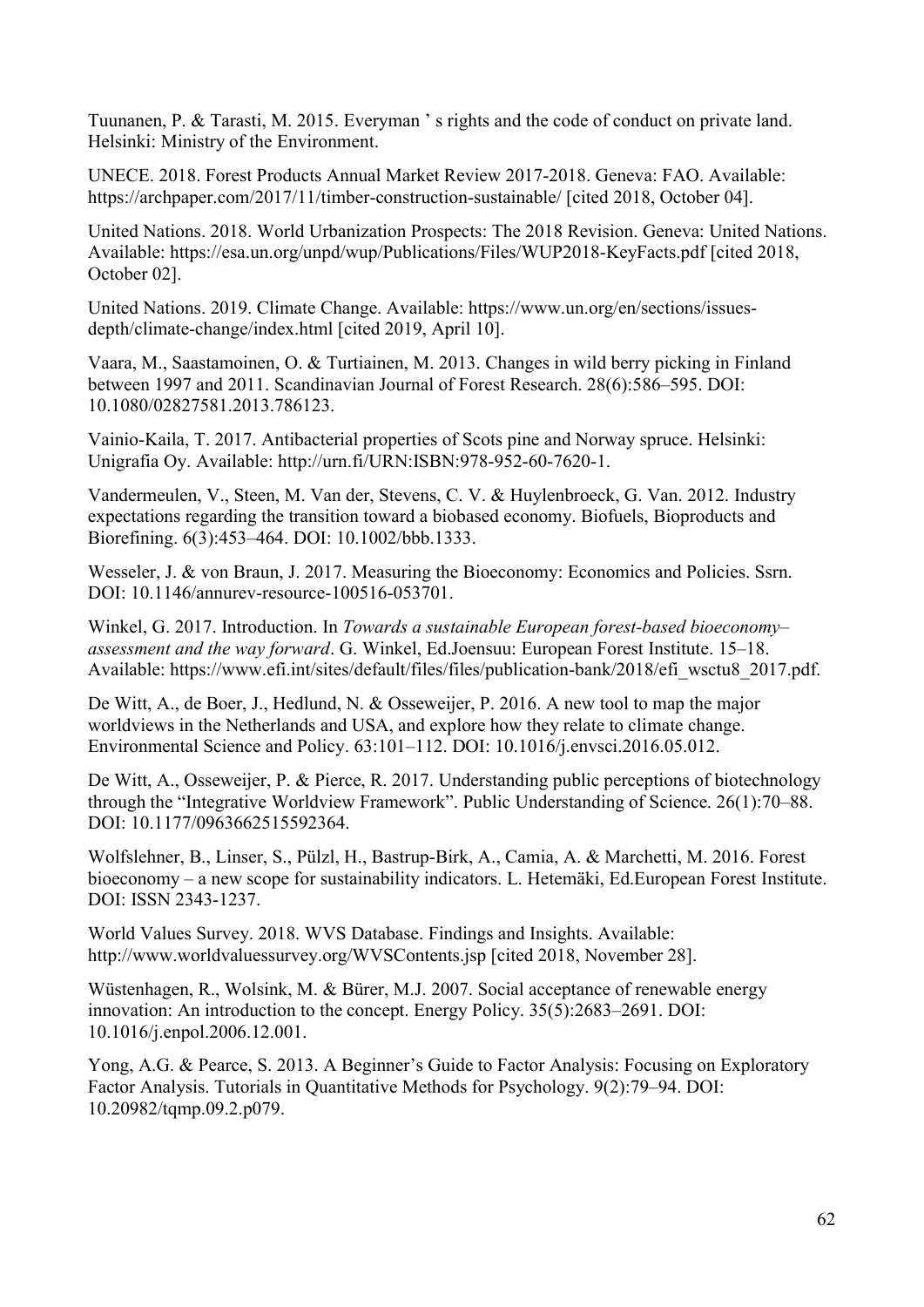# <span id="page-67-1"></span><span id="page-67-0"></span>Appendixes

### *Appendix 1. Survey in English*

Table A.1. Survey form in English.

|    | UNDERSTANDING URBAN CITIZENS' PERCEPTIONS OF<br><b>THE BIOECONOMY</b>                                                                                                                                                                                                                                                                                                                                                                                                                            |                   |                |                         |                |       |                   |
|----|--------------------------------------------------------------------------------------------------------------------------------------------------------------------------------------------------------------------------------------------------------------------------------------------------------------------------------------------------------------------------------------------------------------------------------------------------------------------------------------------------|-------------------|----------------|-------------------------|----------------|-------|-------------------|
|    | This questionnaire is by a European-wide research network on Bioeconomy: PerForm -<br>Perceiving the Forest-based Sector in the Bioeconomy (www.perform-bioeconomy.info). The<br>project is funded by the European Forest Institute (www.efi.int) and facilitated through net-<br>work member organisations in Austria/BOKU, Finland/Univ. Helsinki, France/IRSTEA,<br>Germany/Univ. Freiburg, Italy/Univ. Padova, Russia/Univ. Saint Petersburg, Slovakia/Tech.<br>Univ. Zvolen and Sweden/SLU. | Strongly disagree | Disagree       | Mildly disagree         | Mildly agree   | Agree | agree<br>Strongly |
|    | My opinion of multi-storey building with a mostly wooden frame in [COUNTRY]<br>[Choose what best corresponds your opinion]                                                                                                                                                                                                                                                                                                                                                                       |                   |                |                         |                |       |                   |
|    | I am familiar with wooden multi-storey buildings                                                                                                                                                                                                                                                                                                                                                                                                                                                 |                   | $\overline{c}$ | 3                       | 4              | 5     | 6                 |
| 2  | Are faster and cheaper to build than steel or concrete ones                                                                                                                                                                                                                                                                                                                                                                                                                                      | 1                 | $\overline{2}$ | $\overline{3}$          | 4              | 5     | 6                 |
| 3  | Do not last as long as steel or concrete buildings                                                                                                                                                                                                                                                                                                                                                                                                                                               | $\mathbf{1}$      | $\overline{2}$ | 3                       | 4              | 5     | 6                 |
| 4  | Need more repairs and maintenance than steel or concrete buildings                                                                                                                                                                                                                                                                                                                                                                                                                               |                   | $\overline{2}$ | 3                       | 4              | 5     | 6                 |
| 5  | Need less insulation than steel or concrete buildings                                                                                                                                                                                                                                                                                                                                                                                                                                            |                   | $\overline{2}$ | 3                       | 4              | 5     | 6                 |
| 6  | Are healthier to live in than steel or concrete buildings                                                                                                                                                                                                                                                                                                                                                                                                                                        | $\mathbf{1}$      | $\overline{2}$ | $\overline{\mathbf{3}}$ | 4              | 5     | 6                 |
| 7  | Have a higher risk of fire than steel or concrete buildings                                                                                                                                                                                                                                                                                                                                                                                                                                      | 1                 | $\overline{c}$ | 3                       | 4              | 5     | 6                 |
| 8  | Are less harmful to climate than steel or concrete buildings                                                                                                                                                                                                                                                                                                                                                                                                                                     | $\mathbf{1}$      | $\overline{2}$ | $\overline{3}$          | 4              | 5     | 6                 |
| 9  | Do contribute to global deforestation and biodiversity loss                                                                                                                                                                                                                                                                                                                                                                                                                                      | $\mathbf{1}$      | $\overline{2}$ | $\overline{\mathbf{3}}$ | 4              | 5     | 6                 |
| 10 | Do generate income and well-being to more people than steel or<br>concrete buildings                                                                                                                                                                                                                                                                                                                                                                                                             | 1                 | $\overline{2}$ | 3                       | 4              | 5     | 6                 |
|    | My opinion of storing carbon in forests in [COUNTRY]                                                                                                                                                                                                                                                                                                                                                                                                                                             |                   |                |                         |                |       |                   |
| 11 | I am familiar with how forests store carbon                                                                                                                                                                                                                                                                                                                                                                                                                                                      |                   | 2              | 3                       | 4              | 5     | 6                 |
| 12 | Managed forests have great potential to reduce carbon emissions                                                                                                                                                                                                                                                                                                                                                                                                                                  |                   | $\overline{2}$ | $\overline{\mathbf{3}}$ | 4              | 5     | 6                 |
| 13 | How forests are being managed can threaten carbon stocks in for-<br>ests                                                                                                                                                                                                                                                                                                                                                                                                                         | 1                 | $\overline{2}$ | 3                       | 4              | 5     | 6                 |
| 14 | Land/forest owners need support to maintain and manage forests                                                                                                                                                                                                                                                                                                                                                                                                                                   | 1                 | 2              | 3                       | 4              | 5     | 6                 |
| 15 | Land/forest owners must be compensated monetarily for storing<br>carbon in forests                                                                                                                                                                                                                                                                                                                                                                                                               | 1                 | $\overline{2}$ | 3                       | 4              | 5     | 6                 |
|    | My opinion of forest-based bioeconomy in [COUNTRY]                                                                                                                                                                                                                                                                                                                                                                                                                                               |                   |                |                         |                |       |                   |
| 16 | I know the meaning of forest-based bioeconomy                                                                                                                                                                                                                                                                                                                                                                                                                                                    |                   | 2              | 3                       | 4              | 5     | 6                 |
| 17 | Forest-based bioeconomy decreases our dependency on oil and fos-<br>sil fuels                                                                                                                                                                                                                                                                                                                                                                                                                    | $\mathbf{1}$      | $\overline{2}$ | 3                       | 4              | 5     | 6                 |
| 18 | Forest-based bioeconomy increases our economic self-sufficiency                                                                                                                                                                                                                                                                                                                                                                                                                                  | 1                 | 2              | 3                       | 4              | 5     | 6                 |
| 19 | Forest-based bioeconomy generates new jobs and well-being in ru-<br>ral areas                                                                                                                                                                                                                                                                                                                                                                                                                    | $\mathbf{1}$      | $\overline{c}$ | 3                       | 4              | 5     | 6                 |
| 20 | Forest-based bioeconomy mainly benefits large companies and<br>their shareholders                                                                                                                                                                                                                                                                                                                                                                                                                | 1                 | $\overline{2}$ | $\mathfrak{Z}$          | $\overline{4}$ | 5     | 6                 |
| 21 | Forest-based bioeconomy products should be of domestic origin to<br>be more sustainable                                                                                                                                                                                                                                                                                                                                                                                                          | 1                 | $\overline{2}$ | 3                       | 4              | 5     | 6                 |
| 22 | Agriculture-based bioeconomy is more important for society than<br>forest-based bioeconomy                                                                                                                                                                                                                                                                                                                                                                                                       | $\mathbf{1}$      | $\overline{2}$ | 3                       | $\overline{4}$ | 5     | 6                 |
| 23 | The risks of forest-based bioeconomy are greater than its benefits                                                                                                                                                                                                                                                                                                                                                                                                                               | 1                 | $\overline{2}$ | $\mathfrak{Z}$          | 4              | 5     | 6                 |
| 24 | The risks of forest-based bioeconomy must be understood before<br>we fully embark on it                                                                                                                                                                                                                                                                                                                                                                                                          | 1                 | $\overline{2}$ | $\overline{3}$          | $\overline{4}$ | 5     | 6                 |
| 25 | All different views must be seriously considered when forest-based<br>bioeconomy develops                                                                                                                                                                                                                                                                                                                                                                                                        | $\mathbf{1}$      | $\overline{2}$ | 3                       | $\overline{4}$ | 5     | 6                 |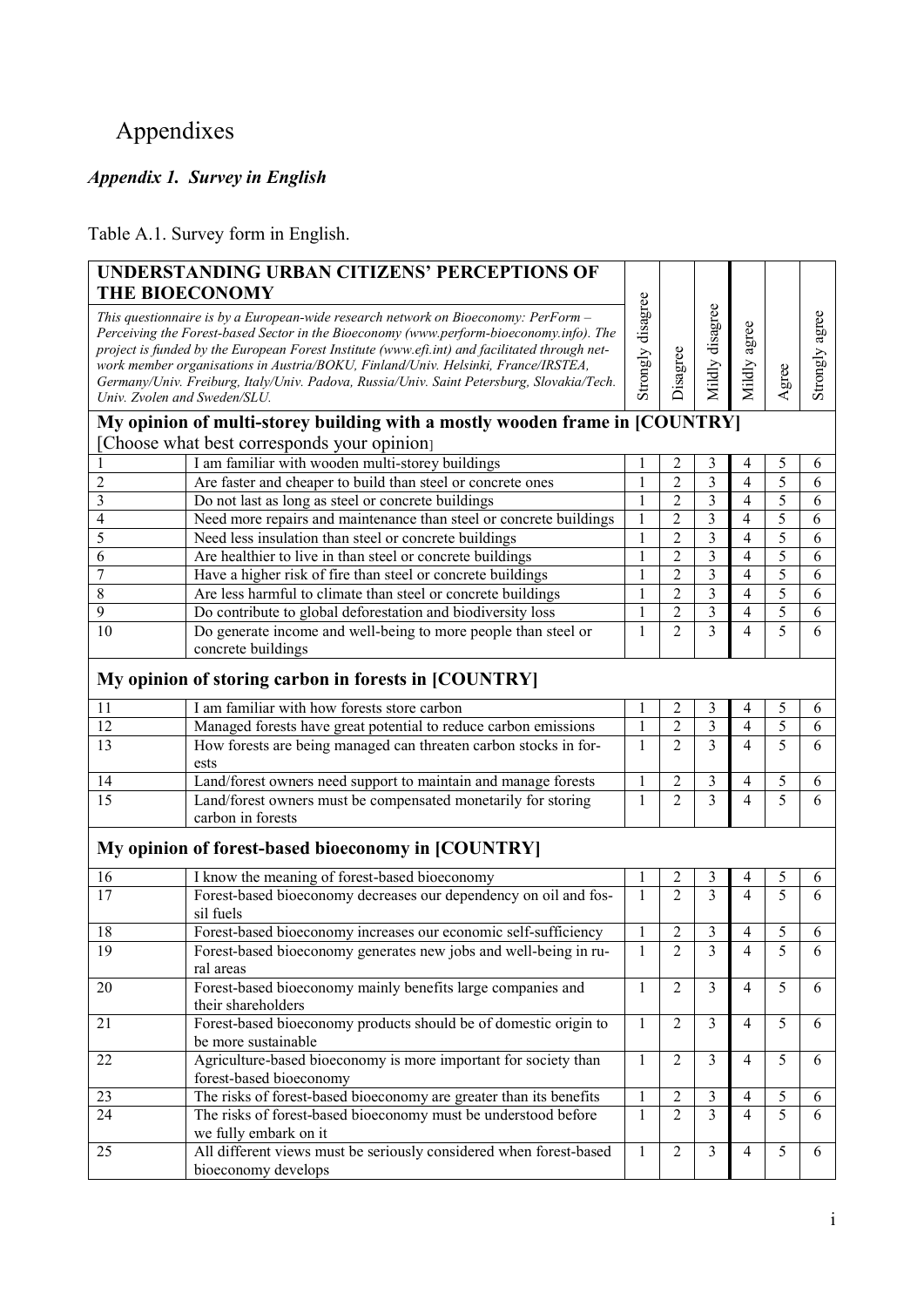| Use of fossil fuels and non-renewable materials must be reduced as<br>soon as possible       |              |                | 3 | 4 |   |   |
|----------------------------------------------------------------------------------------------|--------------|----------------|---|---|---|---|
| Environmental regulation limits overall economic development and<br>growth                   |              | 2              | 3 | 4 | 5 | 6 |
| Humans will be able to solve environmental problems when tech-<br>nology develops            |              | $\mathfrak{D}$ | 3 | 4 | 5 | 6 |
| Despite our special abilities, humans are still subject to laws of na-<br>ture               |              | $\overline{2}$ | 3 | 4 | 5 | 6 |
| Humans have the right to modify the natural environment to suit<br>their needs               | л.           | $\overline{2}$ | 3 | 4 | 5 | 6 |
| The balance of nature is very delicate and easily upset                                      |              | 2              | 3 | 4 | 5 | 6 |
| I trust information on forest-based bioeconomy from government<br>officials                  |              | $\mathfrak{D}$ | 3 | 4 | 5 | 6 |
| I trust information on forest-based bioeconomy from researchers<br>and experts               |              | $\overline{2}$ | 3 | 4 | 5 | 6 |
| I trust information on forest-based bioeconomy from environmental<br>and civic organizations | $\mathbf{I}$ | 2              | 3 | 4 | 5 | 6 |
|                                                                                              |              |                |   |   |   |   |

|    | Age                                                               |        |            |       |
|----|-------------------------------------------------------------------|--------|------------|-------|
| 36 | Gender                                                            | Female | Male       | Other |
|    | Do you own more than one hectare of land or forest?               | No     | <b>Yes</b> |       |
| 38 | Which of the following best suits your current area of residence? | Urban  | Suburb     |       |

*Data collected through this survey will be treated confidentially and anonymously for the purposes of the PerForm project, in compliance with the General Data Protection Regulation (GDPR), Regulation (EU) 2016/679. By filling the questionnaire you give PerForm network staff the permission to process data you provide for the purposes of the PerForm project.*

*To be completed by the surveyor Who collected: Where collected: When collected:*

### <span id="page-68-0"></span>*Appendix 2. Survey in Finnish*

Table A.2. Survey form in Finnish.

| KAUPUNKILAISTEN KÄSITYKSET BIOTALOU-<br><b>DESTA</b> |                                                                                                                                                                                                                                                                                                                                                                                                                                                                                                                                    | eri mieltä | mieltä<br>$\overline{\text{E}}$ |                         | mieltä          |                            | mieltä         |
|------------------------------------------------------|------------------------------------------------------------------------------------------------------------------------------------------------------------------------------------------------------------------------------------------------------------------------------------------------------------------------------------------------------------------------------------------------------------------------------------------------------------------------------------------------------------------------------------|------------|---------------------------------|-------------------------|-----------------|----------------------------|----------------|
|                                                      | Tämä kysely on osa eurooppalaista biotaloustutkimushanketta PerForm – Perceiving the<br>Forest-based Sector in the Bioeconomy (www.perform-bioeconomy.info). Tutkimuksen ra-<br>hoittaa Euroopan Metsäinstituutti (www.efi.int) ja se toteutetaan hankkeen osanottajaor-<br>ganisaatioissa Itävallassa/BOKU, Suomessa/Helsingin yliopisto, Ranskassa/IRSTEA, Sak-<br>sassa/Freiburgin yliopisto, Italiassa/Padovan yliopisto, Venäjällä/Pietarin valtionyliopisto,<br>Slovakiassa/Zvolenin teknillinen yliopisto ja Ruotsissa/SLU. |            |                                 | mieltä<br>eri<br>Hieman | samaa<br>Hieman | mieltä<br>amaa<br>$\omega$ | samaa<br>äysin |
|                                                      | Mielipiteeni puurakenteisista kerrostaloista Suomessa                                                                                                                                                                                                                                                                                                                                                                                                                                                                              |            |                                 |                         |                 |                            |                |
|                                                      | [Vastaa mielipidettäsi parhaiten kuvaavalla vaihtoehdolla]                                                                                                                                                                                                                                                                                                                                                                                                                                                                         |            |                                 |                         |                 |                            |                |
|                                                      | Tiedän mikä puurakenteinen kerrostalo on                                                                                                                                                                                                                                                                                                                                                                                                                                                                                           |            | $\overline{c}$                  | 3                       | 4               | 5                          | 6              |
| $\overline{2}$                                       | Ovat nopeampia ja edullisempia rakentaa kuin teräksiset tai betoniset kerros-<br>talot                                                                                                                                                                                                                                                                                                                                                                                                                                             |            | $\overline{2}$                  | 3                       | 4               | 5                          | h              |
| 3                                                    | Eivät kestä yhtä pitkään kuin teräksiset tai betoniset kerrostalot                                                                                                                                                                                                                                                                                                                                                                                                                                                                 |            | $\overline{c}$                  | 3                       | 4               | 5                          | 6              |
| 4                                                    | Tarvitsevat enemmän korjausta ja ylläpitoa kuin teräksiset tai betoniset ker-<br>rostalot                                                                                                                                                                                                                                                                                                                                                                                                                                          |            | $\overline{2}$                  | 3                       | 4               | 5                          |                |
| 5                                                    | Tarvitsevat vähemmän eristystä kuin teräksiset tai betoniset kerrostalot                                                                                                                                                                                                                                                                                                                                                                                                                                                           |            | 2                               | 3                       | 4               | 5                          | 6              |
| 6                                                    | Ovat terveellisempiä asua kuin teräksiset tai betoniset kerrostalot                                                                                                                                                                                                                                                                                                                                                                                                                                                                |            | $\overline{c}$                  | 3                       | 4               | 5                          | 6              |
| 7                                                    | Ovat alttiimpia tulipaloille kuin teräksiset tai betoniset kerrostalot                                                                                                                                                                                                                                                                                                                                                                                                                                                             |            | $\overline{\mathbf{c}}$         | 3                       | 4               | 5                          | 6              |
| 8                                                    | Ovat vähemmän haitallisia ilmastolle kuin teräksiset tai betoniset kerrostalot                                                                                                                                                                                                                                                                                                                                                                                                                                                     |            | 2                               | 3                       | 4               | 5                          | h              |